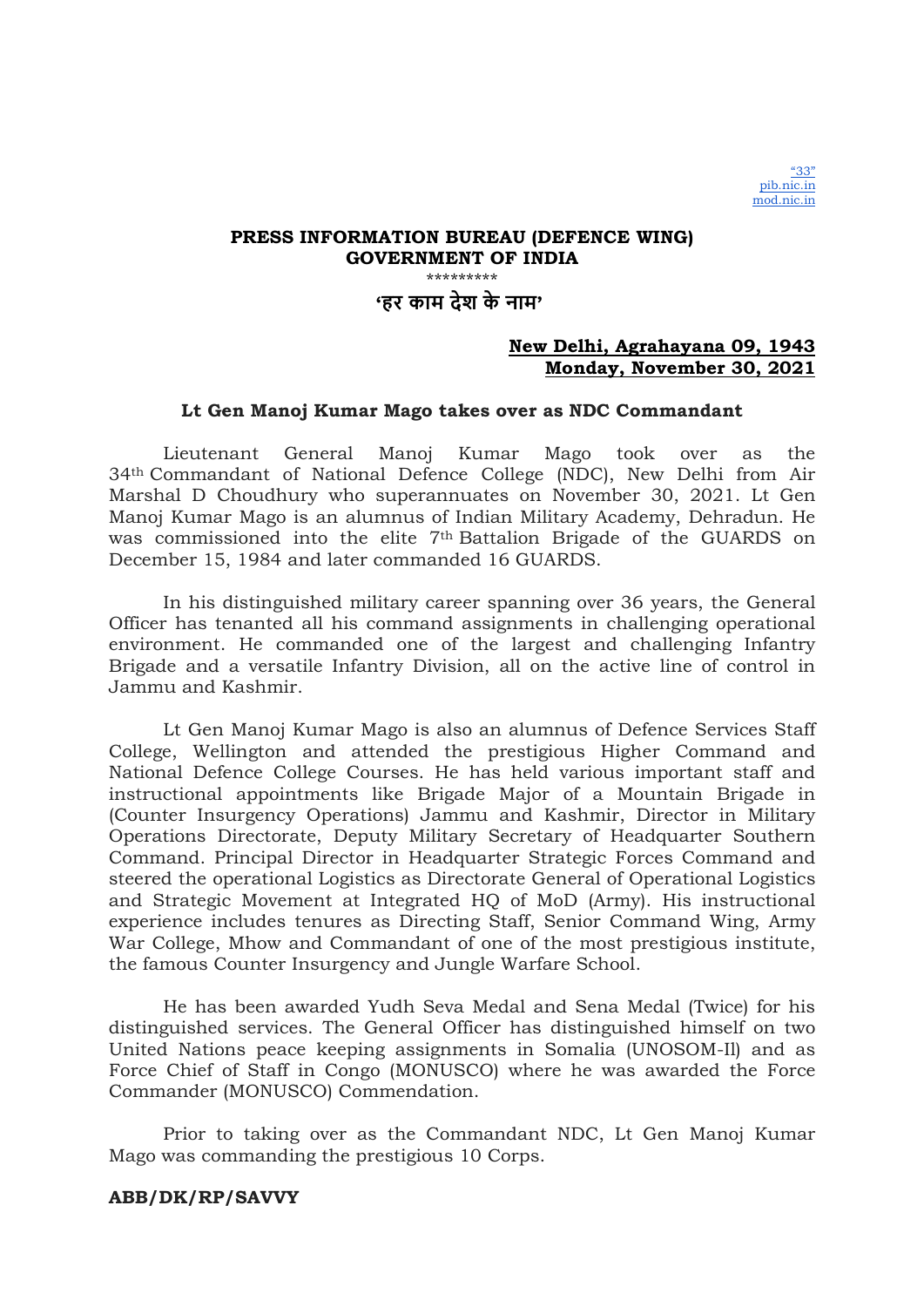'हर काम देश के नाम'

New Delhi, Agrahayana 06, 1943 Saturday, November 27, 2021

India@75 BRO Motorcycle Expedition Completes 10,000 Kms

## Key Highlights

□ India@75 BRO Motorcycle Expedition is commemorating Azadi ka Amrit Mahotsav by travelling to all four corners of India spreading the message of National Integration, Nation Building and Road Safety Awareness.

 The expedition was flagged off from Delhi by Hon'ble Raksha Mantri Shri Rajnath Singh on 14 Oct 2021.

 $\Box$  It has completed its Fourth leg after reaching Kolkata on 27 November 2021 and covered more than 10,000 Kms after 44 Days of Non-Stop Riding.

Next leg of the expedition heads for 'Kanyakumari'.

India@75 BRO Motorcycle Expedition successfully completed the fourth leg covering 3,200 Kms in 12 days through six states before reaching Kolkata on 27 November. The team passed through the hilly terrains of the North Eastern states of Assam, Nagaland, Manipur, Mizoram & Meghalaya before touching the East Coast at Kolkata. The team passed through the cities of Jorhat, Dimapur, Imphal, Silchar, Aizawl, Shillong, Alipurduar, Malda before reaching Kolkata.

The expedition was flagged off from New Delhi by Raksha Mantri Shri Rajnath Singh on 14th October 2021, as it traversed through the high altitudes and snow bound areas of Himachal, Leh & Ladakh, Jammu & Kashmir. In the second leg, it traversed through the plains of Punjab, hills of Uttarakhand and the Indo-Gangetic plains of Uttar Pradesh, Bihar & West Bengal before finishing the leg at Siliguri. In the leg three, the expedition navigated through Nathu La, Gangtok, Kalimpong, Hashimara, Guwahati, Tezpur, Itanagar, Pasighat and reached the eastern town of Doom Dooma in Assam before heading for Kolkata.

During this leg, the expedition team conducted motivational lectures and connected with the young & dynamic school children, college students & NCC Cadets at Jorhat, Dimapur, Imphal, Silchar Aizawl, Shillong, Alipurduar,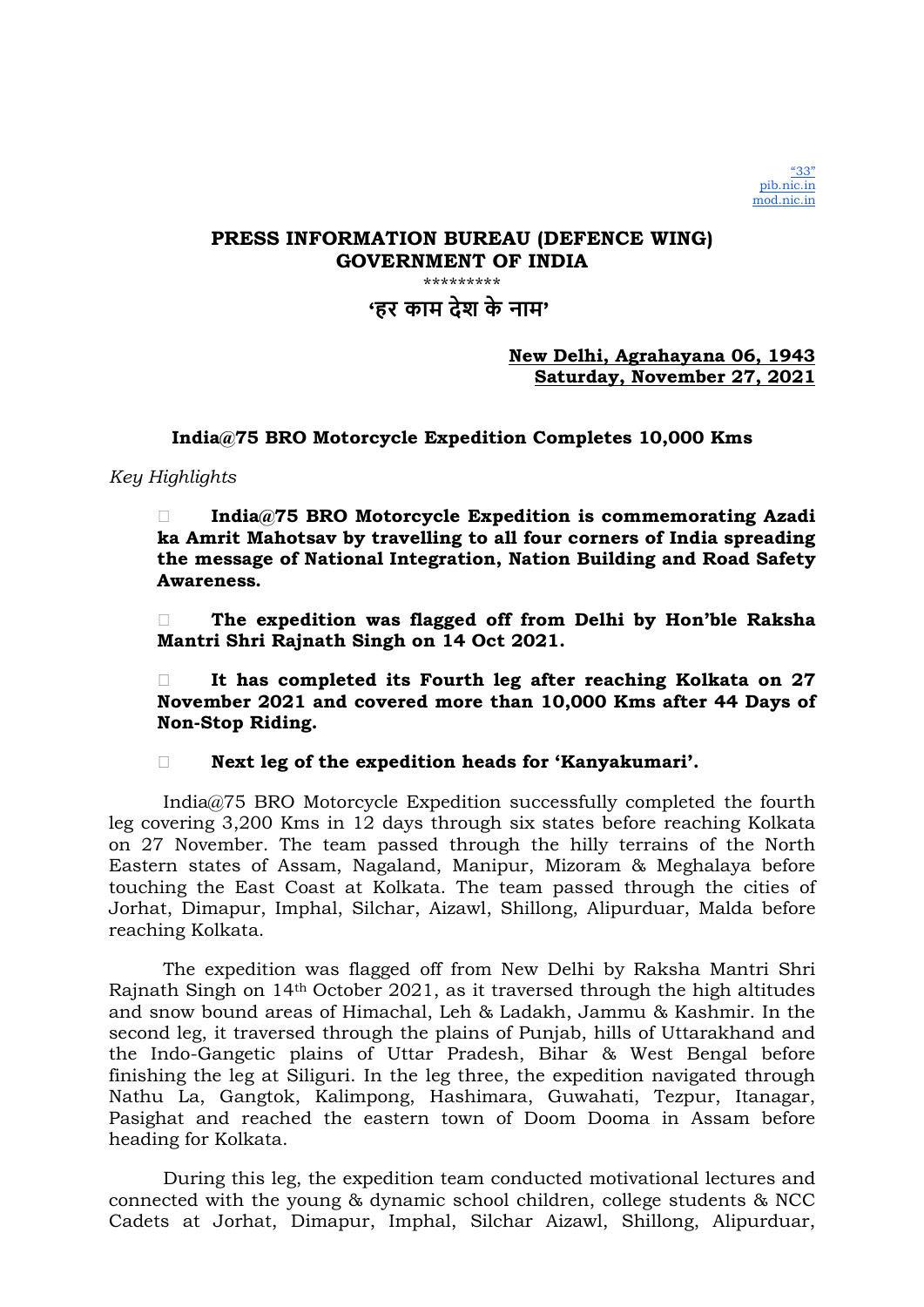Malda and Kolkata. It also conducted in-depth discussions with the youth on how they can contribute in nation building. The team was thrilled by the interest and queries the youth showed on joining BRO and the Indian Army and serve the country. The team was able to spread the message of Road Safety Awareness by conducting numerous quizzes and outreach programmes almost every day involving all age groups along the route. The team interacted with locals, visited orphanages & old age homes and spent considerable time by visiting the veterans at different places.

The Team received warm welcome at every place they visited. They interacted with Smt Sarita Devi, former International Boxer & Rajeev Gandhi Khel Ratna Award Winner and Shri L Ibomcha Singh, Indian Boxing Coach & Dronacharya Awardee. They were flagged off by key state dignitaries i.e. Hon'ble Governor of Manipur Shri LA Ganeshan, who interacted with the Expedition team and commended BRO for the development of road infrastructure in the North East. Shri Pu Robert Romawia Royte, Minister of Sports & Youth Services, Mizoram himself took part in the expedition driving his motorcycle and saw off the team at the outskirts of Aizawl.

The India @75 BRO Motorcycle Expedition has covered more than 10,000 Kms till date and is almost midway of its journey. The team members have created unforgettable memories, lifelong bonds, generated keen interest among the masses and importantly stimulated road safety awareness among the citizens. The Expedition will now move to its next destination at the Southernmost tip of India Kanyakumari.

### ABB/ADA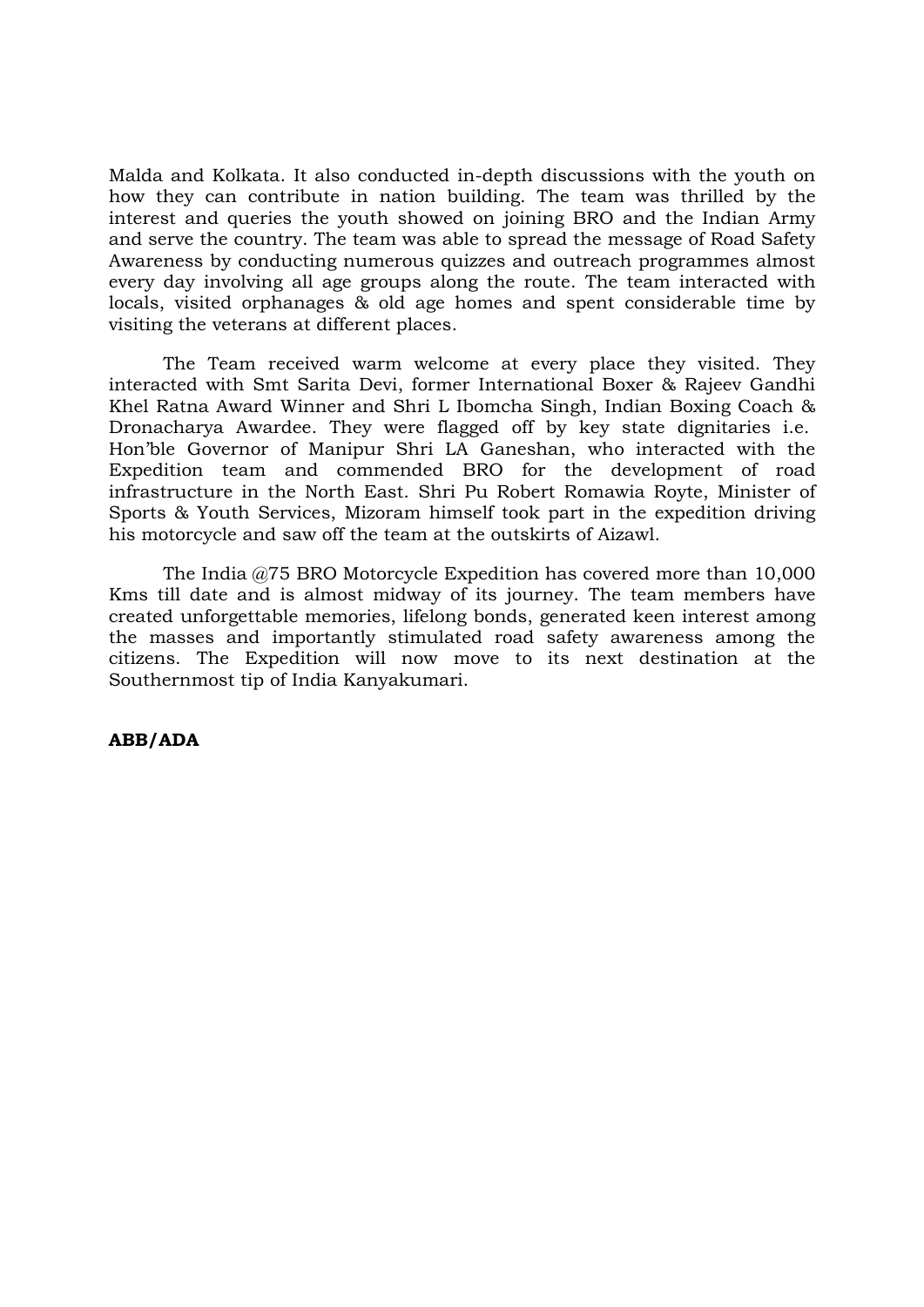# 'हर काम देश के नाम'

## New Delhi, Agrahayana 06, 1943 Saturday, November 27, 2021

NCC celebrating 73rd anniversary of its raising;

DG NCC lays wreath and pays homage to fallen heroes at NWM

Key Highlights

 $\Box$  NCC through Exercise-Yogdan effectively executed the assigned mission on COVID-19 Pandemic management

 Cadets & Associate NCC Officers led by example in activities such as 'Ek Bharat Shresht Bharat', 'Atmanirbhar Bharat' and 'Fit India'

 Successfully completed increasing one lakh additional cadets in the border districts & coastal talukas

 NCC Alumni Association launched on Nov 19, 2021 in Jhansi. Prime Minister became the first alumni and Raksha Mantri the second

National Cadet Corps (NCC), the largest uniformed youth organisation in the world, is celebrating its 73rd anniversary of its raising on November 28, 2021. Marking this solemn occasion, Director General NCC Lt Gen Gurbirpal Singh laid wreath and paid homage to the fallen heroes on behalf of the entire NCC fraternity at the National War Memorial, in New Delhi on November 27, 2021.

The NCC raising day is also being celebrated all over the country with cadets participating in marches, blood donation camps and social development programmes. In the year gone by, NCC has successfully overcome the restrictions imposed by COVID-19 Pandemic and effectively executed the assigned mission. Contribution of cadets through various initiatives in Exercise-Yogdan in the management of the pandemic have been widely appreciated by the people across the country.

The cadets and Associate NCC Officers, led by example in activities such as 'Ek Bharat Shresht Bharat', 'Atmanirbhar Bharat' and 'Fit India'. The cadets participated wholeheartedly in 'Swachhta Abhiyan', 'Mega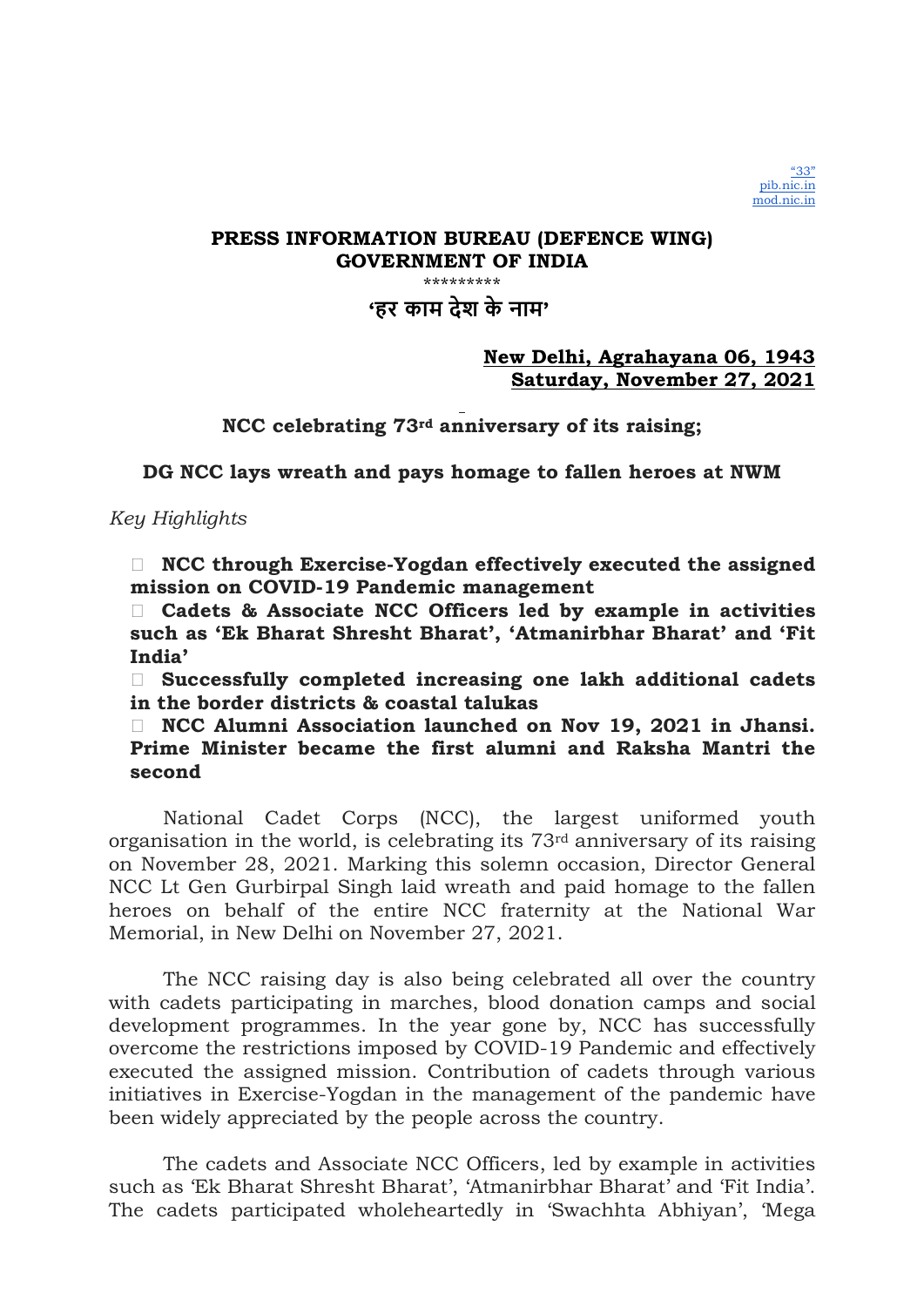Pollution Pakhwada' and played a pivotal role in spreading awareness about various government initiatives like 'Digital Literacy', 'International Day of Yoga', 'Tree Plantation' and present COVID vaccination drive, etc.

A scheme for expansion of National Cadet Corps coverage, in Border and Coastal regions of the country was announced by the Prime Minister Shri Narendra Modi on August 15, 2020. A total increase of one lakh additional cadet strength in all three streams of Army, Navy and Air Force focusing on the border districts, coastal talukas and talukas housing Air Force Stations has been completed. Expansion of NCC in these border and coastal districts will certainly motivate the youth from these areas to join the armed forces. The nation looks forward to NCC, to inculcate the values of fraternity, discipline, national unity and selfless service amongst our youth.

The launch of NCC Alumni Association by Prime Minister in a grand ceremony held at Jhansi on November 19, 2021 has added another feather in the cap of NCC. Shri Narendra Modi was made the first member of this prestigious Alumni Association. Raksha Mantri Shri Rajnath Singh was made the second member of this association.

This association will bring all ex-cadets and uniformed persons who have served in NCC, on one platform for furtherance of aims and objectives of the organisation and effectively participate in society and community development for the common good.

The multifaceted activities and varied curriculum of the NCC, provides unique opportunities to the youth for self-development. Many cadets have done the nation and the organisation proud by their remarkable achievements in the field of sports and adventure. The NCC continues its relentless efforts, towards moulding the present-day youth into responsible citizens of tomorrow.

## ABB/DK/RP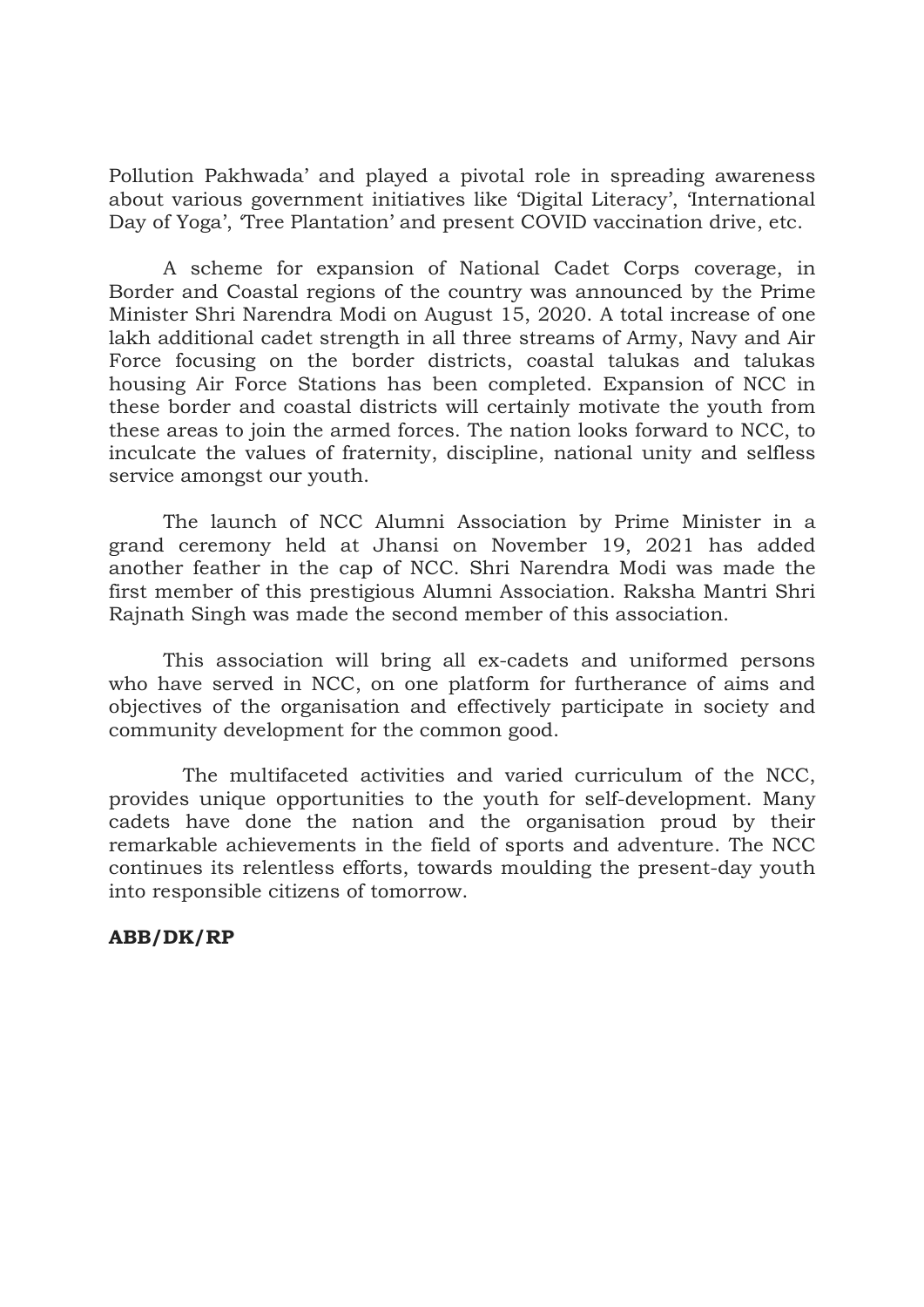# 'हर काम देश के नाम'

## New Delhi, Agrahayana 05, 1943 Friday, November 26, 2021

# 106 officers awarded parchments for successfully completing 61st NDC course

National Defence College (NDC) awarded NDC Parchments to 106 officers, including 34 from friendly foreign countries, after they successfully completed 61st NDC course, in New Delhi on November 26, 2021. The valedictory function was presided over by NDC Commandant Air Marshal D Choudhury.

 The one-year course enables the officers to qualify for an M Phil degree in Defence and Strategic Studies from the University of Madras. The Commandant in his valedictory address congratulated all the members of the 61st NDC course for successfully completing the curriculum centred on Nation Security and Strategy. He highlighted that the various modules of the course establish a foundation for bright and experienced officers in preparing them for higher strategic leadership and policy level responsibilities. The degrees will be awarded later in a convocation ceremony.

The knowledge and experience gained here will enable them to engage issues of national security holistically and formulate policies based on research and informed inputs. Air Marshal D Choudhury also added that the graduates must adopt multi-disciplinary and out of the box approaches on matter of National issues at the strategic level, both in policy formulation and its execution.

He encouraged all the members to continue their connect with their Alma Mater, and equally importantly amongst each other. This would allow the bond of friendship developed at the NDC to become a catalyst in cooperation both at national and international levels. After all human friendships are not only enduring, they are the bedrock of relation between nations. He wished all the Course members the very best as they resume their journeys of career and life.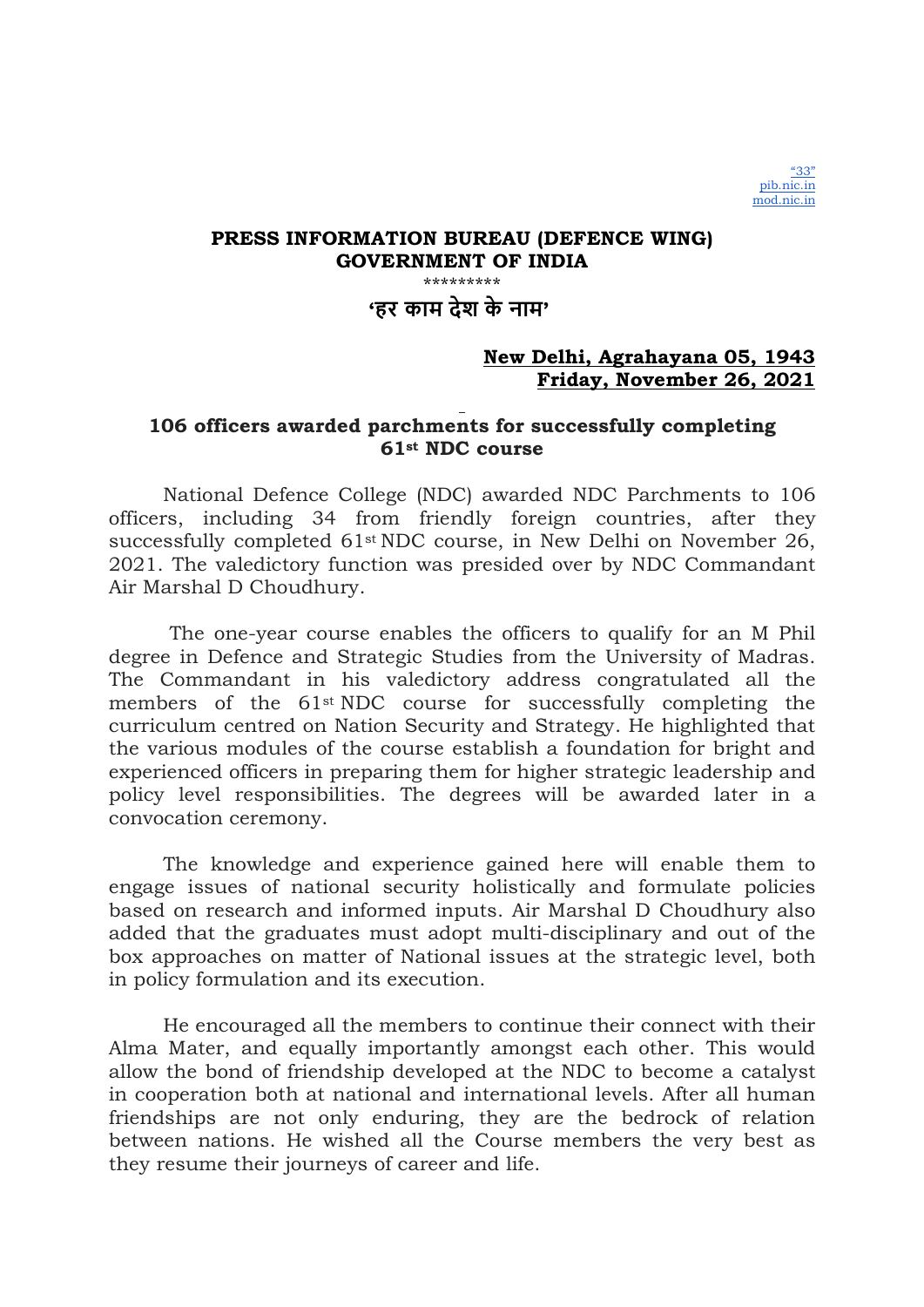Situated in New Delhi, the NDC is India's apex institution of learning for the study and practice of National Security and Strategy. Established in 1960, it has over the years earned a reputation for excellence and gained world renown. It is dedicated to the intellectual development and strategic enculturation of selected senior officers of the armed forces and civilian government services of India and those from foreign countries, for higher leadership positions and responsibilities.

### ABB/DK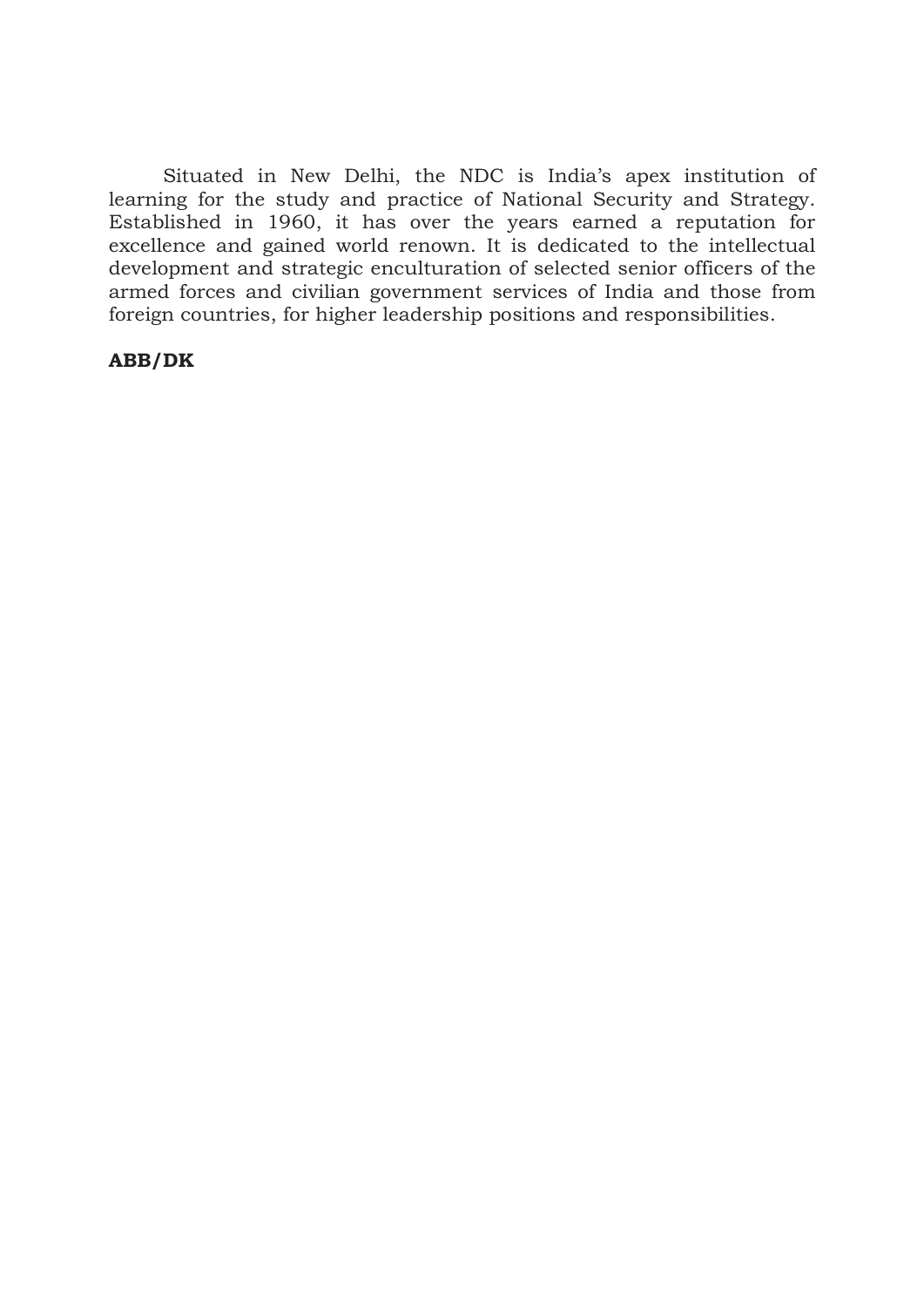

'हर काम देश के नाम'

### New Delhi, Agrahayana 03, 1943 Wednesday, November 24, 2021

Raksha Mantri virtually inaugurates 5th World Congress on Disaster Management

Lauds Indian Armed Forces for being first responders in Indian Ocean region for HADR operations

### Shri Rajnath Singh calls to strengthen international architecture to prevent & manage future disasters

Key Highlights of RM's speech:

 Effective response mechanism to address humanitarian crises & natural disasters one of the most important pillars of SAGAR

 Our Armed Forces have always stood for the country's partners in times of need

 Need for collective solution to deal with global challenges in post-COVID world

 Benefits of emerging cutting-edge technologies must be shared with all

 Need for new ideas in global & national strategies for implementation of 2030 Sustainable Development Goals post COVID

"Our Armed Forces have time and again demonstrated that they care for and stand by the country's partners in times of need without distinguishing between natural or man-made disasters," said Raksha Mantri Shri Rajnath Singh while virtually inaugurating the 5th World Congress on Disaster Management on November 24, 2021. He reiterated India's vision for the Indian Ocean encapsulated by the concept of SAGAR (Security and Growth for All in the Region) as articulated by Prime Minister Shri Narendra Modi. The Raksha Mantri underlined that SAGAR has both distinct and inter-related elements such as deepening economic and security cooperation among the littoral states; enhancing capacities to safeguard land and maritime territories; working towards sustainable regional development; Blue Economy and promoting collective action to deal with non-traditional threats like natural disasters, piracy and terrorism.

Shri Rajnath Singh maintained that while each of these elements requires equal attention, developing an effective response mechanism to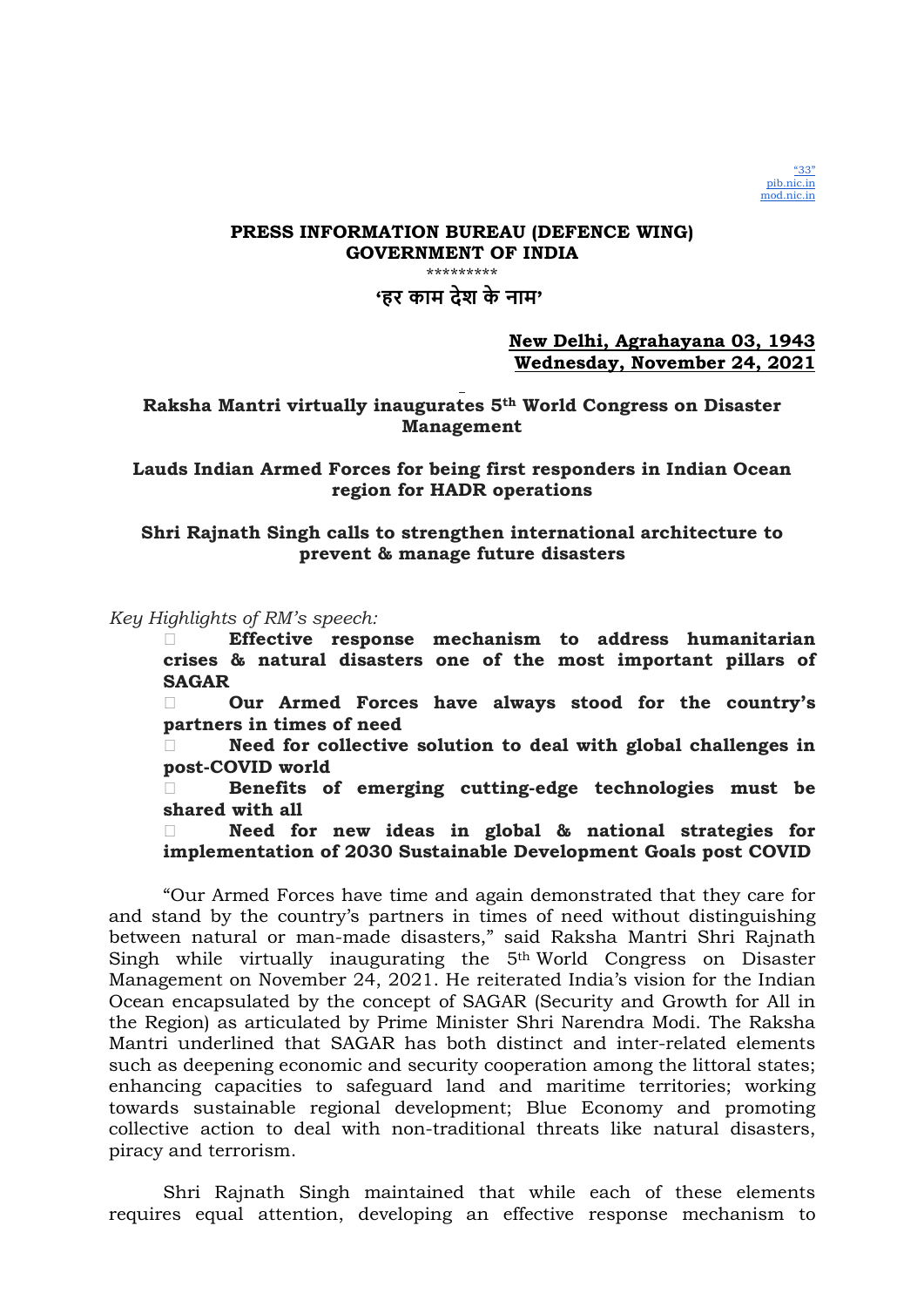address humanitarian crises and natural disasters is one of the most important pillars of SAGAR. India's engagement with the world and especially the Indian Ocean Region (IOR) has been robustly strong, he said, lauding the Armed Forces for being the first responders in the region for Humanitarian Aid and Disaster Relief (HADR) operations. He said, India's unique position in the IOR, complemented by a capability of the Armed Forces, enables it to contribute significantly in HADR situations.

The Raksha Mantri made special mention of some notable HADR missions in the IOR undertaken by India in recent years, including Operation Rahat in Yemen in 2015 when India rescued and evacuated over 6,700 persons, including over 1,940 citizens of more than 40 other countries; cyclone in Sri Lanka in 2016; earthquake in Indonesia in 2019; Cyclone Idai in Mozambique and flooding and landslides in Madagascar in January 2020 where Indian assistance was promptly provided. He added that the COVID-19 pandemic has not dented India's commitment, which was demonstrated by India's response during the Oil Spill in Mauritius in August 2020 and Oil tanker fire in Sri Lanka in September 2020.

India taking lead and offering expertise of Disaster Resilient Infrastructure (DRI) to its friendly countries was also highlighted by Shri Rajnath Singh. "Coalition for Disaster Resilient Infrastructure (CDRI) was first proposed by India during the 2016 Asian Ministerial Conference on Disaster Risk Reduction held in New Delhi. It is today an international coalition of countries, United Nations (UN) agencies, multilateral development banks, the private sector and academic institutions, that aim to promote disaster-resilient infrastructure," he said. The Raksha Mantri added that India has been regularly conducting exercises to deepen the HADR co-operation and coordination with its neighbours and friendly countries with a focus on sharing expertise and building capabilities.

The Raksha Mantri shared his views on the challenging geo-political landscape and the traditional and non-traditional threats including natural calamities like COVID-19 faced by the world. He said, to deal with the pandemic, India has developed a large capacity for production of COVID-19 vaccines and is extending help to many countries. He emphasised on the need for a collective solution to deal with global challenges in the post-pandemic world. He said, the pandemic has reaffirmed the centrality of multilateralism in the interconnected world for matters not only related to international security but also disaster management.

Shri Rajnath Singh also spoke about the emerging cutting-edge technologies in the fields of space, communication, bio-engineering, bio-medics and artificial intelligence. He said, these include precision tools and sensors which can revolutionise the way the risks of disasters are assessed and communicated through early warning. He also shed light on the smart technologies for post disaster recovery and reconstructions. The Raksha Mantri stressed on sharing the benefits of these technologies with all along with funding initiatives for capacity development for better application and use of these technologies.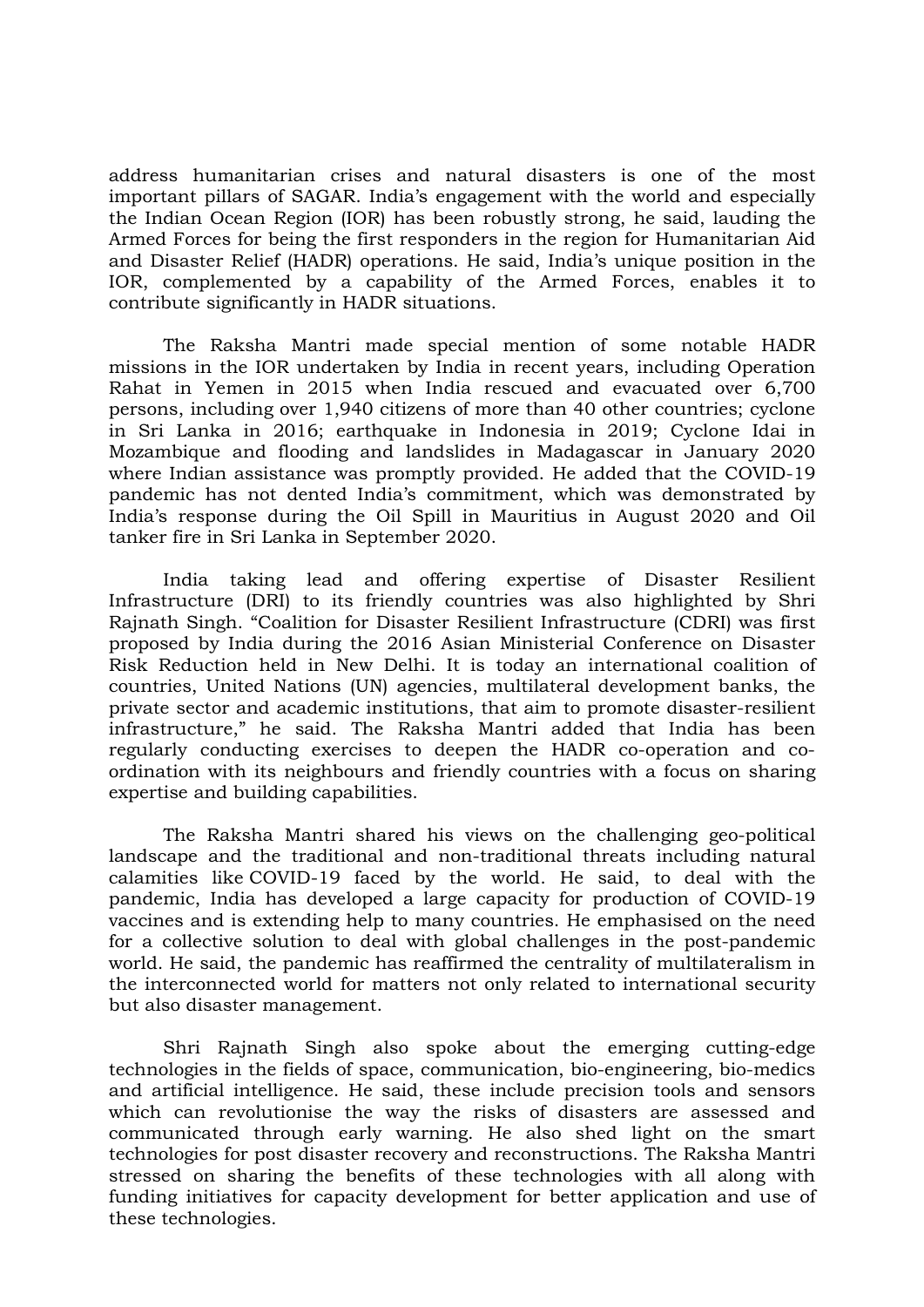The Raksha Mantri called for cooperating more closely to strengthen international architecture for building structures to prevent and manage future disasters. He also suggested a comprehensive assessment of the impact of the pandemic on the implementation of 2030 Sustainable Development Goals, emphasising on the need to incorporate new ideas in global and national strategies for the implementation of the goals.

The 5th World Congress on Disaster Management (WCDM) is being organised in New Delhi between November 24-27, 2021 at the campus of IIT Delhi on the overarching theme of 'Technology, Finance and Capacity for Building Resilience to Disasters in the context of COVID-19'. It is an initiative of Disaster Management Initiatives and Convergence Society (DMICS) having its headquarter in Hyderabad to bring researchers, policy makers and practitioners from around the world on the same platform to discuss various challenging issues of disaster risk management. The aim is to promote interaction of science, policy and practices to enhance understanding of risks and advance actions for reducing risks and building resilience to disasters.

Director General, India Council of Medical Research & Secretary, Department of Health Research Dr Balram Bhargava delivered the keynote address, while Convener 5th WCDM Dr S Anandababu gave the welcome address. Special Representative of UN Secretary General on Disaster Reduction Ms Mami Mizutori also spoke during the inaugural session.

ABB/Savvy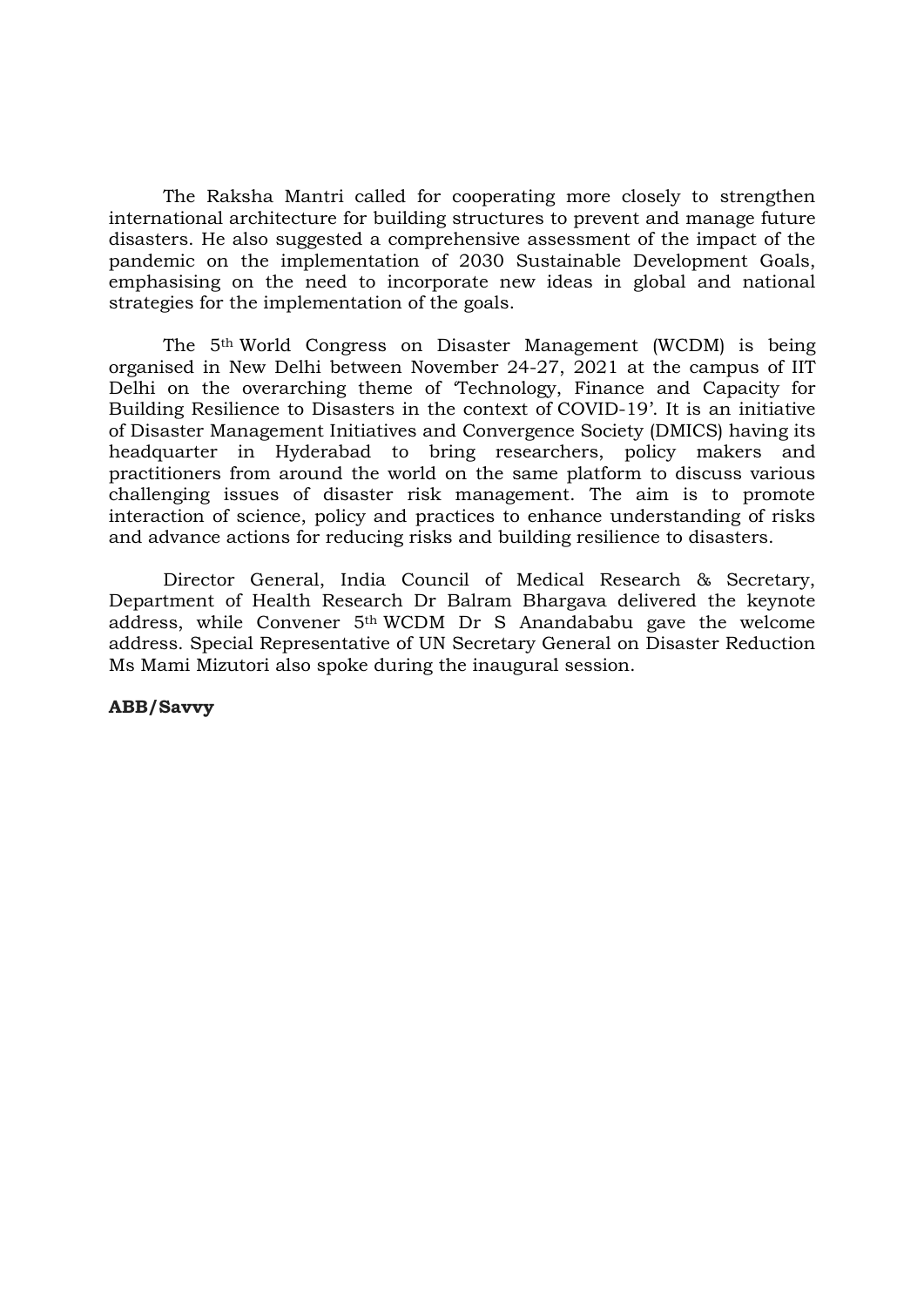

# 'हर काम देश के नाम'

# New Delhi, Agrahayana 02, 1943 Tuesday, November 23, 2021

# Defence Investiture Ceremony (Phase-4)

## President confers five Kirti Chakras & nine Shaurya Chakras

# 14 Param Vishisht Seva Medals, two Uttam Yudh Seva Medals and 26 Ati Vishisht Seva Medals also given

President Shri Ram Nath Kovind, who is the Supreme Commander of the Armed Forces, conferred five Kirti Chakra, including four posthumous, five Vir Chakras, including four posthumous and nine Shaurya Chakras, including eight posthumous, to the personnel of Armed Forces and Paramilitary Forces during Defence Investiture Ceremony (Phase-4) at Rashtrapati Bhawan, New Delhi in the evening of November 23, 2021. The Gallantry awards were given to the personnel for displaying conspicuous gallantry, indomitable courage and extreme devotion to duty.

The President also conferred 14 Param Vishisht Seva Medals, two Uttam Yudh Seva Medals and 26 Ati Vishisht Seva Medals for distinguished service of exceptional order. Following is the list of awardees in order of presentation:

| S No                  | RANK AND NAME                                                                              |
|-----------------------|--------------------------------------------------------------------------------------------|
|                       | <b>KIRTI CHAKRA</b>                                                                        |
|                       | KALAS, HEAD CONSTABLE, JAMMU & KASHMIR<br>SHRI ABDUL RASHID<br>POLICE (POSTHUMOUS)         |
| $\mathcal{D}_{\cdot}$ | SHRI PINTU KUMAR SINGH, INSPECTOR/GD, CRPF (POSTHUMOUS)                                    |
| 3                     | SHYAM NARAIN<br>CONSTABLE/GD,<br><b>SHRI</b><br>SINGH<br>YADAVA, HEAD<br>CRPF (POSTHUMOUS) |
| $\overline{4}$        | SHRI VINOD KUMAR, CONSTABLE, CRPF (POSTHUMOUS)                                             |
|                       | <b>SHAURYA CHAKRA</b>                                                                      |
|                       | SHRI GH MUSTAFA BARAH, SGCT, J&K POLICE (POSTHUMOUS)                                       |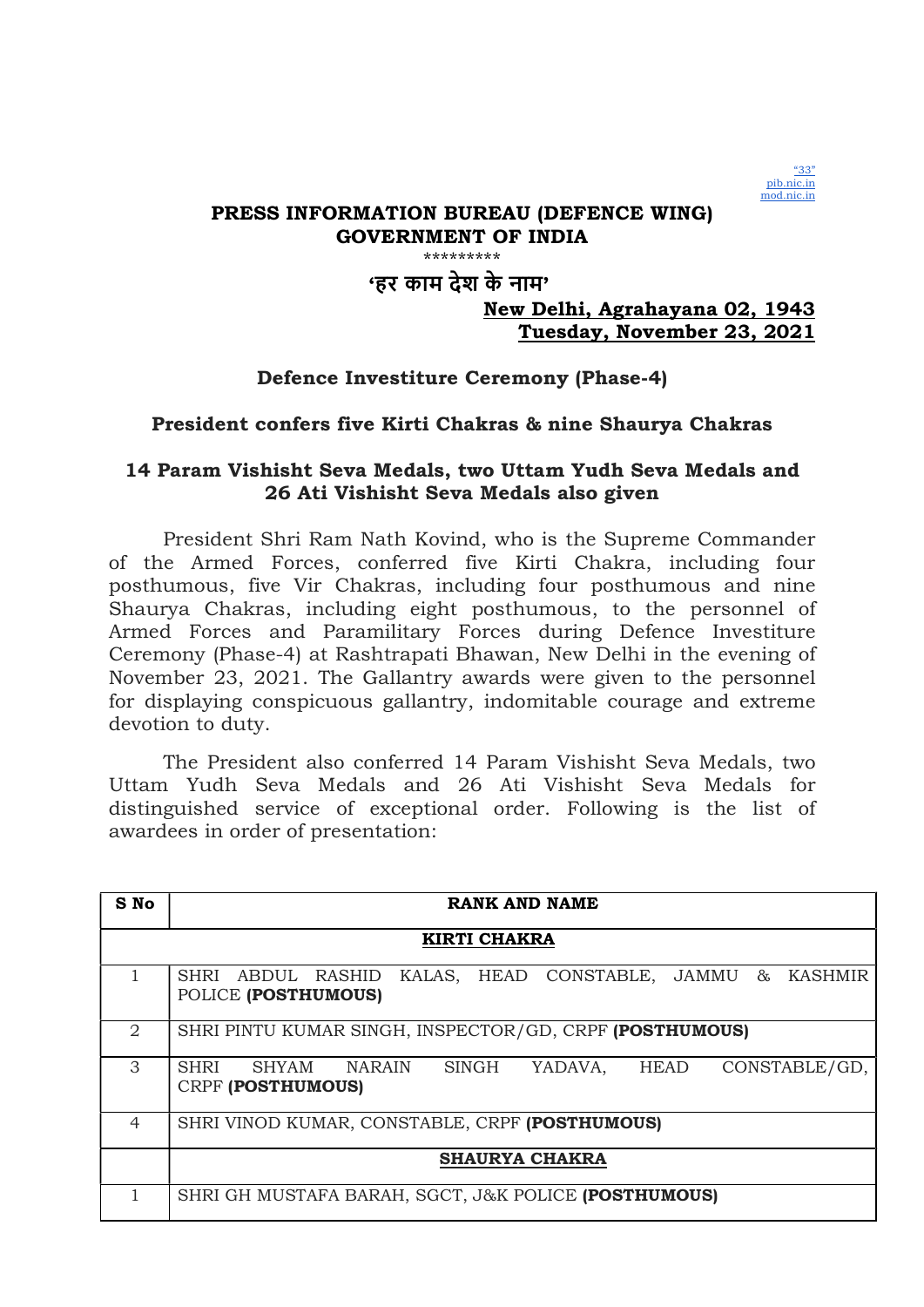| $\overline{2}$ | <b>SHRI</b><br>$J\&K$<br><b>NASEER</b><br><b>AHMAD</b><br>KOLIE,<br>SGCT,<br>CONSTABLE,<br>POLICE (POSTHUMOUS)        |
|----------------|-----------------------------------------------------------------------------------------------------------------------|
| 3              | SUB-INSPECTOR (EXECUTIVE),<br><b>SHRI</b><br>MAHAVEER PRASAD<br>GODARA,<br>CISF (POSTHUMOUS)                          |
| $\overline{4}$ | <b>ARSHAD</b><br>INSPECTOR,<br><b>JAMMU</b><br>$\&$<br><b>KASHMIR</b><br><b>SHRI</b><br>KHAN,<br>POLICE (POSTHUMOUS)  |
| 5              | MAGRAY,<br>SPECIAL<br>POLICE<br>OFFICER,<br>J&K<br><b>SHRI</b><br><b>BILAL</b><br><b>AHMAD</b><br>POLICE (POSTHUMOUS) |
| 6              | SHRI ERANNA NAYAKA, HEAD CONSTABLE/FIRE CISF (POSTHUMOUS)                                                             |
| $\overline{7}$ | SHRI MAHENDRA KUMAR PASWAN, CONSTABLE/DCPO, CISF (POSTHUMOUS)                                                         |
| 8              | SHRI SATISH PRASAD KUSHWAHA, CONSTABLE/FIRE, CISF (POSTHUMOUS)                                                        |
|                | PARAM VISHISHT SEVA MEDAL                                                                                             |
| $\overline{1}$ | IC-40314K LIEUTENANT GENERAL CHANDI PRASAD MOHANTY, AVSM, SM, VSM,<br>THE INFANTRY                                    |
| 2              | IC-40760L LIEUTENANT GENERAL VADLAMANI SHANMUKHA SREENIVAS, VSM <sup>**</sup> ,<br>THE INFANTRY                       |
| 3              | AIR MARSHAL ARVINDRA SINGH BUTOLA, VM, VSM (16789) FLYING<br>(PILOT) (RETIRED)                                        |
| $\overline{4}$ | AIR MARSHAL AMIT TIWARI, AVSM, VM (16806) FLYING (PILOT) (RETIRED)                                                    |
| 5              | IC-41528M LIEUTENANT GENERAL HARINDER SINGH, AVSM, YSM, SM,<br>VSM, THE INFANTRY                                      |
| 6              | DR-10359P LIEUTENANT GENERAL SANJAY MANOHAR LONDHE, SM, THE ARMY<br>DENTAL CORPS (RETIRED)                            |
| $\overline{7}$ | IC-40948A LIEUTENANT GENERAL KALISIPUDI RAVI PRASAD, VSM,<br><b>THE</b><br>REGIMENT OF ARTILLERY (RETIRED)            |
| $8\,$          | MR-04428K LIEUTENANT GENERAL ANUP BANERJI, SM, PHS, THE MEDICAL<br><b>CORPS (RETIRED)</b>                             |
| 9              | MR-04745L LIEUTENANT GENERAL NARDEEP NAITHANI, THE ARMY MEDICAL<br><b>CORPS (RETIRED)</b>                             |
| 10             | V-00391W LIEUTENANT GENERAL PAILOOR RAMACHANDRAN VENKATESH, SM,<br>THE REMOUNT VETERINARY SERVICES (RETIRED)          |
| 11             | VICE ADMIRAL MS PAWAR, AVSM, VSM (02483-T) (RETIRED)                                                                  |
| 12             | VICE ADMIRAL SISHTLA RAJASEKHARA SARMA, AVSM, VSM (50832-<br>A) (RETIRED)                                             |
| 13             | AIR MARSHAL MOTHLAMPET SABARI GIREESA MENON, VSM (17035)<br>ADMINISTRATION / AIR TRAFFIC CONTROLLER (RETIRED)         |
| 14             | IC-41154F MAJOR GENERAL ALOK RAJ, AVSM, THE INFANTRY (RETIRED)                                                        |

Π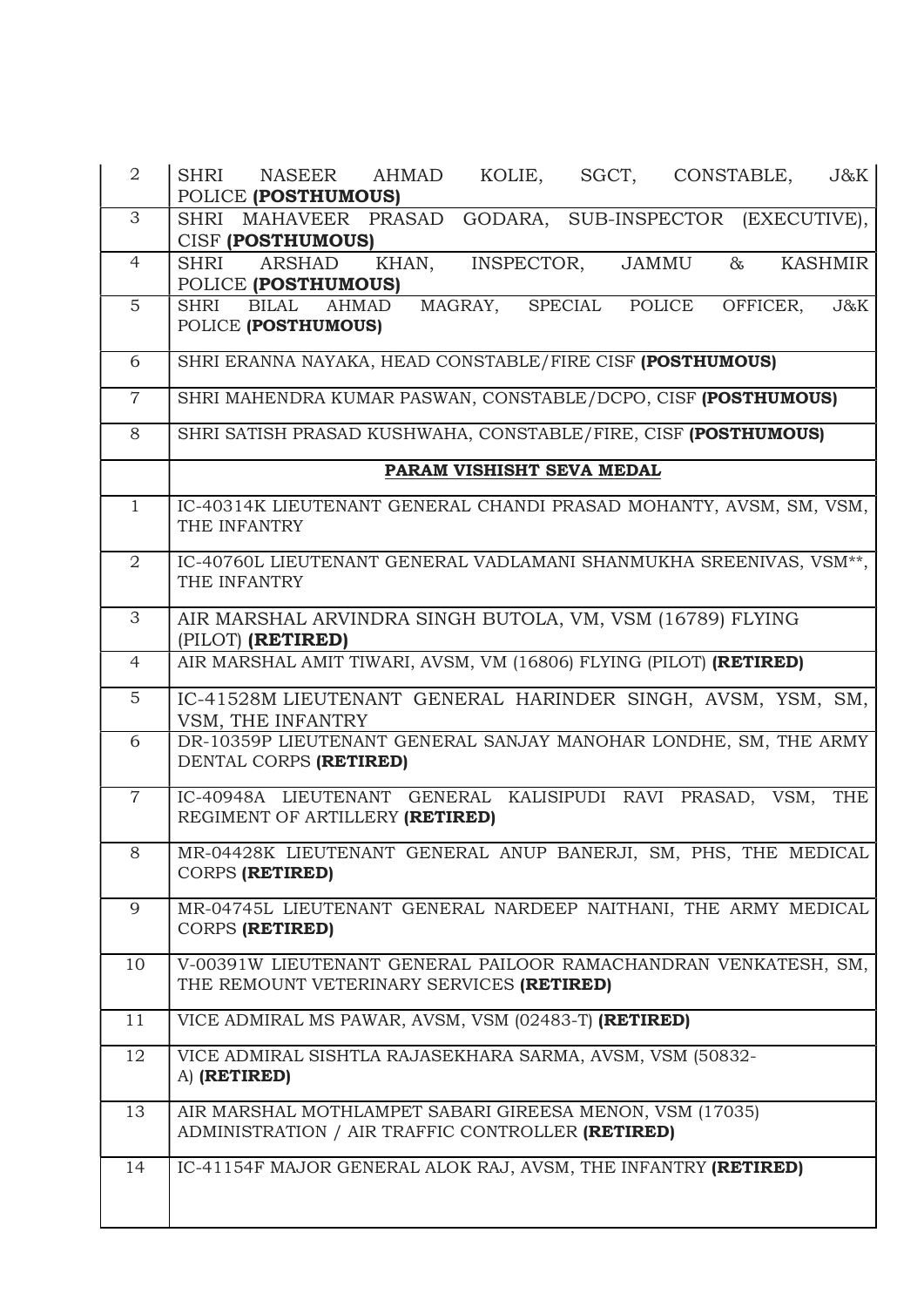|                | <b>KIRTI CHAKRA</b>                                                                                            |
|----------------|----------------------------------------------------------------------------------------------------------------|
| $\mathbf{1}$   | SHRI RAHUL MATHUR, DEPUTY COMMANDANT, CRPF                                                                     |
|                |                                                                                                                |
|                | UTTAM YUDH SEVA MEDAL                                                                                          |
|                |                                                                                                                |
| $\mathbf{1}$   | IC-41509F LIEUTENANT GENERAL KANWAL JEET SINGH DHILLON, YSM, VSM,<br>THE INFANTRY, HEADQUARTERS 15 CORPS       |
| $\overline{2}$ | IC-40353H LIEUTENANT GENERAL PARAMJIT SINGH SANGHA, AVSM, SM, THE<br>INFANTRY, HEADQUARTERS 16 CORPS (RETIRED) |
|                | ATI VISHISHT SEVA MEDAL                                                                                        |
| $\mathbf{1}$   | IC-41495M LIEUTENANT GENERAL NAV K KHANDURI, VSM, THE ARMY AIR<br><b>DEFENCE</b>                               |
| $\overline{2}$ | IC-42288M LIEUTENANT GENERAL ANIL PURI, SM, VSM, THE CORPS OF<br><b>ENGINEERS</b>                              |
| 3              | IC-43295P MAJOR GENERAL (Now LIEUTENANT GENERAL) RAVIN KHOSLA, SM,<br>VSM, THE INFANTRY                        |
| $\overline{4}$ | (Now LIEUTENANT GENERAL)<br>IC-43296X MAJOR GENERAL<br>VIJAY<br>KUMAR<br>MISHRA, THE INFANTRY                  |
| $\overline{5}$ | IC-43444X MAJOR GENERAL (Now LIEUTENANT GENERAL) P GOPALAKRISHNA<br>MENON, THE INFANTRY                        |
| 6              | IC-43746K MAJOR GENERAL (Now LIEUTENANT GENERAL) ADOSH KUMAR, SM,<br>THE REGIMENT OF ARTILLERY                 |
| $\overline{7}$ | IC-43877P MAJOR GENERAL (Now LIEUTENANT GENERAL) RAJINDER DEWAN,<br>VSM, THE INFANTRY                          |
| 8              | IC-44545X MAJOR GENERAL (Now LIEUTENANT GENERAL) ANINDYA SENGUPTA,<br>YSM, THE INFANTRY                        |
| 9              | IC-42331H MAJOR GENERAL ARUP KUMAR SASMAL, THE REGIMENT OF<br><b>ARTILLERY</b>                                 |
| 10             | IC-42795A MAJOR GENERAL JALAJ BHOLA, THE CORPS OF SIGNALS                                                      |
| 11             | IC-43223L MAJOR GENERAL RAJESH KUMAR JHA, THE CORPS OF ENGINEERS                                               |
| 12             | IC-43333A MAJOR GENERAL K NARAYANAN, SM, THE INFANTRY                                                          |
| 13             | IC-44473Y MAJOR GENERAL RAVI MURUGAN, BRIGADE OF THE GUARDS                                                    |
| 14             | IC-44501A MAJOR GENERAL AJAY KUMAR VERMA, THE INFANTRY                                                         |
| 15             | IC-46002K MAJOR GENERAL PRAVEEN<br><b>JUDGE</b><br>KUMAR, SM, VSM,<br>THE<br>ADVOCATE GENERAL                  |
| 16             | IC-47013H MAJOR GENERAL DEEPAK MEHRA, KC, VSM, THE INFANTRY                                                    |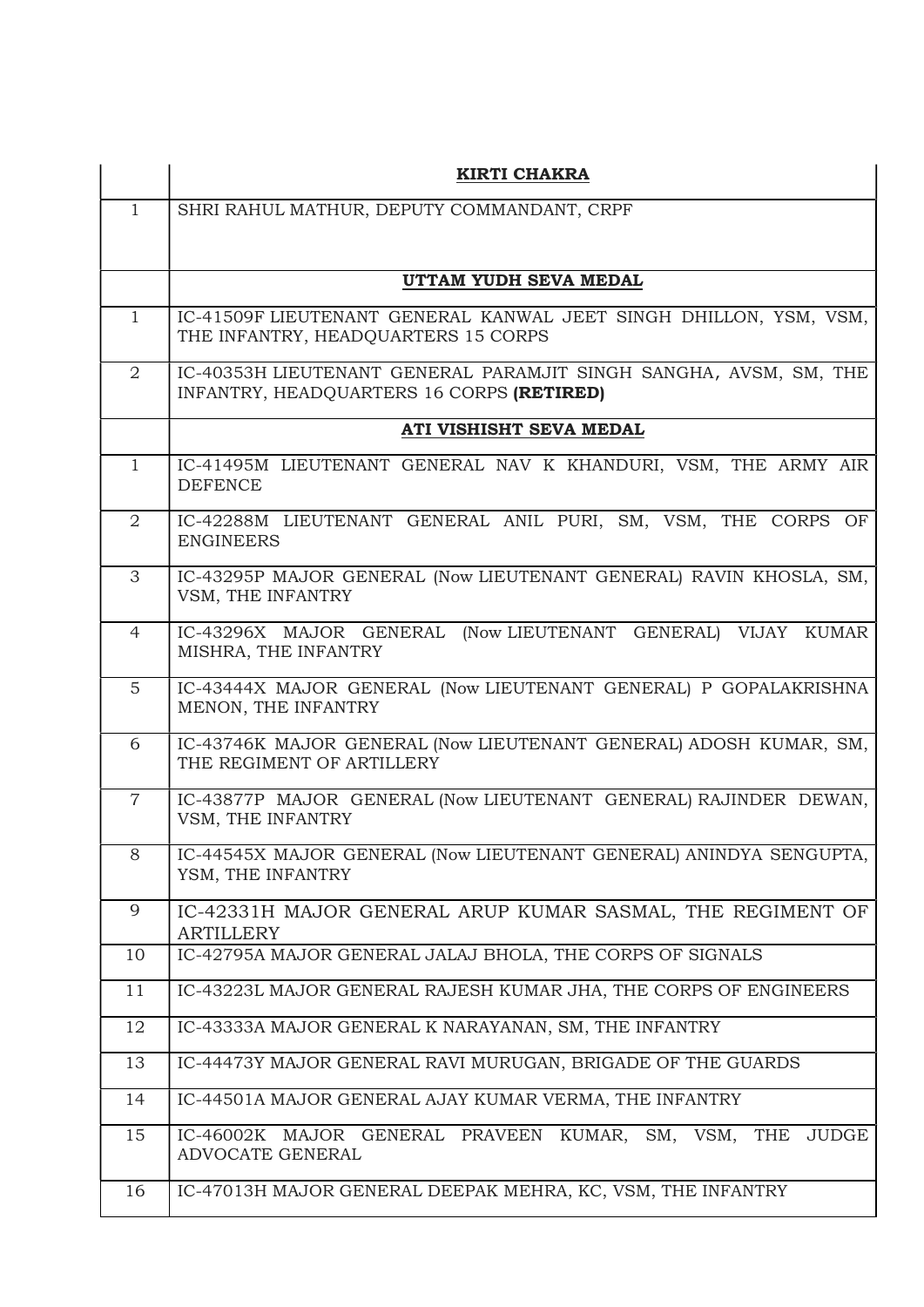| 17           | IC-47032N MAJOR GENERAL PRATIK SHARMA, SM, THE INFANTRY                                                  |
|--------------|----------------------------------------------------------------------------------------------------------|
| 18           | REAR ADMIRAL (Now VICE ADMIRAL) SRINIVASAN G, VSM (41184-Z)                                              |
| 19           | REAR ADMIRAL (Now VICE ADMIRAL) PUNEET KUMAR BAHL, VSM (02741-B)                                         |
| 20           | REAR ADMIRAL (Now VICE ADMIRAL) RAJESH PENDHARKAR, VSM (03130-N)                                         |
| 21           | AIR VICE MARSHAL SAJU BALAKRISHNAN, VM (18300) FLYING (PILOT)                                            |
| 22           | AIR COMMODORE MANISH KUMAR GUPTA (20439) FLYING (PILOT)                                                  |
| 23           | AIR COMMODORE TEJPAL SINGH, VM (20724) FLYING (PILOT)                                                    |
| 24           | AIR COMMODORE VIKRAM GAUR, VSM (21008) FLYING (PILOT)                                                    |
| 25           | (18150)<br>AIR.<br>VICE MARSHAL JONNALAGADDA RAJENDRA, VSM<br>ADMINISTRATION (RETIRED)                   |
| 26           | AIR VICE MARSHAL SUKUMARAN RAMAKRISHNAN, VSM (18466) AERONAUTICAL<br>ENGINEERING (ELECTRONICS) (RETIRED) |
|              | <b>SHAURYA CHAKRA</b>                                                                                    |
| $\mathbf{1}$ | SHRI AMIT KUMAR, DY. INSPECTOR GENERAL OF POLICE, JAMMU & KASHMIR<br><b>POLICE</b>                       |

ABB/RP/Savvy/ADA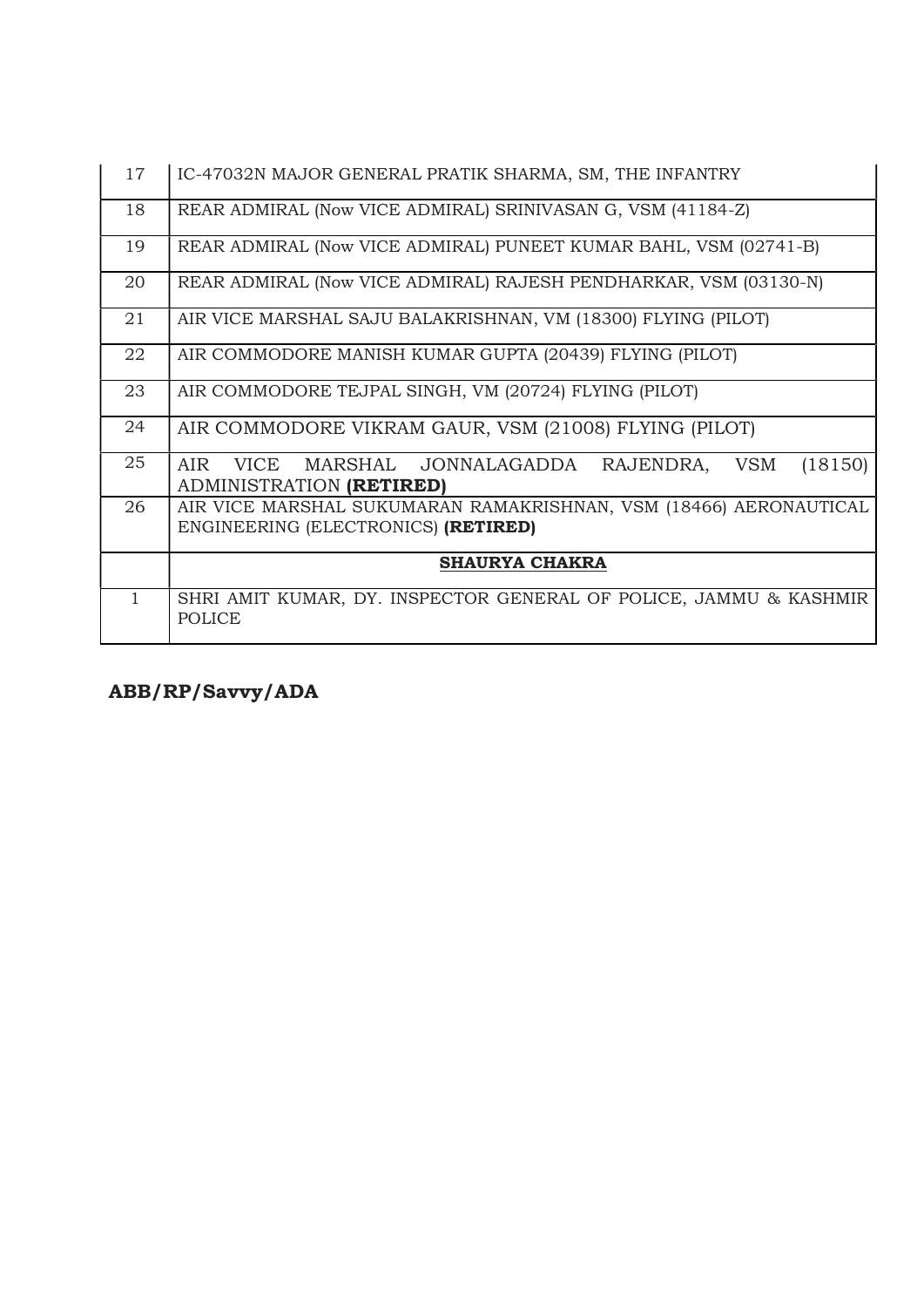

#### \*\*\*\*\*\*\*\*

# 'हर काम देश के नाम'

### New Delhi, Agrahayana 02, 1943 Tuesday, November 23, 2021

### Defence Acquisition Council headed by Raksha Mantri Shri Rajnath Singh approves proposal of value Rs. 2,236 Cr.

Key highlights:

Indian Air Force to procure GSAT-7C Satellite and Ground Hubs for real-time connectivity of Software Defined Radios

 $\Box$  Complete design, development and launching of satellite to be in India

 $\Box$  It will enhance the ability of our Armed Forces to communicate beyond the Line of Sight

The Defence Acquisition Council (DAC) in its meeting of 23 November 2021 held under the Chairmanship of Raksha Mantri Shri Rajnath Singh accorded Acceptance of Necessity (AoN) for one Capital Acquisition proposal of Indian Air Force for its modernization and operational needs amounting to Rs. 2,236 Cr. under the category of 'Make in India'. The procurement proposal of Air Force was for GSAT-7C Satellite and Ground Hubs for real-time connectivity of Software Defined Radios (SDRs). The project envisages complete design, development and launching of satellite in India.

Induction of GSAT-7C Satellite and Ground Hubs for Software Defined Radios (SDRs) will enhance the ability of our Armed Forces to communicate beyond Line of Sight (LoS) among one another in all circumstances in a secure mode.

ABB/ADA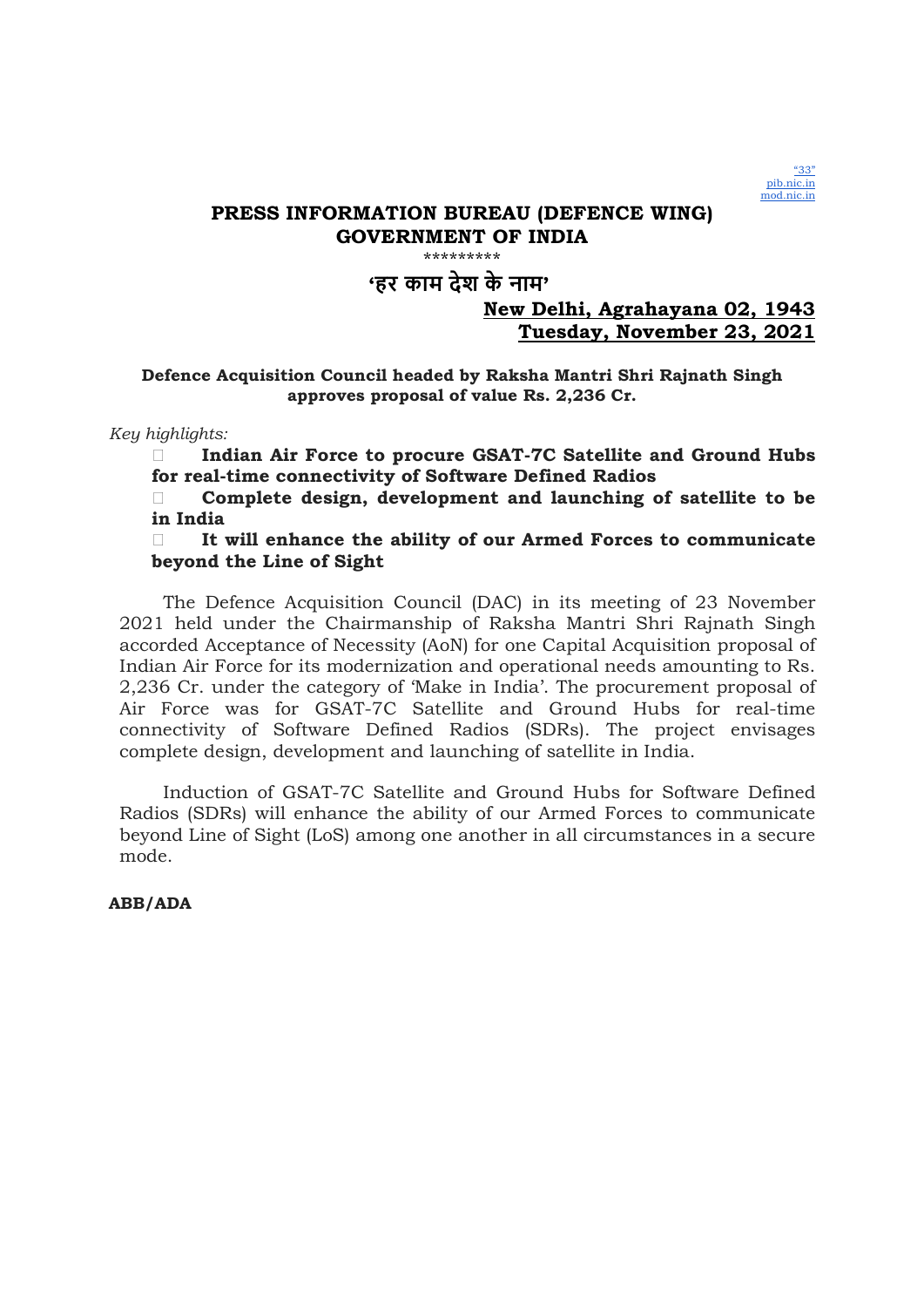

# 'हर काम देश के नाम'

## New Delhi, Agrahayana 02, 1943 Tuesday, November 23, 2021

# Defence Investiture Ceremony (Phase-3)

# President confers one Maha Vir Chakra (posthumous), one Kirti Chakra (posthumous), five Vir Chakras & six Shaurya Chakras

## 14 Param Vishisht Seva Medals, two Uttam Yudh Seva Medals and 23 Ati Vishisht Seva Medals also given

President Shri Ram Nath Kovind, who is the Supreme Commander of the Armed Forces, conferred one Maha Vir Chakra (posthumous), one Kirti Chakra (posthumous), five Vir Chakras, including four posthumous and six Shaurya Chakras, including one posthumous, to the personnel of Armed Forces and Indian Coast Guard during Defence Investiture Ceremony (Phase-3) at Rashtrapati Bhawan, New Delhi in the morning of November 23, 2021. The Gallantry awards were given to the personnel for displaying conspicuous gallantry, indomitable courage and extreme devotion to duty.

The President also conferred 14 Param Vishisht Seva Medals, two Uttam Yudh Seva Medals and 23 Ati Vishisht Seva Medals for distinguished service of exceptional order. Following is the list of awardees in order of presentation:

| S No                  | <b>RANK AND NAME</b>                                                             |
|-----------------------|----------------------------------------------------------------------------------|
|                       | <b>MAHA VIR CHAKRA</b>                                                           |
|                       | IC-64405M COLONEL BIKUMALLA SANTOSH BABU,                                        |
|                       | 16TH BATTALION THE BIHAR REGIMENT (POSTHUMOUS)                                   |
|                       | <b>KIRTI CHAKRA</b>                                                              |
|                       | JC-413798Y SUBEDAR SANJIV KUMAR, 4TH BATTALION, THE PARACHUTE                    |
|                       | REGIMENT (SPECIAL FORCES) (POSTHUMOUS)                                           |
|                       | <b>VIR CHAKRA</b>                                                                |
|                       | JC-561645F NAIB SUBEDAR LATE NUDURAM SOREN, 16 <sup>TH</sup> BATTALION THE BIHAR |
|                       | REGIMENT (POSTHUMOUS)                                                            |
| $\mathcal{D}_{\cdot}$ | 15139118Y HAVILDAR K PALANI, 81 FIELD REGIMENT (POSTHUMOUS)                      |
| 3                     | 15439373K NAIK DEEPAK SINGH, THE ARMY MEDICAL CORPS, 16TH BATTALION              |
|                       | THE BIHAR REGIMENT (POSTHUMOUS)                                                  |
| 4                     | THE<br>2516683X SEPOY GURTEJ<br>SINGH,<br>3RD BATTALION<br><b>PUNJAB</b>         |
|                       | REGIMENT (POSTHUMOUS)                                                            |
|                       | <b>SHAURYA CHAKRA</b>                                                            |
|                       | IC-76429H MAJOR ANUJ SOOD, BRIGADE OF THE GUARDS, 21ST BATTALION THE             |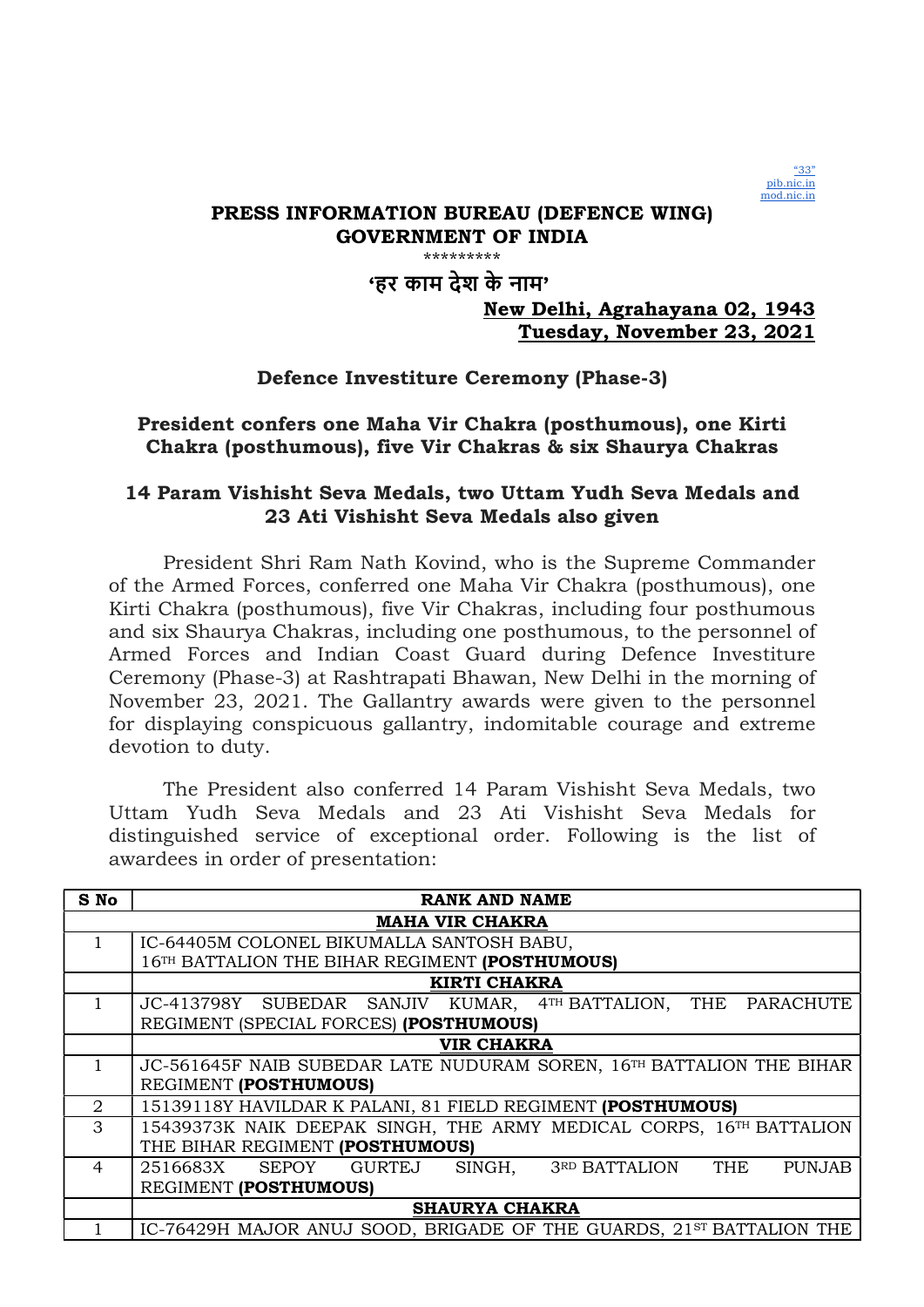|                | RASHTRIYA RIFLES (POSTHUMOUS)                                                                                                          |
|----------------|----------------------------------------------------------------------------------------------------------------------------------------|
|                | PARAM VISHISHT SEVA MEDAL                                                                                                              |
| $\mathbf{1}$   | IC-40685M LIEUTENANT GENERAL RAJ SHUKLA, YSM, SM, THE REGIMENT OF<br><b>ARTILLERY</b>                                                  |
| $\overline{2}$ | VICE ADMIRAL R HARI KUMAR, AVSM, VSM (02540-Y)                                                                                         |
| $\overline{3}$ | AIR MARSHAL (Now AIR CHIEF MARSHAL) VIVEK RAM CHAUDHARI, AVSM, VM<br>(16978) FLYING (PILOT)                                            |
| $\overline{4}$ | AIR MARSHAL NAVKARANJIT SINGH DHILLON, AVSM, ADC (16580) FLYING<br>(PILOT) (RETIRED)                                                   |
| $\overline{5}$ | AIR MARSHAL RAJESH KUMAR, AVSM, VM, ADC (16770), FLYING (PILOT) (RETIRED)                                                              |
| 6              | THE<br>IC-39130Y LIEUTENANT GENERAL RAJEEV<br>CHOPRA,<br>AVSM,<br><b>INFANTRY (RETIRED)</b>                                            |
| $\overline{7}$ | IC-39437K LIEUTENANT GENERAL SHASHANK TARAKANT UPASANI, AVSM, SM,<br>VSM, THE INFANTRY (RETIRED)                                       |
| 8              | IC-39874K LIEUTENANT GENERAL TARANJIT SINGH, AVSM, VSM**,<br>THE<br>ARMOURED CORPS (RETIRED)                                           |
| 9              | IC-39929H LIEUTENANT GENERAL SARANJEET SINGH, UYSM, YSM,<br>THE<br><b>INFANTRY (RETIRED)</b>                                           |
| 10             | IC-39996N LIEUTENANT GENERAL RAJEEV SABHERWAL, AVSM, VSM, THE CORPS<br>OF SIGNALS (RETIRED)                                            |
| 11             | IC-40022F LIEUTENANT GENERAL ANIL KUMAR BHATT, UYSM, AVSM, SM, VSM,<br>THE INFANTRY (RETIRED)                                          |
| 12             | IC-40003W MAJOR GENERAL SANDEEPAN HANDA, THE ARMY AVIATION<br>CORPS (RETIRED)                                                          |
| 13             | GENERAL SHRI KRISHNASWAMY NATARAJAN, PRESIDENT'S<br>DIRECTOR<br>TATRAKSHAK MEDAL, TATRAKSHAK MEDAL (0091-E), INDIAN COAST GUARD        |
|                |                                                                                                                                        |
| 14             | GO-1968X, CE(CIVIL) (Now ADGBR), KP PURUSHOTHAMAN, VSM (RETIRED)                                                                       |
|                | UTTAM YUDH SEVA MEDAL                                                                                                                  |
| $\mathbf{1}$   |                                                                                                                                        |
|                | YSM,<br>IC-41521H LIEUTENANT GENERAL HARSHA GUPTA, AVSM,<br>VSM, THE SIKH LIGHT INFANTRY, HEADQUARTER 16 CORPS                         |
| $\overline{2}$ |                                                                                                                                        |
|                | IC-41072Y LIEUTENANT GENERAL RAJEEV SIROHI, AVSM, VSM, THE<br><b>INFANTRY, HEADQUARTER 3 CORPS</b>                                     |
|                | ATI VISHISHT SEVA MEDAL                                                                                                                |
| $\mathbf{1}$   | IC-41083L LIEUTENANT GENERAL AMARDEEP SINGH BHINDER,<br>VSM,<br><b>THE</b><br>ARMOURED CORPS                                           |
| $\overline{2}$ | JOHN DUCKWORTH, VSM<br>RICHARD<br>(17136)<br>MARSHAL<br>AIR<br>FLYING (PILOT)                                                          |
| 3              | IC-40534N LIEUTENANT GENERAL MILIND N BHURKE, VSM, THE CORPS OF<br><b>SIGNALS</b>                                                      |
| $\overline{4}$ | IC-41025F LIEUTENANT GENERAL TIRTALA SUBRAMANIAN ANANTHA NARAYANAN,<br>THE CORPS OF ELECTRONICS AND MECHANICAL ENGINEERS               |
| 5              | IC-41091K LIEUTENANT GENERAL SHASHANK SHEKHAR MISHRA, VSM, THE<br><b>INFANTRY</b>                                                      |
| 6              | IC-41599N LIEUTENANT GENERAL RAVINDRA KUMAR SINGH KUSHWAHA, THE<br>ORDNANCE CORPS                                                      |
| $\overline{7}$ |                                                                                                                                        |
| 8              | IC-41672F LIEUTENANT GENERAL SANJEEV KUMAR SHARMA, YSM, THE INFANTRY<br>IC-42958H LIEUTENANT GENERAL S HARIMOHAN IYER, THE REGIMENT OF |
| 9              | <b>ARTILLERY</b>                                                                                                                       |
| 10             | IC-43710L LIEUTENANT GENERAL TARUN KUMAR AICH, THE INFANTRY<br>IC-43725N LIEUTENANT GENERAL MANOJ KUMAR KATIYAR, THE INFANTRY          |
| 11             | IC-47020Y MAJOR GENERAL (Now LIEUTENANT GENERAL) DINESH SINGH RANA,                                                                    |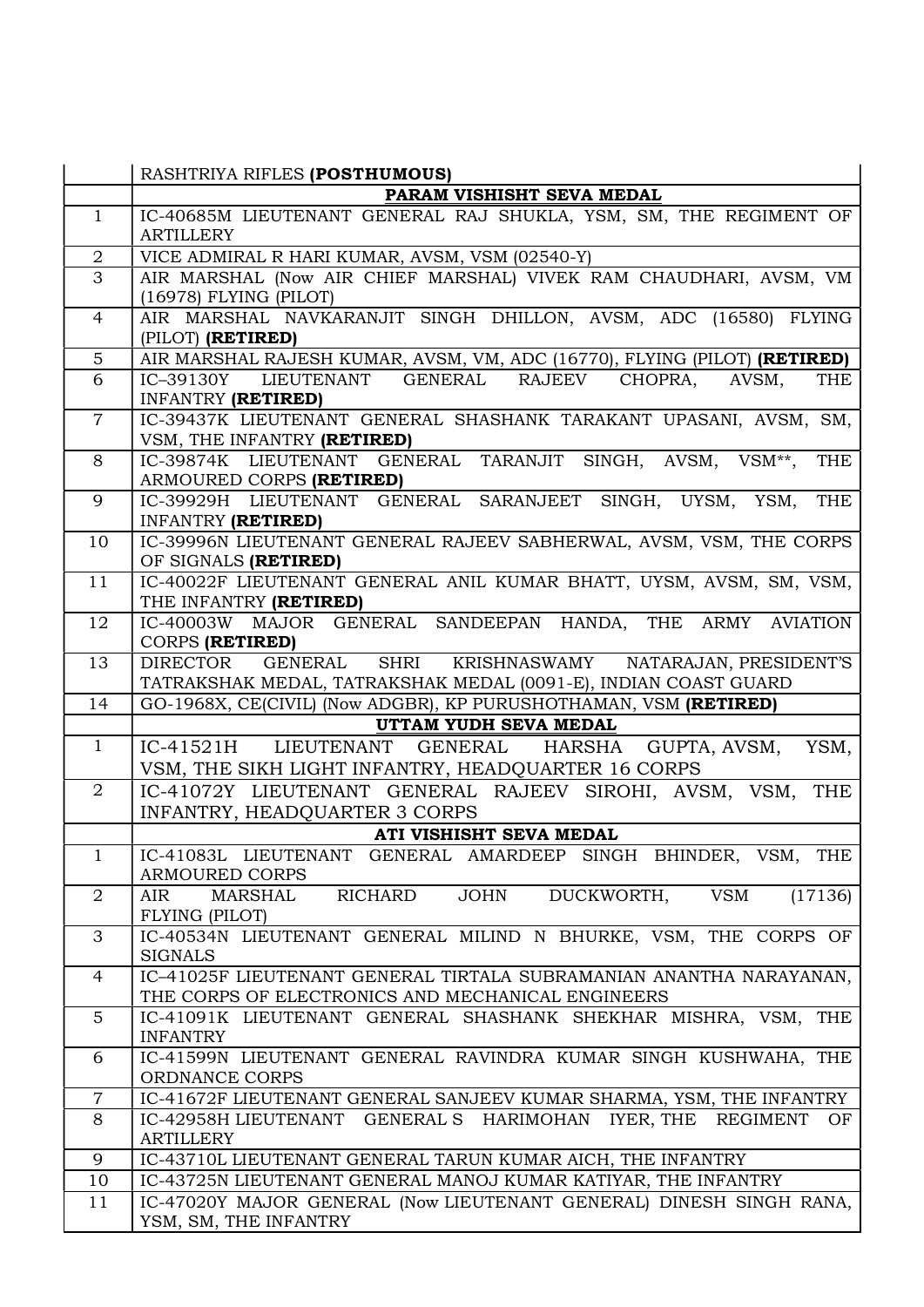| 12              | REAR ADMIRAL (Now VICE ADMIRAL) SWAMINATHAN RAJARAM, NM (41228-Z)         |
|-----------------|---------------------------------------------------------------------------|
| 13              | REAR ADMIRAL (Now VICE ADMIRAL) SANJAY JASJIT SINGH, NM (03081-A)         |
| 14              | REAR ADMIRAL (Now VICE ADMIRAL) SURAJ BERRY, NM, VSM (03101-Y)            |
| 15              | REAR ADMIRAL (Now VICE ADMIRAL) SRINIVAS VENNAM, NM (03227-H)             |
| 16              | AIR MARSHAL VIBHAS PANDE, VSM (17647) AERONAUTICAL ENGINEERING            |
|                 | (MECHANICAL)                                                              |
| 17              | AIR VICE MARSHAL (Now AIR MARSHAL) SURAJ KUMAR JHA (17445) FLYING (PILOT) |
| 18              | AIR MARSHAL INDIRA PADMANABHAN VIPIN VM (16829) FLYING (PILOT) (RETIRED)  |
| 19              | AIR MARSHAL THAZHATHUPULIKUNNEL DEVASIA JOSEPH, VM, VSM (16964)           |
|                 | FLYING (PILOT) (RETIRED)                                                  |
| 20              | AIR MARSHAL MAHENDRA SINGH BUTOLA (30034) MEDICAL (RETIRED)               |
| 21              | IC 49496K BRIGADIER PREET PAL SINGH, VSM, 1 GORKHA RIFLES                 |
| 22              | IC-40290L MAJOR GENERAL BIPIN BAKSHI, VSM, THE CORPS OF ENGINEERS         |
|                 | (RETIRED)                                                                 |
| 23              | IC-41470A MAJOR GENERAL VIRENDRA SINGH, VSM, THE INFANTRY (RETIRED)       |
|                 | <b>VIR CHAKRA</b>                                                         |
| $\mathbf{1}$    | 15143643M HAVILDAR TEJINDER SINGH, 3 MEDIUM REGIMENT                      |
|                 | <b>SHAURYA CHAKRA</b>                                                     |
| $\mathbf{1}$    | IC-68482Y LIEUTENANT COLONEL KRISHAN SINGH RAWAT, SENA                    |
|                 | MEDAL, FIRST BATTALION THE PARACHUTE REGIMENT (SPECIAL FORCES)            |
| $\overline{2}$  | IC-73334X MAJOR (now LIEUTENANT COLONEL) ANIL URS, 4TH BATTALION THE      |
|                 | MARATHA LIGHT INFANTRY                                                    |
| 3               | G/5022546P RIFLEMAN PRANAB JYOTI DAS, 6TH BATTALION THE ASSAM             |
|                 | <b>RIFLES</b>                                                             |
| $\overline{4}$  | 13631414L PARATROOPER SONAM TSHERING TAMANG, 4TH BATTALION THE            |
|                 | PARACHUTE REGIMENT (SPECIAL FORCES)                                       |
| $5\overline{)}$ | WING COMMANDER VISHAK NAIR (28993) FLYING (PILOT)                         |

ABB/Savvy/ADA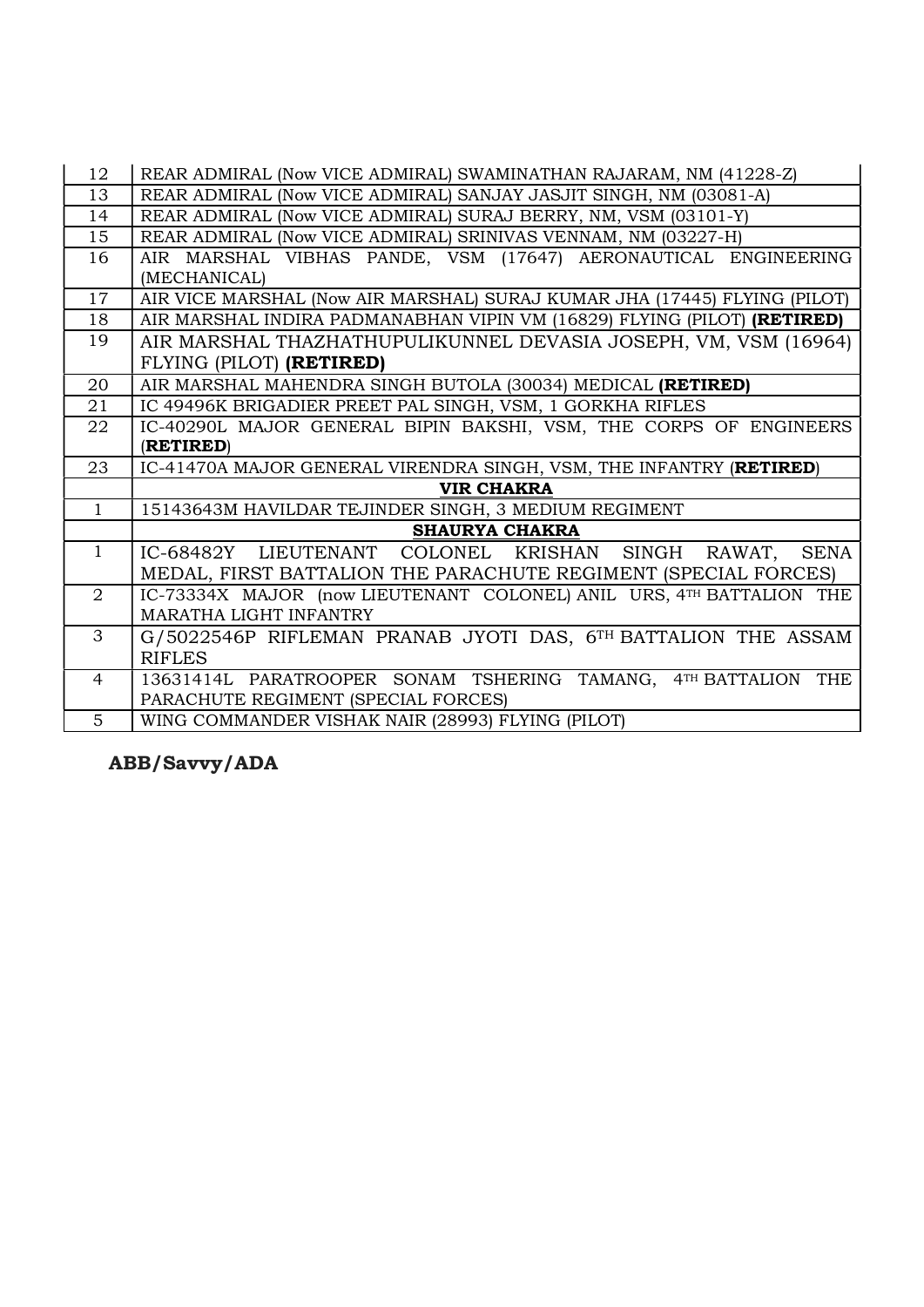

# 'हर काम देश के नाम'

# New Delhi, Agrahayana 01, 1943 Monday, November 22, 2021

# Defence Investiture Ceremony (Phase-1)

# President confers two Kirti Chakras; one Vir Chakra and 10 Shaurya Chakras

## 13 Param Vishisht Seva Medals, two Uttam Yudh Seva Medals and 24 Ati Vishisht Seva Medals also given

President Shri Ram Nath Kovind, who is the Supreme Commander of the Armed Forces, conferred two Kirti Chakras, including one posthumous, one Vir Chakra and 10 Shaurya Chakras, including two posthumous, to the personnel of Armed Forces and Paramilitary Forces during Defence Investiture Ceremony (Phase-1) at Rashtrapati Bhawan, New Delhi in the morning of November 22, 2021. The Gallantry awards were given to the personnel for displaying conspicuous gallantry, indomitable courage and extreme devotion to duty.

The President also conferred 13 Param Vishisht Seva Medals, two Uttam Yudh Seva Medals and 24 Ati Vishisht Seva Medals for distinguished service of exceptional order. Following is the list of awardees in order of presentation:

| S No                  | <b>RANK AND NAME</b>                                                  |  |
|-----------------------|-----------------------------------------------------------------------|--|
|                       | <b>KIRTI CHAKRA</b>                                                   |  |
|                       | 16116742F SAPPER PRAKASH JADHAV, THE CORPS OF ENGINEERS, FIRST        |  |
|                       | BATTALION THE RASHTRIYA RIFLES (POSTHUMOUS)                           |  |
|                       | <b>SHAURYA CHAKRA</b>                                                 |  |
| $\mathbf{1}$          | SS-44986N MAJOR VIBHUTI SHANKAR DHOUNDIYAL, THE CORPS OF              |  |
|                       | ELECTRONICS AND MECHANICAL ENGINEERS, 55TH BATTALION THE              |  |
|                       | RASHTRIYA RIFLES (POSTHUMOUS)                                         |  |
| $\overline{2}$        | JC-492138A NAIB SUBEDAR SOMBIR, THE JAT REGIMENT, 34TH BATTALION      |  |
|                       | THE RASHTRIYA RIFLES (POSTHUMOUS)                                     |  |
|                       | PARAM VISHISHT SEVA MEDAL                                             |  |
|                       | IC-40703K LIEUTENANT GENERAL HARPAL SINGH, AVSM, VSM, THE CORPS OF    |  |
|                       | <b>ENGINEERS</b>                                                      |  |
| $\mathcal{D}_{\cdot}$ | VICE ADMIRAL ANIL KUMAR CHAWLA, AVSM, NM, VSM (02312-B)               |  |
| 3                     | AIR MARSHAL RAJ KARAN SINGH SHERA, AVSM, VSM (16315), AERONAUTICAL    |  |
|                       | ENGINEERING (ELECTRONICS) (RETIRED)                                   |  |
| $\overline{4}$        | AIR MARSHAL HARJIT SINGH ARORA, AVSM (16557) FLYING (PILOT) (RETIRED) |  |
| 5                     | IC-39070P LIEUTENANT GENERAL RANBIR SINGH, AVSM**, YSM, SM, THE       |  |
|                       | <b>INFANTRY (RETIRED)</b>                                             |  |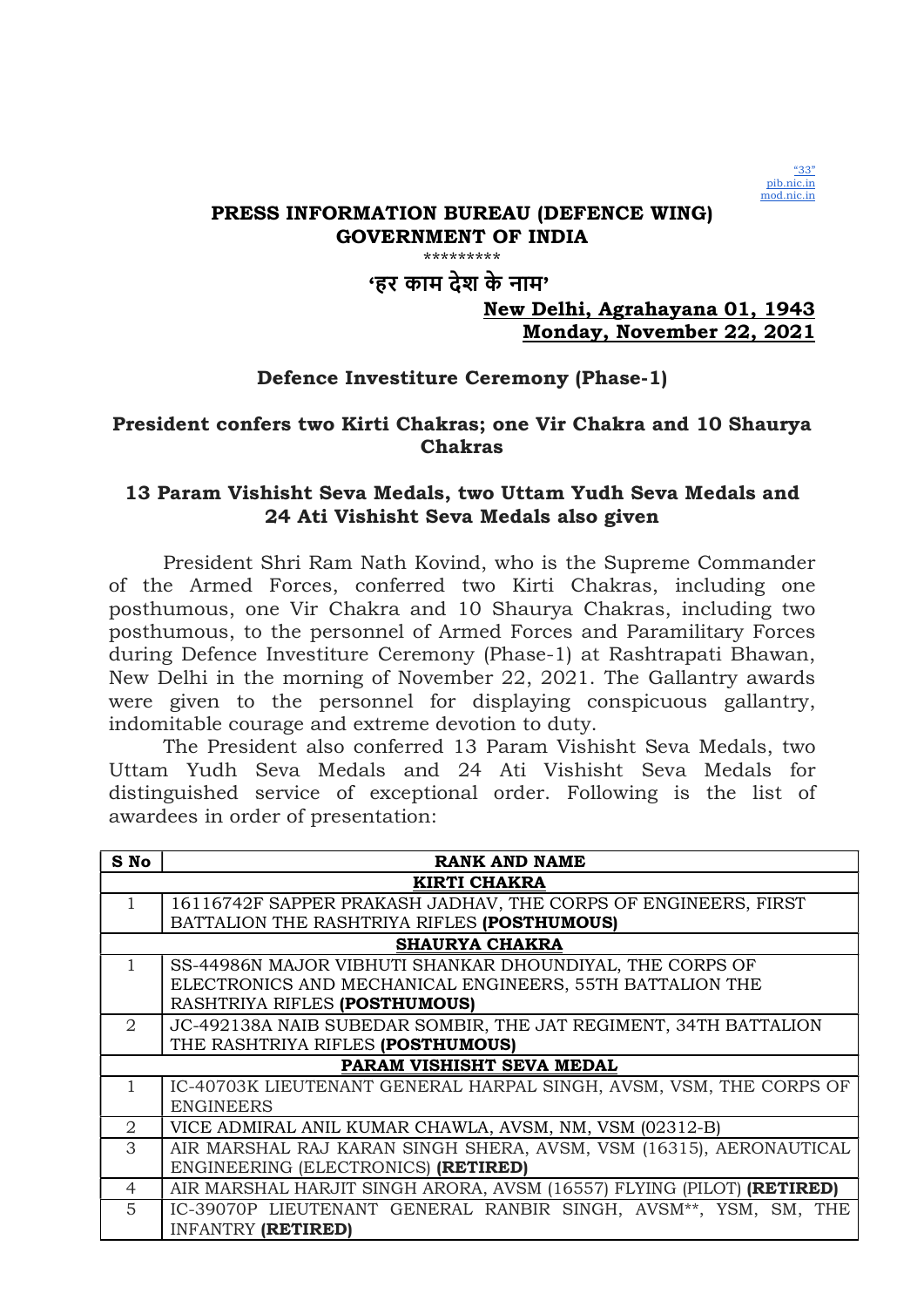| 6              | IC-39073H LIEUTENANT GENERAL SANJEEV KUMAR SHRIVASTAVA, AVSM, THE                                                             |
|----------------|-------------------------------------------------------------------------------------------------------------------------------|
|                | CORPS OF ENGINEERS (RETIRED)                                                                                                  |
| $\overline{7}$ | IC-39436F LIEUTENANT GENERAL SATINDER KUMAR SAINI, AVSM, YSM, VSM,                                                            |
|                | THE INFANTRY (RETIRED)                                                                                                        |
| 8              | IC-39465W LIEUTENANT GENERAL AMARJEET SINGH BEDI, UYSM, YSM, VSM,                                                             |
|                | THE INFANTRY (RETIRED)                                                                                                        |
| 9              | IC-39492A LIEUTENANT GENERAL ANIL CHAUHAN, UYSM, AVSM, SM, VSM, THE                                                           |
|                | <b>INFANTRY (RETIRED)</b>                                                                                                     |
| 10             | IC-39871W LIEUTENANT GENERAL SANTOSH KUMAR UPADHYA, AVSM, SM,                                                                 |
|                | VSM, THE INFANTRY (RETIRED)                                                                                                   |
| 11             | IC-40293Y LIEUTENANT GENERAL ALOK SINGH KLER, VSM, THE ARMOURED                                                               |
|                | CORPS (RETIRED)                                                                                                               |
| 12             | IC-41960N MAJOR GENERAL ASHWANI KUMAR CHANNAN, SM, THE REGIMENT                                                               |
|                | OF ARTILLERY (RETIRED)                                                                                                        |
| 13             | AIR MARSHAL KULDEEP SHARMA, AVSM, VSM (16541), AERONAUTICAL                                                                   |
|                | ENGINEERING (MECHANICAL) (RETIRED)<br><b>KIRTI CHAKRA</b>                                                                     |
| $\mathbf{1}$   | SHRI HARSHPAL SINGH, DEPUTY COMMANDANT, CRPF                                                                                  |
|                | UTTAM YUDH SEVA MEDAL                                                                                                         |
| $\mathbf{1}$   | <b>KUMAR</b><br>IC-40500A LIEUTENANT<br><b>GENERAL YOGESH</b>                                                                 |
|                | JOSHI, AVSM, VRC, SM, THE INFANTRY                                                                                            |
| $\overline{2}$ | IC-42389A LIEUTENANT GENERAL RAJU BAGGAVALLI SOMASHEKAR, AVSM,                                                                |
|                | YSM, THE JAT REGIMENT, HEADQUARTER 15 CORPS                                                                                   |
|                | ATI VISHISHT SEVA MEDAL                                                                                                       |
| $\mathbf{1}$   | IC-42298W LIEUTENANT GENERAL UPENDRA DWIVEDI, THE INFANTRY                                                                    |
| $\overline{2}$ | AIR MARSHAL SHASHIKER CHOUDHARY, VSM, ADC (17645), AERONAUTICAL                                                               |
|                | ENGINEERING (MECHANICAL)                                                                                                      |
| 3              | GENERAL ANIL KAPOOR, VSM,<br>IC-39872Y LIEUTENANT<br>THE<br><b>CORPS</b>                                                      |
|                | ELECTRONICS AND MECHANICAL ENGINEERS (RETIRED)                                                                                |
| $\overline{4}$ | IC-41456N LIEUTENANT GENERAL RAKESH KUMAR ANAND, SM, VSM, THE                                                                 |
|                | CORPS OF SIGNALS (RETIRED)                                                                                                    |
| 5              | IC-45009F LIEUTENANT GENERAL SUKHDEEP SANGWAN,<br><b>THE</b><br>$SM**$ ,                                                      |
|                | <b>INFANTRY (RETIRED)</b>                                                                                                     |
| 6              | IC-42796H MAJOR GENERAL (Now LIEUTENANT GENERAL) KC PANCHNATHAN,                                                              |
|                | THE ENGINEERS CORPS                                                                                                           |
| $\overline{7}$ | IC-43354W MAJOR GENERAL (Now LIEUTENANT GENERAL) JYOTINDER                                                                    |
|                | SINGH SANDHU, THE ARMOURED CORPS                                                                                              |
| 8              | IC-42771W MAJOR GENERAL SANJAY SINGH, SM**, VSM, THE INFANTRY                                                                 |
| $\overline{9}$ | REAR ADMIRAL (Now VICE ADMIRAL) SREEKUMAR NAIR, NM (50986-A)                                                                  |
| 10             | REAR ADMIRAL (Now VICE ADMIRAL) SWAMINATHAN KRISHNA, VSM (03221-W)                                                            |
| 11             | REAR ADMIRAL PHILIPOSE G PYNUMOOTIL, NM (02973-F)                                                                             |
| 12             | REAR ADMIRAL SANJAY VATSAYAN, NM (03295-N)                                                                                    |
| 13             | AIR VICE MARSHAL (Now AIR MARSHAL) DILIP KUMAR PATNAIK, VM                                                                    |
|                | $(17464)$ FLYING (PILOT)                                                                                                      |
| 14             | AIR VICE MARSHAL (now AIR MARSHAL) GURCHARAN SINGH BEDI, VM, VSM                                                              |
|                | (17448) FLYING (PILOT)                                                                                                        |
| 15             | IC-39966W MAJOR GENERAL VIRINDER SINGH RANDHAWA, VSM, THE CORPS                                                               |
| 16             | ELECTRONICS AND MECHANICAL ENGINEERS (RETIRED)<br>THE<br><b>MECHANISED</b><br>MAJOR<br>GENERAL RAJESH<br>CHOPRA,<br>IC-40311W |
|                | INFANTRY ( <b>RETIRED</b> )                                                                                                   |
| 17             | IC-40679Y MAJOR GENERAL AMIT KUMAR SANYAL, VSM,<br><b>THE</b>                                                                 |
|                | ARMOURED CORPS (RETIRED)                                                                                                      |
|                |                                                                                                                               |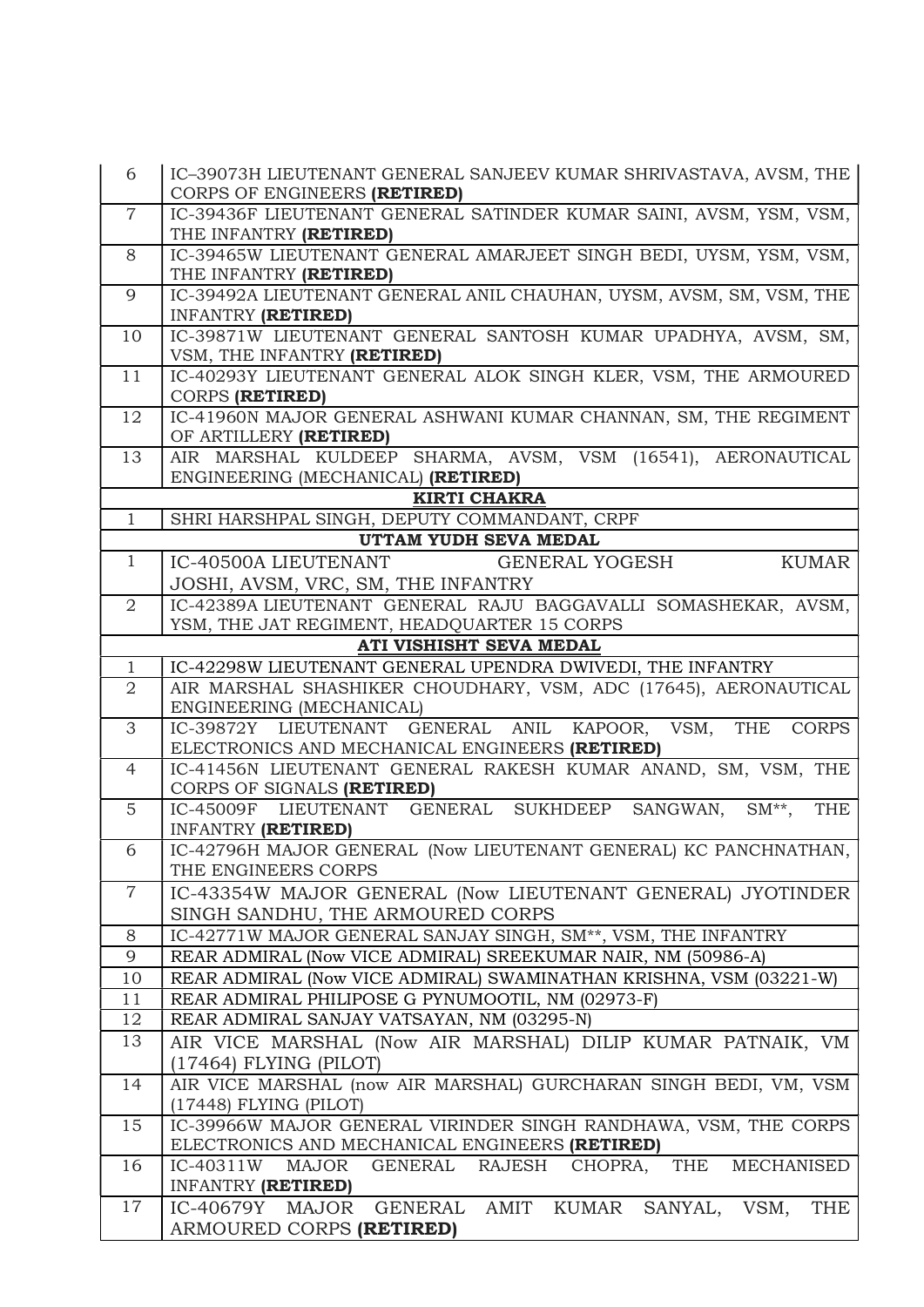| 18             | IC-40714W MAJOR GENERAL BASAVARAJ GURUSIDDAPPA GILGANCHI, THE<br>CORPS OF SIGNALS (RETIRED)                     |
|----------------|-----------------------------------------------------------------------------------------------------------------|
| 19             | GENERAL SANDEEP<br>IC-40720K<br>MAJOR<br>SHARMA,<br>VSM,<br><b>THE</b><br>INFANTRY (RETIRED)                    |
| 20             | IC-41463K MAJOR GENERAL PAWAN ANAND, THE<br>OF<br><b>CORPS</b><br>ENGINEERS (RETIRED)                           |
| 21             | AIR MARSHAL RAJVIR SINGH, VSM (35801) MEDICAL (RETIRED)                                                         |
| 22             | MANOJ<br><b>VSM</b><br>(17205)<br>VICE<br>MARSHAL<br>KUMAR<br>DIXIT,<br>AIR<br>ADMINISTRATION (RETIRED)         |
| 23             | GO-2116P ASHU SINGH RATHORE, CE(CIVIL)                                                                          |
| 24             | GO-1568L ANIL KUMAR, ADDL DGBR (RETIRED)                                                                        |
|                | <b>VIR CHAKRA</b>                                                                                               |
| $\mathbf{1}$   | WING COMMANDER (Now GROUP CAPTAIN)                                                                              |
|                | VARTHAMAN ABHINANDAN (27981) FLYING (PILOT)                                                                     |
|                | <b>SHAURYA CHAKRA</b>                                                                                           |
| $\mathbf{1}$   | IC-64585A LIEUTENANT COLONEL (now COLONEL) AJAY SINGH KUSHWAH,                                                  |
|                | SENA MEDAL, THE JAMMU AND KASHMIR RIFLES, 3RD BATTALION<br><b>THE</b>                                           |
| 2              | <b>RASHTRIYA RIFLES</b>                                                                                         |
|                | IC-79501Y CAPTAIN (now MAJOR) MAHESHKUMAR BHURE, THE CORPS<br>OF ENGINEERS, 34TH BATTALION THE RASHTRIYA RIFLES |
| 3              | IC-77536W MAJOR KONJENGBAM BIJENDRA SINGH, THE ARMY AIR DEFENCE,                                                |
|                | 23RD BATTALION THE ASSAM RIFLES                                                                                 |
| $\overline{4}$ | 9103747M NAIK NARESH KUMAR, THE JAMMU AND KASHMIR LIGHT INFANTRY,<br>42ND BATTALION THE RASHTRIYA RIFLES        |
| $\overline{5}$ | IC-64162M LIEUTENANT COLONEL JYOTI LAMA, 11TH BATTALION THE GORKHA                                              |
|                | RIFLES, 37TH BATTALION THE ASSAM RIFLES                                                                         |
| 6              | JC-414282H NAIB<br>SUBEDAR NARENDER<br>SINGH,<br>9TH BATTALION<br><b>THE</b>                                    |
|                | PARACHUTE REGIMENT (SPECIAL FORCES)                                                                             |
| $\overline{7}$ | 3003914X HAVILDAR ALOK KUMAR DUBEY, THE RAJPUT REGIMENT,                                                        |
|                | 44TH BATTALION THE RASHTRIYA RIFLES                                                                             |
| 8              | AMIT SINGH RANA, LME, 231243-B                                                                                  |

ABB/Savvy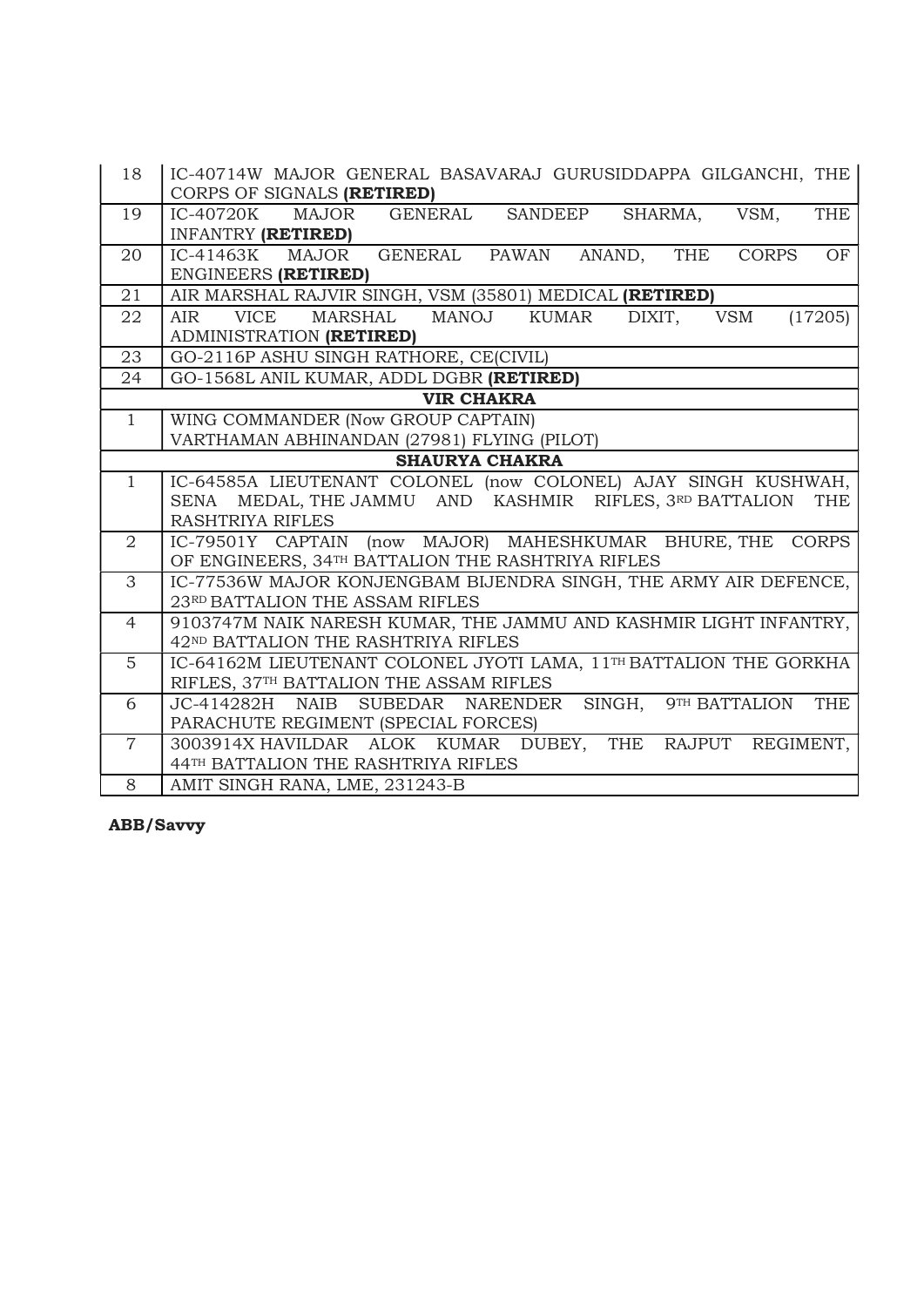'हर काम देश के नाम'

# New Delhi, Agrahayana 01, 1943 Monday, November 22, 2021

# Raksha Mantri Shri Rajnath Singh visits Bangladesh High Commission on the occasion of Armed Forces Day of Bangladesh

# Key Highlights of RM's speech:

 Bangladesh War of Liberation an unprecedented event in 20th century history

 $\Box$  India keen to continue working closely with Bangladesh to support each other's defence and security concerns

 $\Box$  India is deeply sensitive to the security and development concerns of its neighbours; hopes for reciprocal level of sensitivity on the part the neighbours

 Armed Forces must remain engaged with each other for mutual capability enhancement, to respond to contingencies & realise the shared goals of providing security & prosperity to our people

 $\Box$  Spirit of Liberation War need to be kept alive in the minds of younger generations

Raksha Mantri Shri Rajnath Singh visited the Bangladesh High Commission in New Delhi on November 22, 2021 on the occasion of Armed Forces Day of Bangladesh, which is celebrated on 21st November every year. The event was organised by the Bangladesh High Commission. High Commissioner of Bangladesh Mr Muhammad Imran, Ambassadors and Heads of Mission, Officers from Armed Forces of Bangladesh and other friendly nations and war veterans were among those present.

In his address, the Raksha Mantri congratulated the Armed Forces of Bangladesh on behalf of the Indian Armed Forces & Government of India and wished them the very best in their endeavour towards peace and security. "This year is of extraordinary significance for India-Bangladesh relations as we commemorate the Golden Jubilee of the Liberation of Bangladesh, the fifty years India-Bangladesh diplomatic ties and the birth centenary of Banga Bandhu Sheikh Mujibur Rahman. In this momentous time, I salute the valiant struggle of the Muktibahini in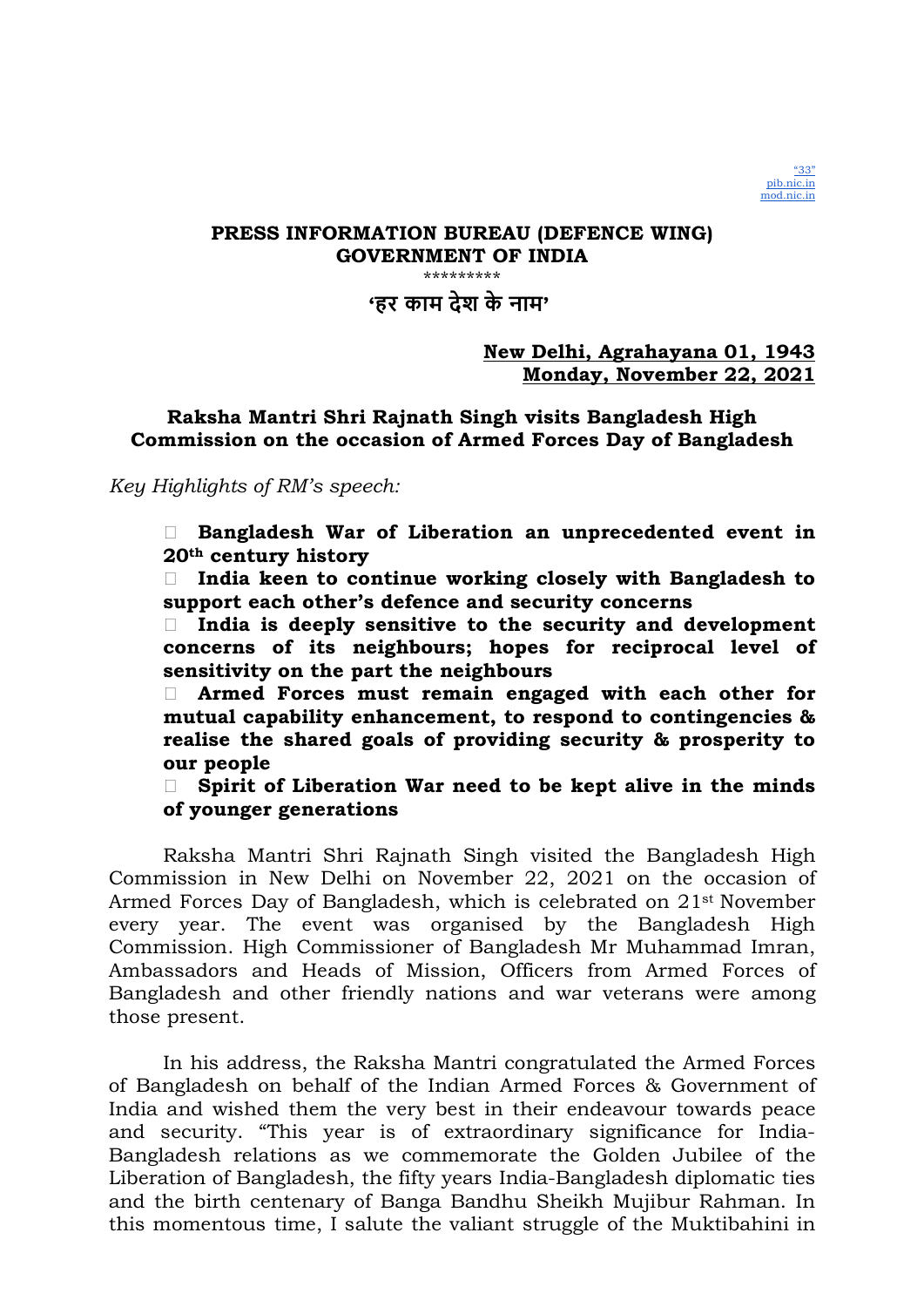the Mutktijudda – War of Liberation - in 1971. Spirit of Mukti judhha forms the core of today's Armed Forces of Bangladesh," he said.

Paying glowing tributes to Banga Bandhu Sheikh Mujibur Rahman, Shri Rajnath Singh said, the inspiring leadership of the first President of Bangladesh was the guiding light for the people of the country in their struggle for freedom. Banga Bandhu's ideals form the foundation of the shinning Bangladesh steadily advancing in its path of development, he added.

The Raksha Mantri also paid rich tributes to brave soldiers of the Indian Armed Forces who stood steadfast with Bangladesh during the War of Liberation of Bangladesh, saying that it marked a golden chapter in the world history in 20th century. He also remembered the extraordinary leadership in India, which rose to the occasion against all odds and limitations in 1971, in support of a nation fighting against the injustice and unspeakable atrocities. He stated that India's response to the events of 1971 was a reflection of a civilization, more than a mere matter of state policy. "India's all-out support came naturally out of historical experience and deep emotional, cultural, linguistic and fraternal ties that bind together the people of India and Bangladesh. We are proud that this friendship, founded in the shared sacrifice, has prospered by leaps and bounds," he added.

Shri Rajnath Singh described the Bangladesh War of Liberation as an unprecedented event in the 20th century history. "It was a moral fight against injustice, atrocities and oppression. Ordinary people were brutally maimed and murdered. The barbaric atrocities of Operation Searchlight stirred the conscience of the world. However, the atrocities resonated strongest in the hearts and minds of ordinary Indians. Each in India truly felt that his or her own brother and sister were under attack. India herself was in poverty, but there was no hesitation in wholehearted moral and material support to the people of Bangladesh in their fight for liberation. This was a fight to the end from an oppressive and undemocratic regime, which defied people's mandate. India gave shelter to millions of refugees even when we did not have enough for our own. A struggling nation gave shoulder to another," he said. The Raksha Mantri appreciated the gesture of Government of Bangladesh for erecting a memorial for the Indian soldiers at Ashuganj in Bangladesh.

The Raksha Mantri asserted that the proud and professional Bangladesh Armed Forces of today owe their foundational values to the Liberation War of 1971. He appreciated the fact that today the Armed Forces of Bangladesh are one of the highest contributors to the UN Peace Keeping Forces and are respected globally for their professionalism and commitment to just causes.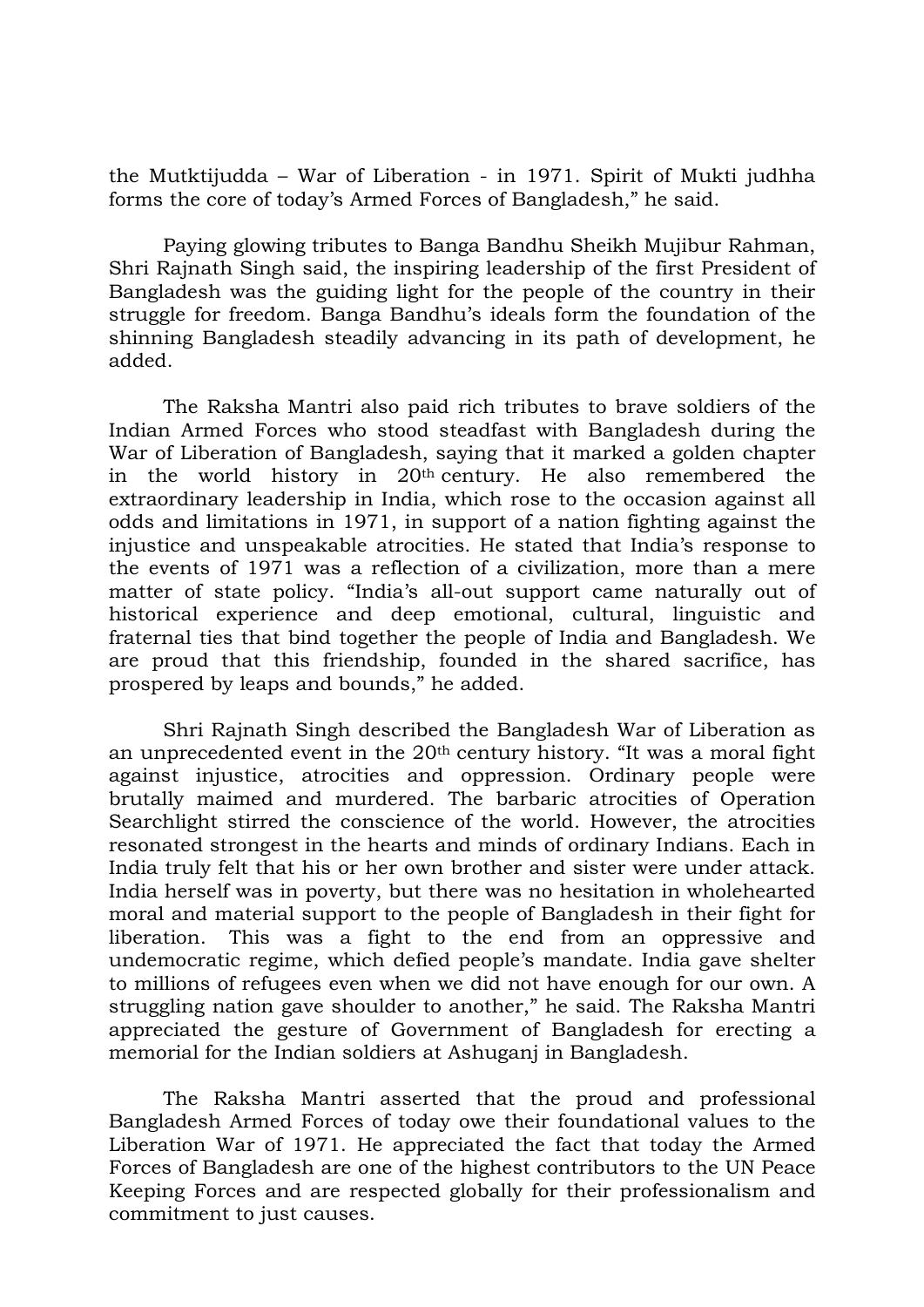Shri Rajnath Singh called for keeping the spirit of Liberation War alive in the minds of the younger generations, especially those who join the Armed Forces. "It is all the more important, because the forces which brought untold atrocities and miseries on Bangladesh in 1971, and forces against whom we spilt our blood together, are far from finished and gone. They are lurking around us in different forms and excuses, but indistinguishable from their past in spewing hatred, intolerance and violence. Our tasks are no less formidable than they were in 1971. Reaching out to new generations with true stories of 1971 is the least we can do," he said.

The Raksha Mantri expressed satisfaction that the close defence cooperation between India & Bangladesh, which started during the Liberation War, is continuing apace. "Defence cooperation between the two countries has grown steadily in the last few years by way of several activities - defence dialogue, staff talks, joint training, exercise and highlevel exchanges. It is remarkable that all three Service Chiefs of Bangladesh have visited India this year and from India, the Chiefs of Army and Air Force visited Bangladesh this year. India has extended a Line of Credit worth USD 500 million to Bangladesh for defence equipment. We hope that this gesture will spur joint activities not only in acquisition of assets but also in co-development and co-production of defence material," he added.

Shri Rajnath Singh added that India is keen to continue working closely with Bangladesh helping and supporting each other's defence and security concerns. He said, India is deeply sensitive to the security and development concerns of its neighbours and hopes for reciprocal level of sensitivity on the part the neighbours towards the concerns of India. "In this context, it is critical for our Armed Forces to remain engaged with each other for mutual capability enhancement, to respond to contingencies and to realise the shared goals of providing security and prosperity to our people," he said.

The Raksha Mantri added that India & Bangladesh strong partners in bringing progress and prosperity for the peoples of South Asia through robust and expanding regional cooperation. "Both are facing challenges which are similar. Today, we are fighting shoulder to shoulder against common challenges such poverty and hunger, surge of terrorism and extremist ideologies and climate change," he said.

Shri Rajnath Singh lauded the progress achieved by Bangladesh over the years and said that it currently one of the fastest growing economies in the world. "Various developmental works are taking place across the country. India is privileged to be one of Bangladesh's major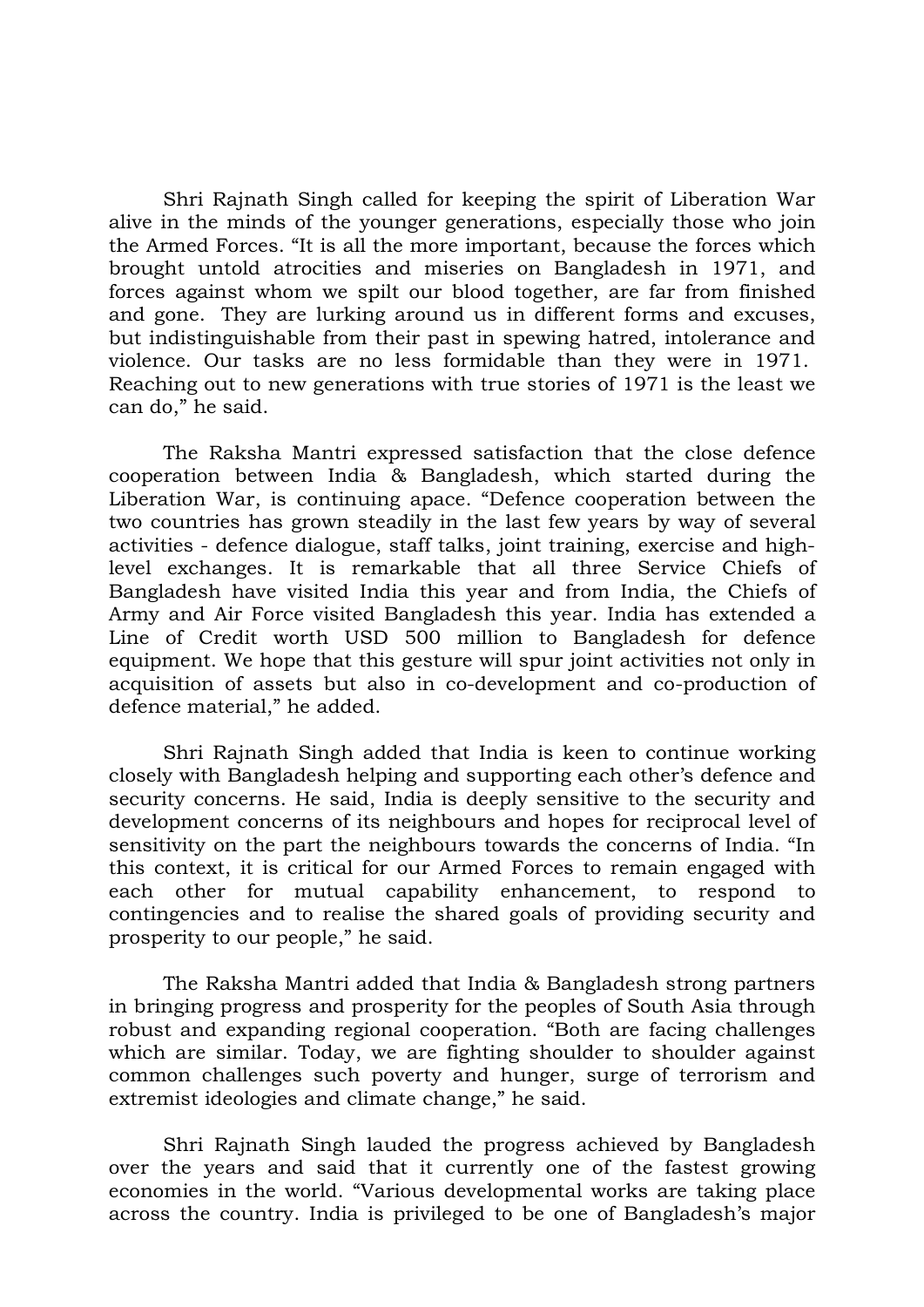development partners with a total portfolio of close to US \$10 billion. The partnership is mutual – as the darkest moments of recent second wave of the pandemic showed – when we received substantial medical help from Bangladesh," he said.

Shri Rajnath Singh added that for India, Bangladesh's success is its own success and in its own interest. "India-Bangladesh bilateral ties have been passing through a 'shonali adhyay' - golden phase. While cooperation in traditional areas like security, trade, connectivity and people to people exchanges have steadily deepened, the partnership is expanding to new and emerging areas like nuclear technology, IT, innovation and blue economy," he said.

The Raksha Mantri congratulated Bangladesh as 6th December, the date on which India recognised independent sovereign Bangladesh, will be commemorated as 'Maitree Diwas' in India and Bangladesh as well as in 18 other countries around the world.

# ABB/Savvy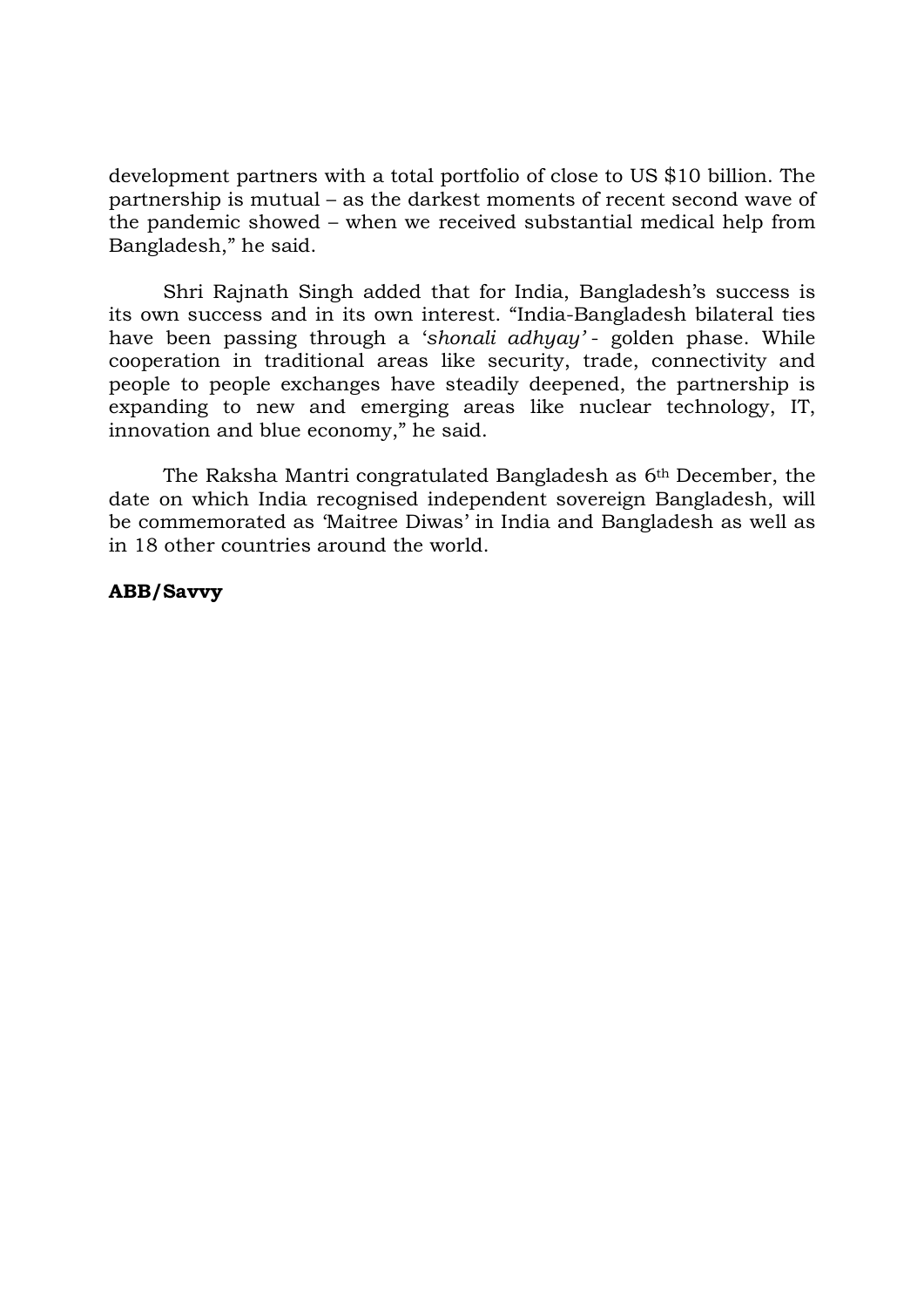

# 'हर काम देश के नाम'

# New Delhi, Agrahayana 01, 1943 Monday, November 22, 2021

# Defence Investiture Ceremony (Phase-2)

## President confers 13 Shaurya Chakras, including eight posthumous

## 13 Param Vishisht Seva Medals, two Uttam Yudh Seva Medals and 25 Ati Vishisht Seva Medals also given

President Shri Ram Nath Kovind, who is the Supreme Commander of the Armed Forces, conferred 13 Shaurya Chakras, including eight posthumous, to the personnel of Armed Forces and Paramilitary Forces during Defence Investiture Ceremony (Phase-2) at Rashtrapati Bhawan, New Delhi in the evening of November 22, 2021. The Gallantry awards were given to the personnel for displaying conspicuous gallantry, indomitable courage and extreme devotion to duty.

The President also conferred 13 Param Vishisht Seva Medals, two Uttam Yudh Seva Medals and 25 Ati Vishisht Seva Medals for distinguished service of exceptional order. Following is the list of awardees in order of presentation:

| S No           | <b>RANK AND NAME</b>                                    |
|----------------|---------------------------------------------------------|
|                | <b>SHAURYA CHAKRA</b>                                   |
| $\mathbf{1}$   | 19000555M LANCE NAIK SANDEEP SINGH, 4TH BATTALION THE   |
|                | PARACHUTE REGIMENT (SPECIAL FORCES) (POSTHUMOUS)        |
| 2              | 2498034F SEPOY BRAJESH KUMAR, THE PUNJAB REGIMENT,      |
|                | 22ND BATTALION THE RASHTRIYA RIFLES (POSTHUMOUS)        |
| 3              | <b>SEPOY</b><br>2706918P<br><b>HARI</b><br>SINGH,       |
|                | THE GRENADIERS, 55TH BATTALION THE RASHTRIYA            |
|                | RIFLES (POSTHUMOUS)                                     |
| 4              | SHRI IMRAN HUSSAIN TAK, SUB INSPECTOR,<br>$J\&K$        |
|                | POLICE (POSTHUMOUS)                                     |
| $\overline{5}$ | SHRI ASHIQ HUSSAIN MALIK, SPECIAL POLICE OFFICIAL JAMMU |
|                | & KASHMIR (POSTHUMOUS)                                  |
| 6              | SHRI KAMAL KISHORE (POSTHUMOUS)                         |
| $\overline{7}$ | AMAN KUMAR, DEPUTY SUPERINTENDENT<br>OF<br>SHRI         |
|                | POLICE (POSTHUMOUS)                                     |
| 8              | SHRI CHALLAPILLA NARASIMHA RAO (POSTHUMOUS)             |
|                | PARAM VISHISHT SEVA MEDAL                               |
| 1              | IC-37882K LIEUTENANT GENERAL DALIP SINGH, VSM, THE ARMY |
|                | ORDINANCE CORPS (RETIRED)                               |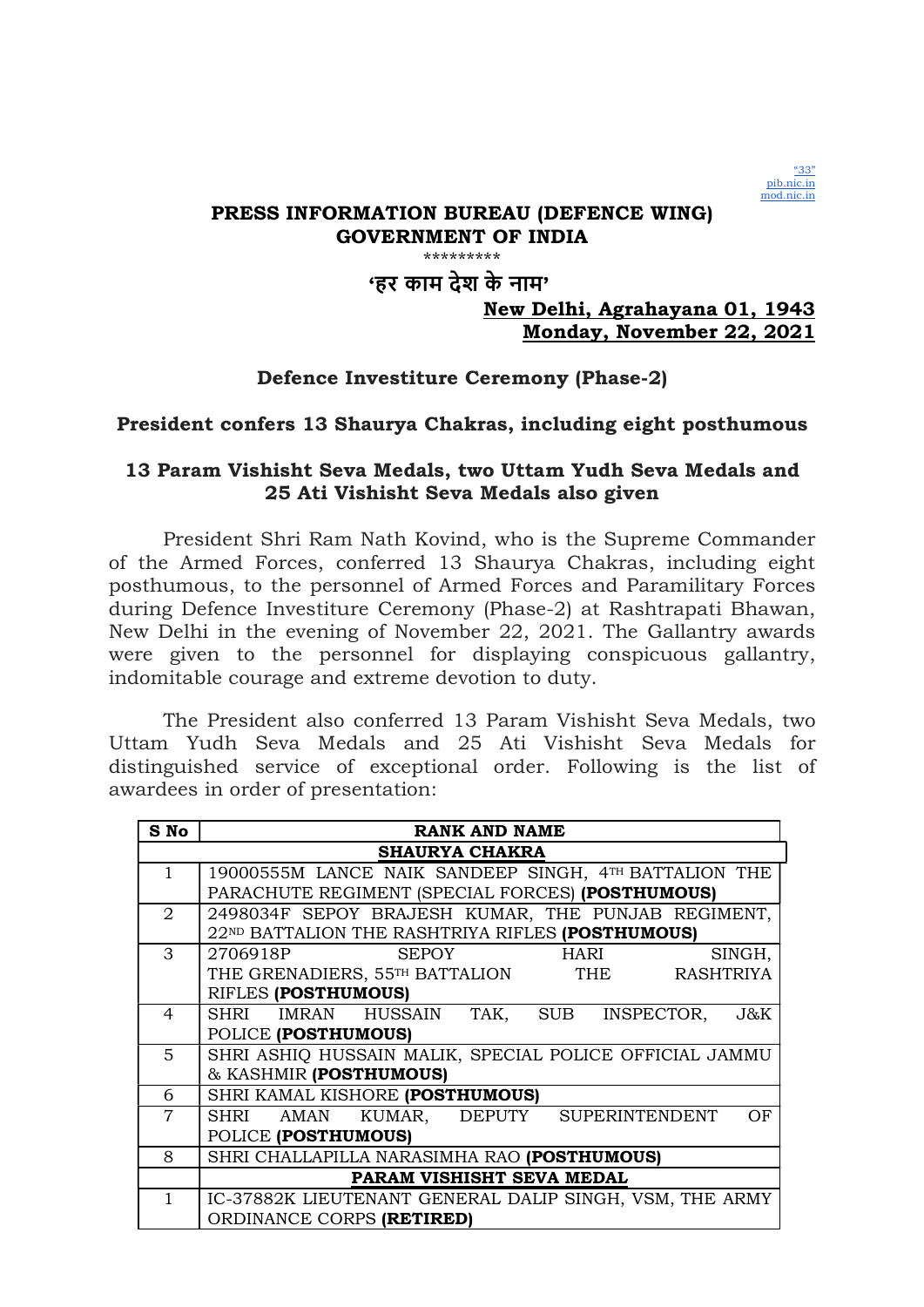| $\overline{a}$ | IC-39380A LIEUTENANT GENERAL PODALI SHANKAR                                                   |
|----------------|-----------------------------------------------------------------------------------------------|
|                | RAJESHWAR,<br>AVSM,<br>VSM, THE REGIMENT<br>OF                                                |
|                | <b>ARTILLERY (RETIRED)</b>                                                                    |
| 3              | IC-39522M LIEUTENANT GENERAL JAIVEER SINGH NEGI, AVSM,                                        |
|                | YSM, VSM <sup>**</sup> , THE INFANTRY (RETIRED)                                               |
| $\overline{4}$ | IC-40235P LIEUTENANT GENERAL GOPAL R, UYSM, AVSM, SM,                                         |
|                | THE INFANTRY (RETIRED)                                                                        |
| $\overline{5}$ | IC-40360Y LIEUTENANT GENERAL ASIT BHAILAL MISTRY, AVSM,                                       |
|                | SM, VSM, THE INFANTRY (RETIRED)                                                               |
| 6              | IC-40382X LIEUTENANT GENERAL ARVIND DUTTA, AVSM, VSM,                                         |
|                | THE INFANTRY (RETIRED)                                                                        |
| $\overline{7}$ | IC-40302P LIEUTENANT GENERAL RAVENDRA PAL SINGH, AVSM,                                        |
|                | VSM, THE MECHANISED INFANTRY (RETIRED)                                                        |
| 8              | VICE ADMIRAL G ASHOK KUMAR, AVSM, VSM<br>$(02470 -$                                           |
|                | N) (RETIRED)                                                                                  |
| 9              | VICE ADMIRAL ATUL KUMAR JAIN, AVSM, VSM<br>$(02459 -$                                         |
|                | N) (RETIRED)                                                                                  |
| 10             | AIR MARSHAL SURENDRA KUMAR GHOTIA, VSM (16575) FLYING                                         |
|                | (PILOT) (RETIRED)                                                                             |
| 11             | AIR MARSHAL RAJIV DAYAL MATHUR, AVSM, VSM (16772) FLYING                                      |
|                | (PILOT) (RETIRED)                                                                             |
| 12             | IC-40471W MAJOR GENERAL (Now LIEUTENANT GENERAL)                                              |
|                | MUKESH KUMAR, SM, THE INFANTRY                                                                |
| 13             | AIR MARSHAL PRADEEP PADMAKAR BAPAT, VSM (17227)                                               |
|                | ADMINISTRATION/FIGHTER CONTROLLER (RETIRED)                                                   |
|                | UTTAM YUDH SEVA MEDAL                                                                         |
| $\mathbf{1}$   | IC-41860H LIEUTENANT GENERAL SHANTANU DAYAL, AVSM, SM,                                        |
|                | VSM, THE GARHWAL RIFLES, HEADQUARTER 4 CORPS                                                  |
| 2              | IC-42004X LIEUTENANT GENERAL RANA PRATAP KALITA, AVSM,                                        |
|                | SM, VSM, THE KUMAON REGIMENT, HEADQUARTER 3 CORPS                                             |
|                | ATI VISHISHT SEVA MEDAL                                                                       |
| $\mathbf{1}$   | VICE ADMIRAL KIRAN MANIKRAO DESHMUKH, VSM (41147-R)                                           |
| $\overline{2}$ | AIR VICE MARSHAL BAVISETTI CHANDRA SEKHAR (17726) FLYING                                      |
|                | (PILOT)                                                                                       |
| 3              | IC-39868W LIEUTENANT GENERAL SUNIL SRIVASTAVA, VSM <sup>**</sup> ,                            |
|                | THE REGIMENT OF ARTILLERY (RETIRED)                                                           |
| $\overline{4}$ | SRINIVAS, NM, VSM<br>$\frac{1}{(40999-1)}$<br>ADMIRAL KALIDOSS<br>VICE                        |
|                | B) (RETIRED)                                                                                  |
| $\overline{5}$ | IC-43245K MAJOR GENERAL (Now LIEUTENANT GENERAL) NS                                           |
|                | RAJA SUBRAMANI, SM, VSM, THE INFANTRY                                                         |
| 6              | IC-43285L MAJOR GENERAL (Now LIEUTENANT GENERAL)<br>DEVENDRA PRATAP PANDEY, VSM, THE INFANTRY |
| $\overline{7}$ | IC-43472K MAJOR GENERAL (Now LIEUTENANT GENERAL)                                              |
|                | PRADEEP CHANDRAN NAIR, YSM, THE INFANTRY                                                      |
| 8              | MAJOR GENERAL (Now LIEUTENANT<br>IC-44504N                                                    |
|                | GENERAL) GURBIRPAL SINGH, VSM, THE INFANTRY                                                   |
| 9              | IC-43686A MAJOR GENERAL (Now LIEUTENANT GENERAL) SANJIV                                       |
|                | RAI, SM, VSM, THE INFANTRY                                                                    |
| 10             | IC-44498L MAJOR GENERAL (Now LIEUTENANT GENERAL) RAM                                          |
|                | CHANDER TIWARI, SM, THE INFANTRY                                                              |
| 11             | IC-43216P MAJOR GENERAL BHANU PRATAP SINGH, THE CORPS                                         |
|                | OF ELECTRONICS AND MECHANICAL ENGINEERS                                                       |
| 12             | IC-43330M MAJOR GENERAL JASBIR SINGH SANDHU, THE                                              |
|                |                                                                                               |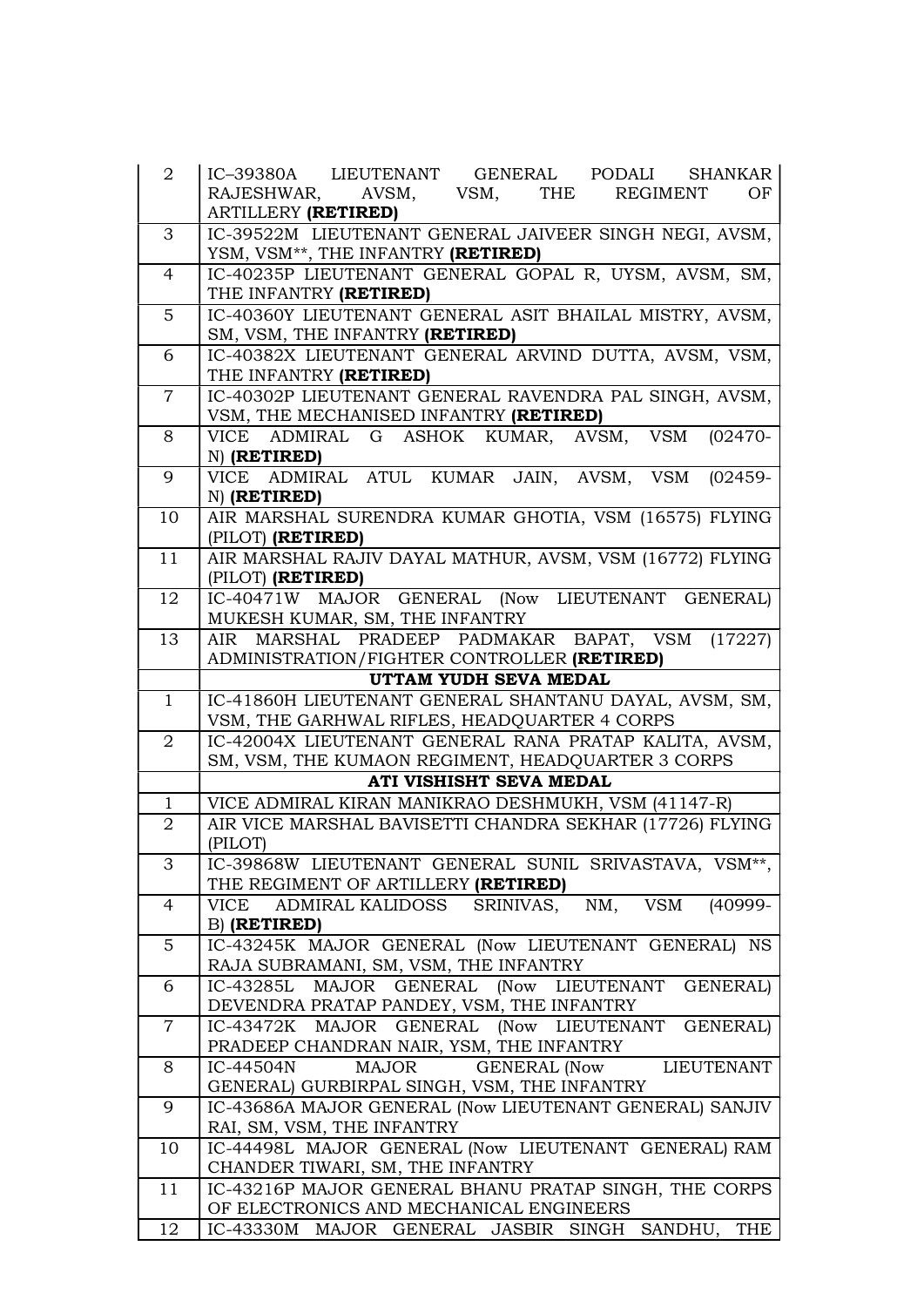| IC-44036Y MAJOR GENERAL ATUL RAWAT, THE MECHANISED<br>13<br><b>INFANTRY</b><br>14<br>AIR COMMODORE MAKARAND RANADE, VM (18586) FLYING<br>(PILOT) |         |
|--------------------------------------------------------------------------------------------------------------------------------------------------|---------|
|                                                                                                                                                  |         |
|                                                                                                                                                  |         |
|                                                                                                                                                  |         |
|                                                                                                                                                  |         |
| IC-43407K MAJOR GENERAL SURENDER PAVAMANI, SM, THE<br>15                                                                                         |         |
| REGIMENT OF ARTILLERY (RETIRED)                                                                                                                  |         |
| IC-45211P MAJOR GENERAL RAJESH KUNDRA, SM, BRIGADE OF<br>16                                                                                      |         |
| THE GUARDS (RETIRED)                                                                                                                             |         |
| IC-45297Y MAJOR GENERAL SHAMMI RAJ, SM, THE REGIMENT<br>17                                                                                       |         |
| OF ARTILLERY (RETIRED)                                                                                                                           |         |
| IC-45582X MAJOR GENERAL KALIKA PRASAD SINGH, YSM, THE<br>18                                                                                      |         |
| <b>INFANTRY (RETIRED)</b>                                                                                                                        |         |
| MR-05005H MAJOR GENERAL SANJAY DARSHAN BEHERA, THE<br>19                                                                                         |         |
| ARMY MEDICAL CORPS (RETIRED)                                                                                                                     |         |
| MR-04921X MAJOR GENERAL (Now LIEUTENANT GENERAL) VIVEK<br>20                                                                                     |         |
| SHARMA, THE ARMY MEDICAL CORPS (RETIRED)                                                                                                         |         |
| REAR ADMIRAL V MOHAN DOSS, VSM (50948-R) (RETIRED)<br>21                                                                                         |         |
| AIR VICE MARSHAL AMAR PRASAD BABU GUTTIKONDA, VM<br>22                                                                                           |         |
| $(17714)$ FLYING (PILOT) (RETIRED)                                                                                                               |         |
| AIR VICE MARSHAL NIKHIL RAMESH CHITNIS, VSM<br>23                                                                                                | (17826) |
| AERONAUTICAL ENGINEERING (MECHANICAL) (RETIRED)                                                                                                  |         |
| AIR VICE MARSHAL SATTARU BHANOJI RAO, VSM<br>24                                                                                                  | (18243) |
| AERONAUTICAL ENGINEERING (MECHANICAL) (RETIRED)                                                                                                  |         |
| AIR VICE MARSHAL LAXMI NARAIN<br>25<br>SHARMA<br>EDUCATION (RETIRED)                                                                             | (18338) |
| <b>SHAURYA CHAKRA</b>                                                                                                                            |         |
| 4282386X SEPOY KARMDEO ORAON, 8TH BATTALION THE BIHAR<br>$\mathbf{1}$                                                                            |         |
| <b>REGIMENT</b>                                                                                                                                  |         |
| 4101010K RIFLEMAN AJVEER SINGH CHAUHAN, 6TH BATTALION<br>2                                                                                       |         |
| THE GARHWAL RIFLES                                                                                                                               |         |
| 3<br><b>CONSTABLE ZAKER HUSSAIN</b>                                                                                                              |         |
| $\overline{4}$<br>SHRI SUBASH CHANDER, HEAD CONSTABLE, J&K POLICE                                                                                |         |
|                                                                                                                                                  |         |

ABB/RP/Savvy/ADA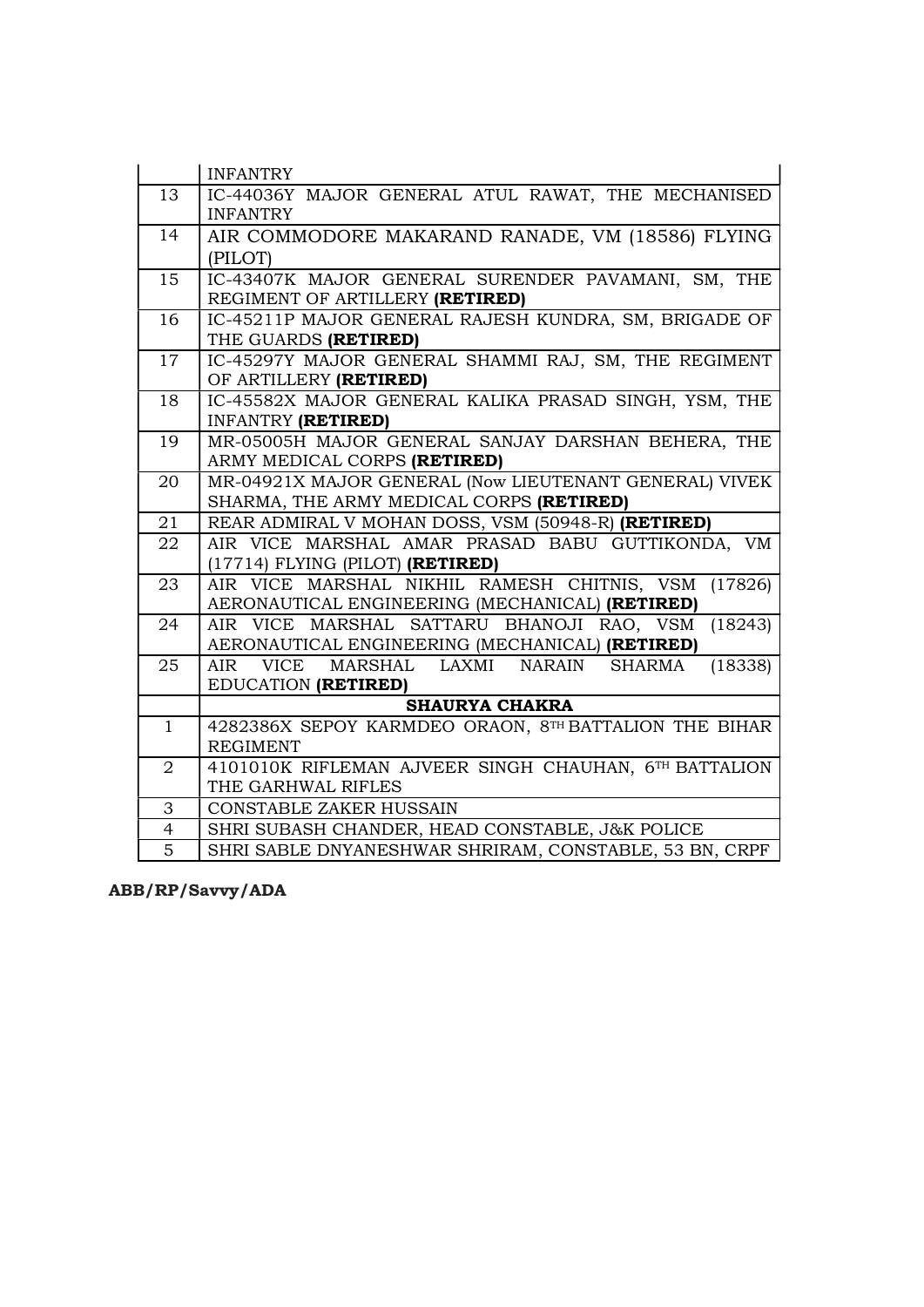

'हर काम देश के नाम'

New Delhi, Kartika 30, 1943 Sunday, November 21, 2021

INS Visakhapatnam commissioned into Indian Navy in the presence of Raksha Mantri Shri Rajnath Singh at Naval Dockyard, Mumbai

Indigenously developed missile destroyer packed with state-of-theart weapons & sensors with modern surveillance radars

Raksha Mantri describes it as a symbol of India's growing maritime prowess

Key Highlights of RM's speech:

 INS Visakhapatnam will strengthen maritime security & protect national interests

 Giant leap towards achieving 'Make in India, Make for the World'

 Public-private partnership will soon make India a global shipbuilding hub

 $\Box$  Indian Navy's primary objective is to keep Indo-Pacific open, safe & secure

 $\Box$  We envision a rule-based Indo-Pacific in which interests of all participating countries are protected

 Rule-based freedom of navigation & security of sea lanes must for stability & economic progress

INS Visakhapatnam, a P15B stealth guided missile destroyer, was commissioned into the Indian Navy in the presence of Raksha Mantri Shri Rajnath Singh at the Naval Dockyard, Mumbai on November 21, 2021. The event marks the formal induction of the first of the four 'Visakhapatnam' class destroyers, indigenously designed by the Indian Navy's in-house organisation Directorate of Naval Design and constructed by Mazagon Dock Shipbuilders Limited, Mumbai.

In his address, the Raksha Mantri termed INS Visakhapatnam as a symbol of the growing maritime prowess of the country and a major milestone in achieving Prime Minister Shri Narendra Modi's vision of 'Make in India, Make for the World'. He added that the ship is a reminder of ancient and medieval India's maritime power, shipbuilding skills and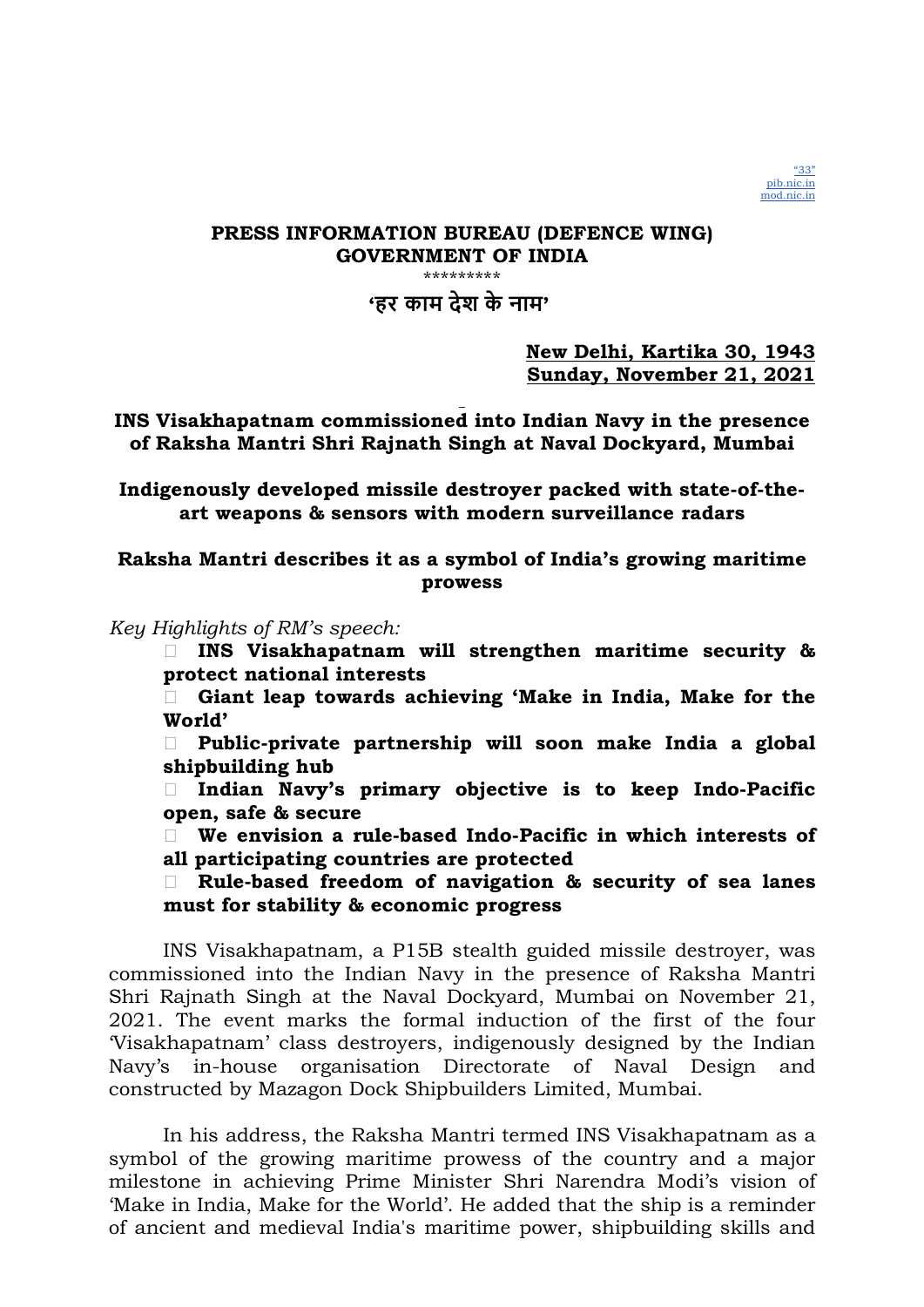glorious history. Shri Rajnath Singh exuded confidence that the state-ofthe-art ship, equipped with latest systems and weapons, will strengthen the maritime security and protect the interests of the Nation. He defined the ship as one of the most technologically advanced guided missile destroyers in the world which will cater to the present & future requirements of the Armed Forces and the Nation as a whole.

Shri Rajnath Singh appreciated the self-reliance efforts of the Indian Navy, terming Navy's order of 39 of the 41 ships and submarines from Indian shipyards as a testament to their commitment towards achieving 'Aatmanirbhar Bharat'. He described the development of Indigenous Aircraft Carrier 'INS Vikrant' as an important milestone in their path to achieve 'Aatmanirbharta'. "The carrier will increase our reach from the Indian Ocean to the Pacific and Atlantic Ocean. Its commissioning will be a golden moment in the history of the Indian Defence. It will be the best occasion to celebrate the 75th anniversary of India's independence and the 50th anniversary of India's victory in 1971 war," he said.

The Raksha Mantri praised the Indian Navy's consistent efforts to participate in various outreach programmes of the industries and increase indigenised items under 'Float', 'Move' and 'Fight' categories. Stressing on the need to maintain the momentum, he expressed confidence that "the steps taken by the government will continue to provide boost to the self-reliance efforts and we will soon build ships not just for India, but for the entire world". He assured of Government's continuous support to achieve this vision.

Saying that global security reasons, border disputes and maritime dominance have forced countries to move towards strengthening their military power, Shri Rajnath Singh exhorted the public & private sector to take advantage of Government's policies, work together and make India an indigenous shipbuilding hub. He listed out a number of reforms undertaken by the Government through which the public and private sector companies can make their mark in the international market. The steps include simplification of licensing process; speeding up Acceptance of Necessity (AoN) & Request for Proposal (RFP) process; setting up of Defence Industrial Corridors in Uttar Pradesh & Tamil Nadu; positive indigenous lists of over 200 items; Defence Acquisition Procedure 2020 and earmarking around 64 per cent of its modernisation funds under capital acquisition budget for 2021-22 for procurement from domestic companies.

The Raksha Mantri emphasised on the need to keep the Indo-Pacific region open, safe and secure, terming it as the primary objective of the Indian Navy. He asserted that India's interests are directly linked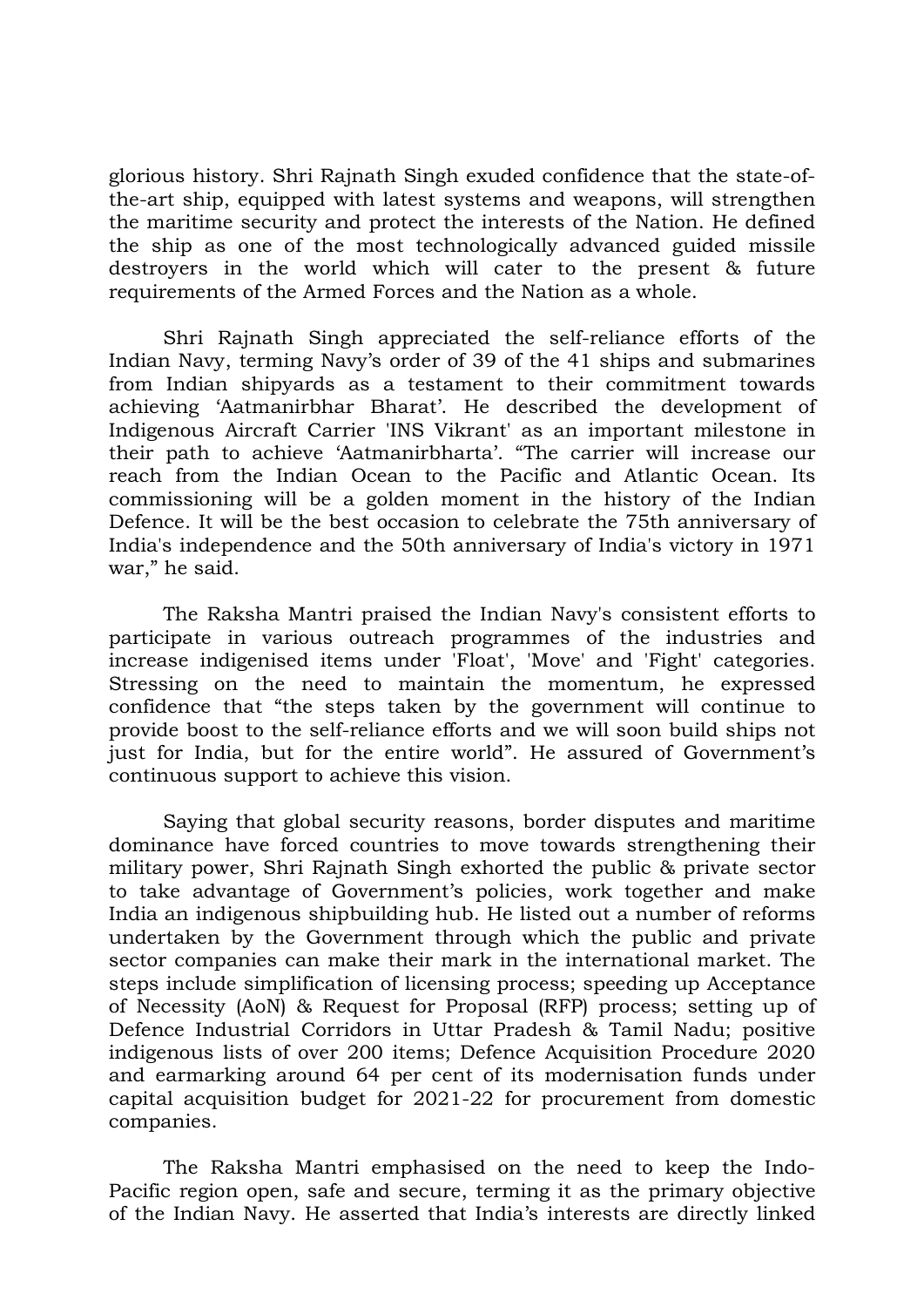with the Indian Ocean and the region is crucial for the world economy. "Challenges such as piracy, terrorism, illegal smuggling of arms and narcotics, human trafficking, illegal fishing and damage to the environment are equally responsible for affecting the maritime domain. Therefore, the role of the Indian Navy becomes very important in the entire Indo-Pacific region," he added. The Raksha Mantri underscored the importance of a rule-based freedom of navigation and security of sea lanes in the present era of globalisation to ensure stability, economic progress and development of the world.

Shri Rajnath Singh reiterated that India, as a responsible maritime stakeholder, is a supporter of consensus-based principles and a peaceful, open, rule-based and stable maritime order. "In the 'United Nations Convention on the Law of the Sea' (UNCLOS) of 1982, territorial waters of nations, exclusive economic zones and the principle of 'Good order at sea' have been propounded. Some irresponsible nations, for the sake of their narrow partisan interests, keep on giving new and inappropriate interpretations to these international laws from hegemonic tendencies. The arbitrary interpretations create obstacles in the path of a rule-based maritime order. We envision a rule-based Indo-Pacific, with freedom of navigation, free trade and universal values, in which the interests of all the participating countries are protected," he said.

The Raksha Mantri lauded the Indian Navy for taking forward the Prime Minister's vision of SAGAR (Security and Growth for All in the Region) with the spirit of friendship, openness, dialogue and co-existence with the neighbours.

INS Visakhapatnam measures 163m in length, 17m in breadth with a displacement of 7,400 tonnes and can rightfully be regarded as one of the most potent warships to have been constructed in India. The ship is propelled by four powerful Gas Turbines, in a Combined Gas and Gas (COGAG) configuration, capable of achieving speeds in excess of 30 knots. The ship has enhanced stealth features resulting in a reduced Radar Cross Section (RCS) achieved through efficient shaping of hull, full beam superstructure design, plated masts and use of radar transparent materials on exposed decks.

The ship is packed with sophisticated state-of-the-art weapons and sensors such as Surface-to-Surface missile and Surface-to-Air missiles. It is fitted with a modern surveillance radar which provides target data to the gunnery weapon systems of the ship. The anti-submarine warfare capabilities are provided by the indigenously developed rocket launchers, torpedo launchers and ASW helicopters. The ship is equipped to fight under Nuclear, Biological and Chemical (NBC) warfare conditions.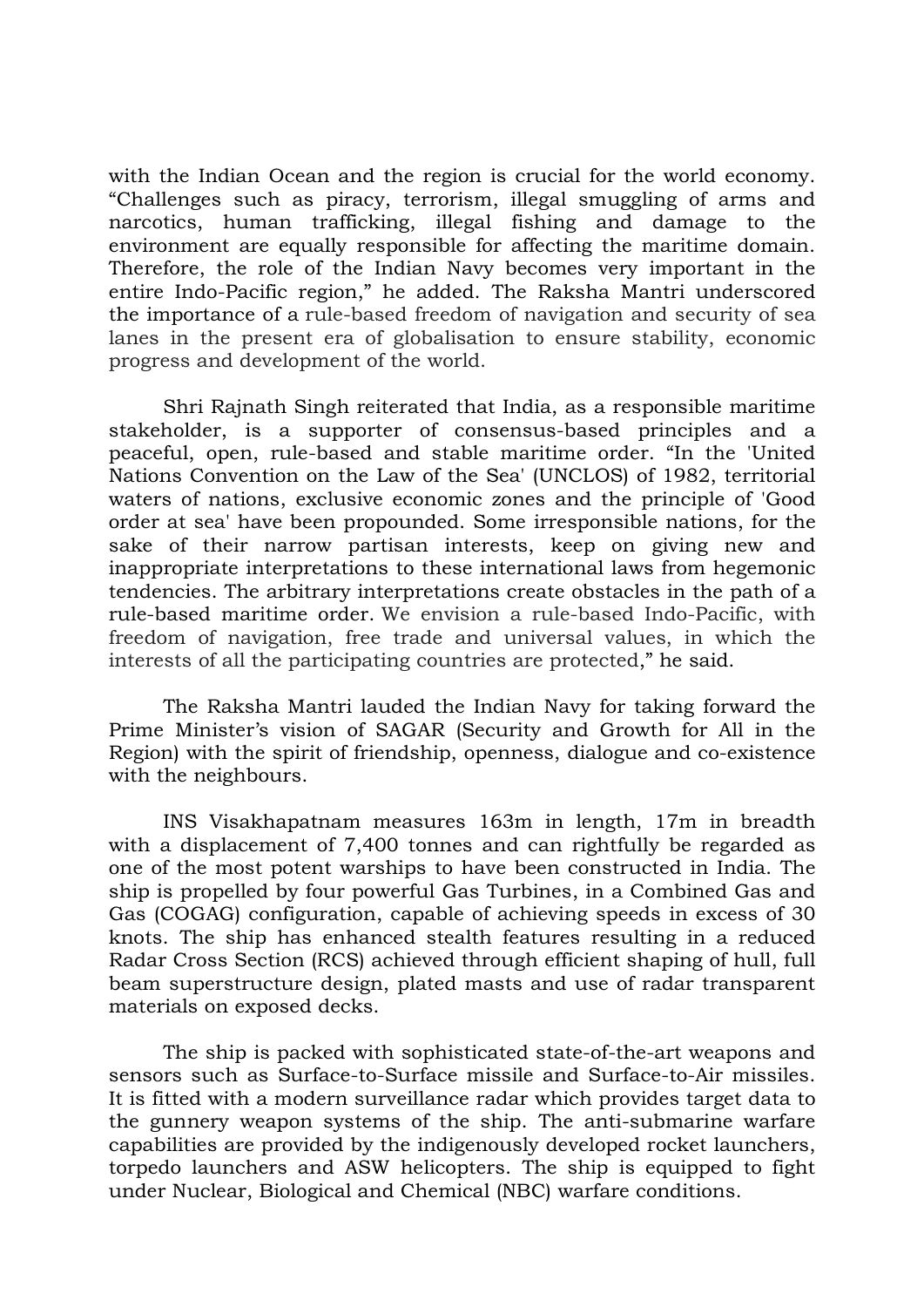A unique feature of this ship is the high level of indigenisation incorporated in the production, accentuating the national objective of 'Aatmanirbhar Bharat'. Some of the major indigenised equipment/system onboard INS Visakhapatnam include Combat Management System, Tube Launcher, Integrated Platform Management System, Automated Power Management System, Foldable Hangar Doors, Helo Traversing system, Close-in Weapon System and the Bow mounted SONAR.

Named after the historic city of Andhra Pradesh on the east coast, Visakhapatnam, the 'City of Destiny', the ship has a total complement of about 315 personnel. Enhanced crew comfort is a significant feature of INS Visakhapatnam, which has been ensured through ergonomically designed accommodation based on 'modular' concepts. The ship will be under the command of Captain Birendra Singh Bains, a Navigation & Direction specialist.

With the changing power dynamics in the Indian Ocean Region, INS Visakhapatnam will augment the Indian Navy's mobility, reach and flexibility towards accomplishment of its tasks and goals.

Chief of the Naval Staff Admiral Karambir Singh, Member of Parliament Shri Arvind Sawant, Chairman & Managing Director, Mazagon Dock Shipbuilders Limited Vice Admiral Narayan Prasad (Retd), Flag Officer Commanding-in-Chief, Western Naval Command Vice Admiral R Hari Kumar and other senior civil & military officials of Ministry of Defence were present during the commissioning ceremony of INS Visakhapatnam.

### ABB/VM/Savvy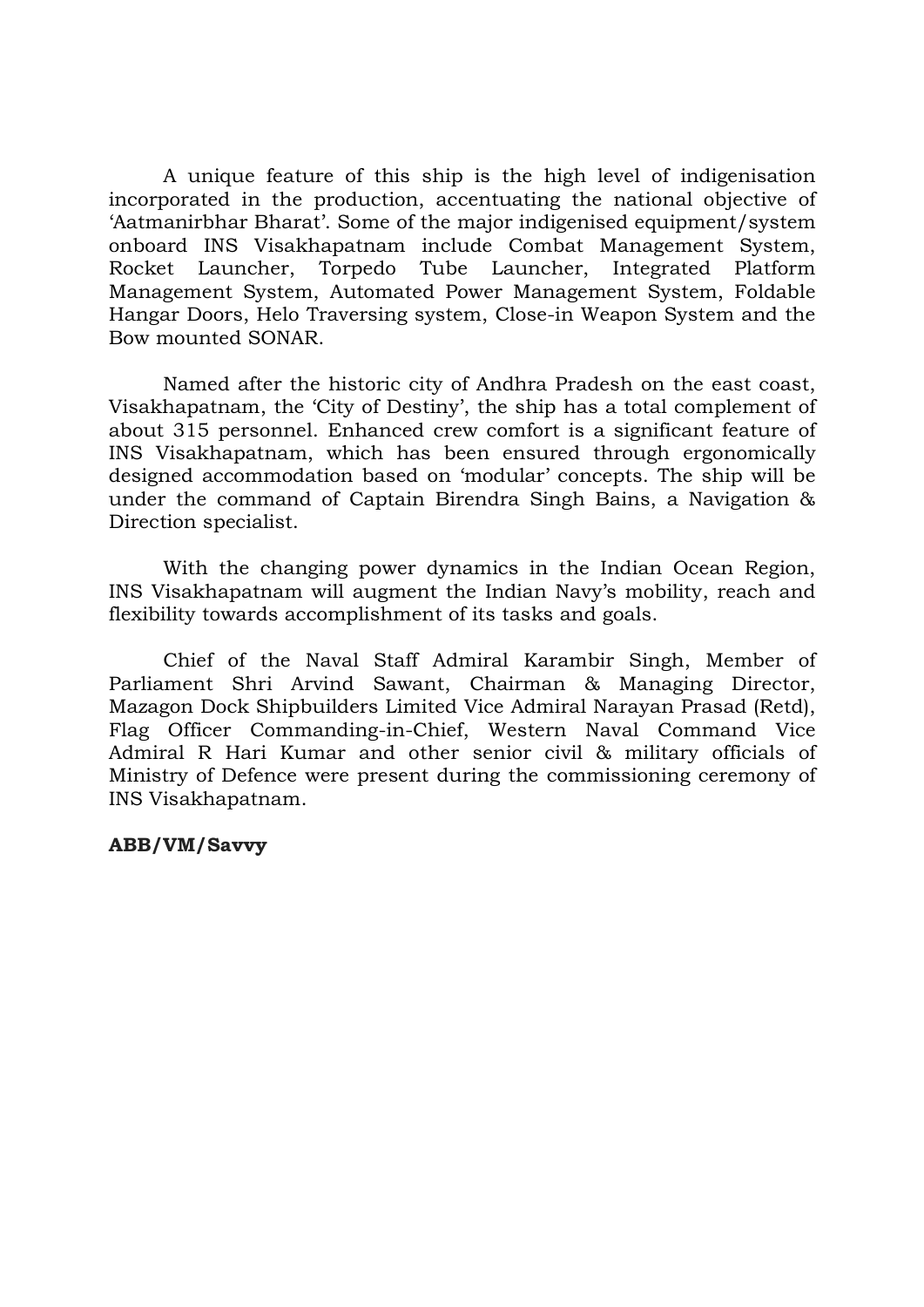

\*\*\*\*\*\*\*\*\*

## 'हर काम देश के नाम'

### New Delhi, Kartika 27, 1943 Thursday, November 18, 2021

### Raksha Mantri Shri Rajnath Singh dedicates to the Nation renovated Rezang La Memorial at Chushul in Ladakh

### Terms it as an epitome of passion, determination & fearless spirit of the country's bravehearts

### Key Highlights of RM's speech:

● Courage & sacrifice of troops who defended Rezang La & surrounding areas in 1962, will always inspire future generations

Memorial is a tribute to our valiant Armed Forces & a symbol of our preparedness to protect the country's integrity.

● We will give a befitting reply to anyone who threatens our sovereignty & integrity

● Memorial to bolster the feeling of nationalism & encourage tourism

● We are committed to the welfare of Armed Forces personnel & their families

Raksha Mantri Shri Rajnath Singh dedicated to the Nation renovated Rezang La Memorial at a solemn ceremony at Chushul in Ladakh on November 18, 2021. The Memorial was constructed in 1963 in the Chushul plains, at an altitude of over 15,000 feet, right at the India-China border to honour the troops of Charlie Company of 13 KUMAON Regiment, who on November 18, 1962, had defended Rezang La and the surrounding areas located at over 16,500 feet on the Kailash Ranges in Eastern Ladakh. The decision to renovate the Memorial was taken by Shri Rajnath Singh when he had visited Leh in June 2021. In a major upgradation exercise, the renovation of the Memorial commenced in mid-July and the complex was ready within three months for inauguration on the 59th anniversary of the battle.

The Raksha Mantri paid homage to the gallant Indian soldiers who fought the Battle of Rezang La and laid wreath at the Memorial. In his address, he said, the courage and sacrifice of the Charlie Company will always inspire future generations, describing the Rezang La memorial as an epitome of the passion, determination and fearless spirit of the bravehearts of the country.

"The renovation of the memorial is not only a tribute to our valiant Armed Forces, but also a symbol of the fact that we are fully prepared to protect the integrity of the nation. This monument symbolises the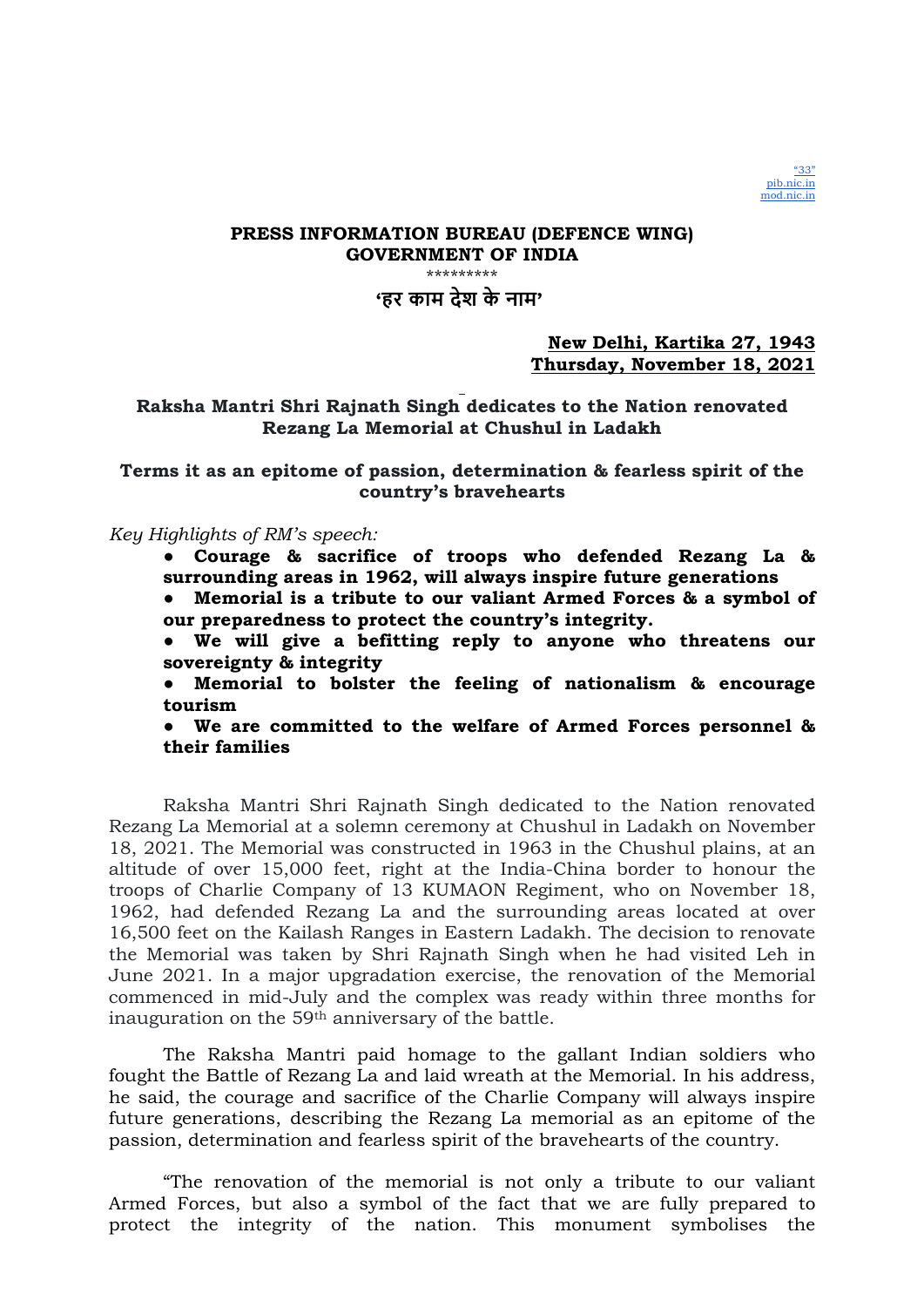Government's stand of giving a befitting reply to anyone who threatens our sovereignty and integrity," said Shri Rajnath Singh.

The Raksha Mantri also lauded the Indian soldiers, who continue to carry forward the valour & patriotism of the fallen heroes and protect the country fearlessly. Reaffirming the Government's commitment of the welfare of the Armed Forces personnel and their families, he assured them of all possible support to fulfill their needs.

Shri Rajnath Singh appreciated that the renovation of the memorial was carried out on the lines of a national-level memorial without compromising with the original structure and sentiments attached to it. He said, the renovated memorial will attract people from within the country & abroad; bolster the feeling of nationalism and encourage tourism. He congratulated all those who worked tirelessly in harsh conditions for the renovation of the monument.

It was a saga of unparalleled bravery as Major Shaitan Singh and 113 soldiers had made the supreme sacrifice, fighting one of the world's rarest 'last man, last bullet' battles. Major Shaitan Singh was bestowed with the Nation's highest gallantry award, the Param Veer Chakra, posthumously. The entire project of Rezang La Memorial was spearheaded by the troops of Chushul Brigade, the very same formation under which the Armed Forces had defended the entire Ladakh sector in 1962.

The renovated complex includes a double-storied museum, a minitheatre to screen a special documentary on the battle, a large helipad and various other tourist amenities. The Rezang La Memorial, located very close to the Pangong Lake in Ladakh, is set to become a major tourist attraction in the coming years.

Lieutenant Governor of Ladakh Shri RK Mathur, Member of Parliament from Ladakh Shri Jamyang Tsering Namgyal, Chief of Defence Staff General Bipin Rawat, Vice Chief of Army Staff Lt Gen CP Mohanty, General Officer Commanding-in-Chief, Northern Command Lieutenant General YK Joshi and other military officials were present on the inauguration of renovated Rezang La Memorial. Those associated with 13 KUMAON, including Brigadier RV Jatar (Retd) who had participated in the battle as a Captain; Major Shaitan Singh's son Shri Narpat Singh Bhati & the family of the then Commanding Officer of 13 KUMAON, Lt Col HS Dhingra and other veterans also attended the event and were felicitated.

### ABB/IM/Savvy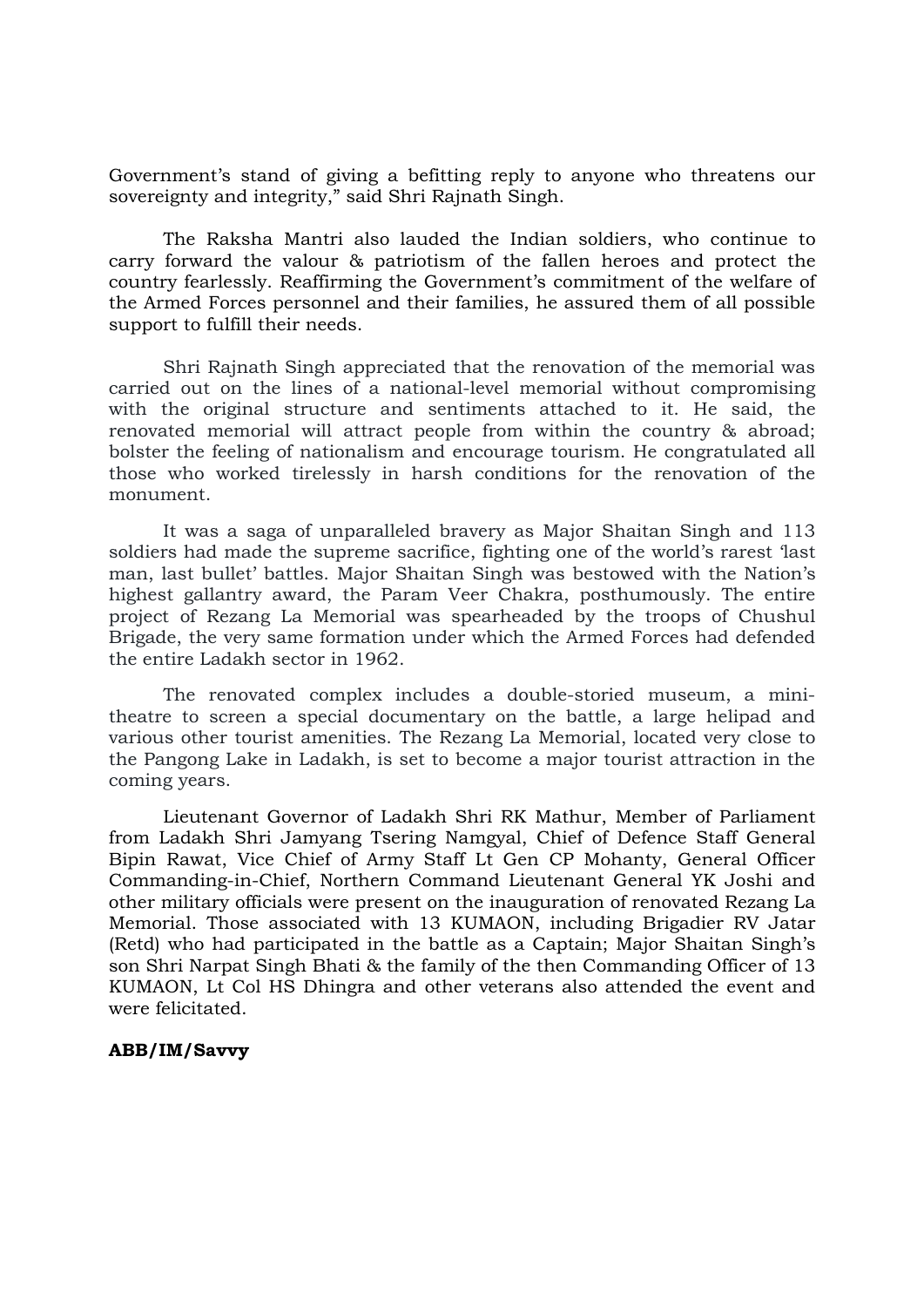

'हर काम देश के नाम'

## New Delhi, Kartika 27, 1943 Thursday, November 18, 2021

## Government signs Contract for procurement of Two Fixed Base Full Mission Simulator (FBFMS) for Jaguar Aircraft from HAL for IAF

The government has signed a contract for procurement of two Fixed Base Full Mission Simulators (FBFMS) for Jaguar Aircraft from HAL for IAF with five years Comprehensive Annual Maintenance Contract (CAMC) at a combined total cost of Rs.357 crore. These simulators would be installed at Air Force Stations Jamnagar and Gorakhpur.

Under the Atmanirbhar Bharat Abhiyan, India is continuously growing in its power to indigenously design, develop and manufacture advanced cutting-edge technologies and systems in the Defence Sector. The manufacturing of Fixed Base Full Mission Simulator (FBFMS) by HAL will give a further push to the Atmanirbhar Bharat initiative and boost indigenization of defence production and the defence industry in the country.

The commissioning of the first FBFMS with associated equipment shall be completed within 27 months from the contract at Air Force Station Jamnagar & the 2nd FBFMS shall be completed within 36 months from the contract at Air Force Station Gorakhpur.

With the procurement of these simulators, IAF will enhance the quality of flying training to higher standards by exposing the pilots to various contingencies in the entire operating envelope including simulation of advanced long-range weapons.

## ABB/Nampi/Rajib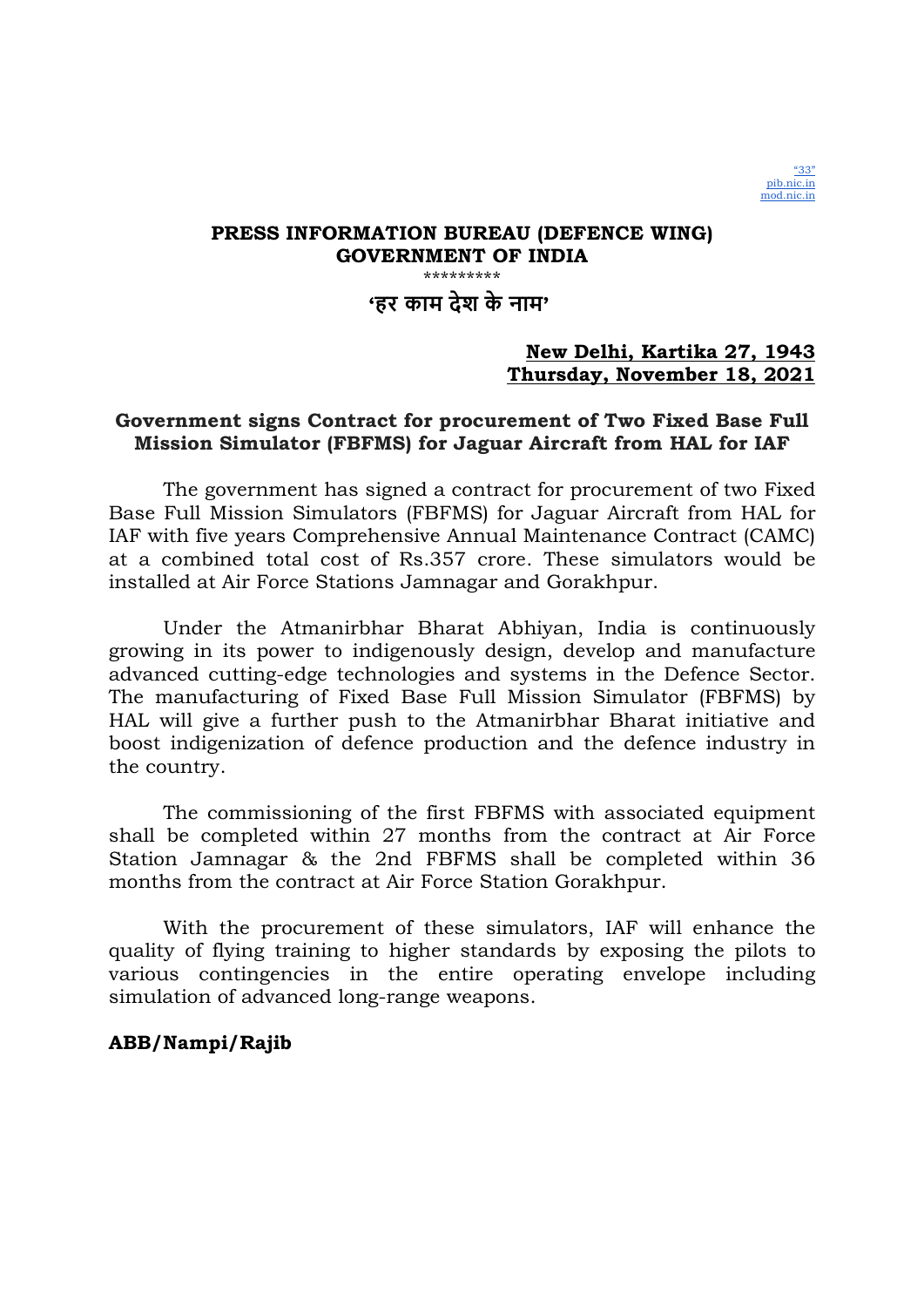

### PRESS INFORMATION BUREAU (DEFENCE WING) GOVERNMENT OF INDIA \*\*\*\*\*\*\*\*\*\*\*\*\*\* 'हर काम देश के नाम'

### New Delhi, Kartika 27, 1943 Thursday, November 18, 2021

### Prime Minister to Formally Handover DRDO Designed and Developed Advanced Electronic Warfare Suite 'Shakti' for Indian Naval Ships to Chief of Naval Staff

Advanced Electronic Warfare (EW) System 'Shakti' has been designed and developed by Defence Electronics Research Laboratory (DLRL) Hyderabad a laboratory of Defence Research and Development Organisation (DRDO) for Capital Warships of the Indian Navy for the interception, detection, classification, identification and jamming of conventional and modern Radars. The Shakti EW system will provide an electronic layer of defence against modern radars and anti-ship missiles to ensure electronic dominance and survivability in the maritime battlefield. This system will replace the earlier generation EW Systems of the Indian Navy.

The system has been integrated with the wideband Electronic Support Measures (ESM) and Electronic Counter Measure (ECM) for the defence of Indian Navy Ships against missile attacks. The ESM of the system helps in finding accurate direction and interception of modern radars. The system has a built-in radar fingerprinting and data recording replay feature for post-mission analysis.

First Shakti system has been installed on-board INS Visakhapatnam and is being installed on-board Indigenous Aircraft Carrier, INS Vikrant. Twelve Shakti Systems are under production at Bharat Electronics Ltd (BEL) supported by more than fifty MSMEs at a total cost of Rs 1805 Crores. These systems are scheduled to be installed on-board capital warships under production, including P-15B, P-17A and Talwar class follow-on ships.

Prime Minister Shri Narendra Modi will formally hand over this system to the Indian Navy at a ceremony to be held as part of Rashtra Raksha Samarpan Parv at Jhansi on 19 Nov 2021.

Raksha Mantri Shri Rajnath Singh congratulated DRDO, Indian Navy and Industry Partners for the development of the Shakti EW System. He said that this will enhance the capabilities of the Indian Navy and termed it as a major milestone towards Atmanirbhar Bharat in areas of advanced defence technologies.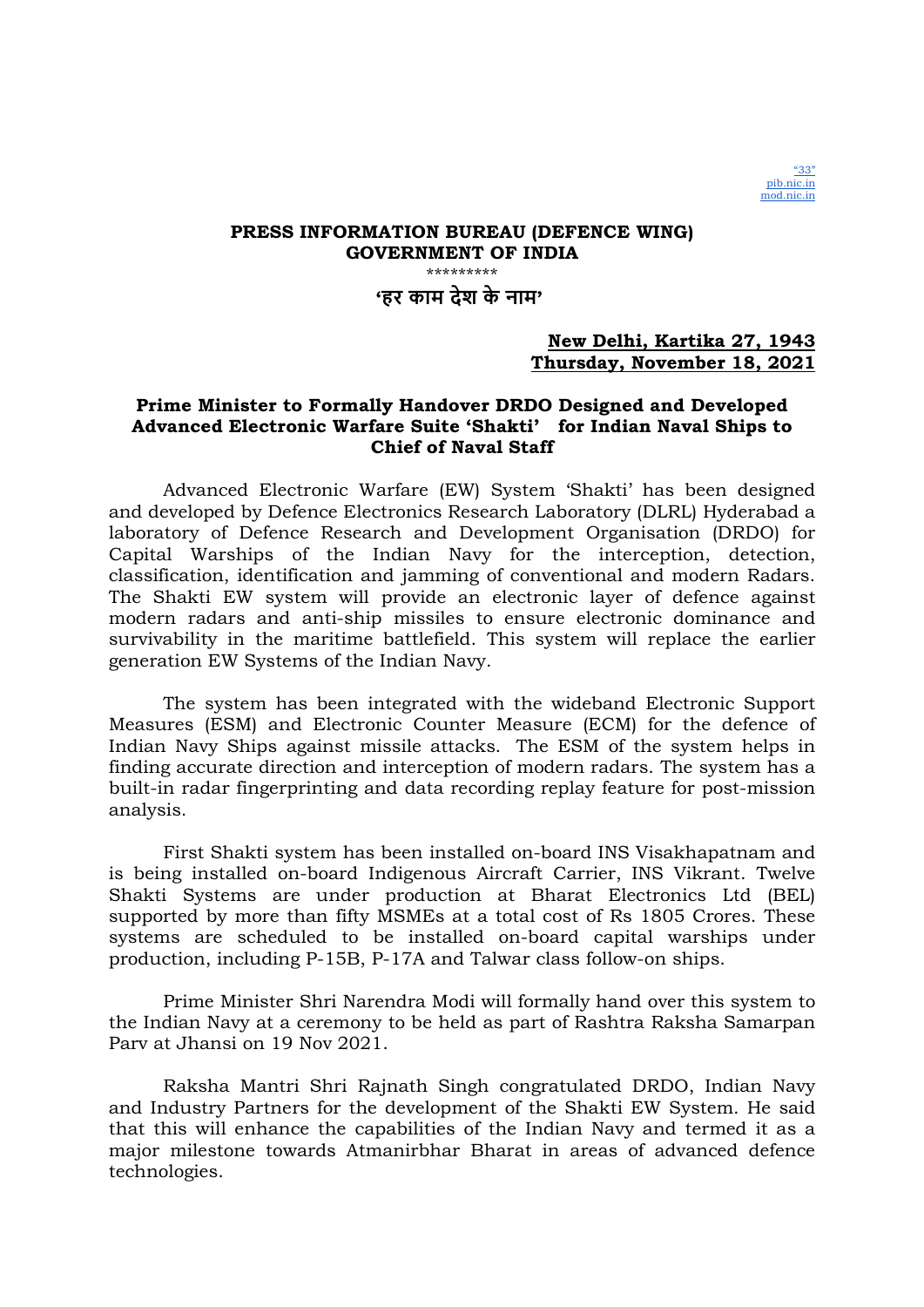Secretary DDR&D and Chairman DRDO, Dr G Satheesh Reddy has congratulated the teams associated with the development of the Shakti EW System and said that the system will further augment the Navy's Electronic Intelligence capability.

## ABB/Nampi/Rajib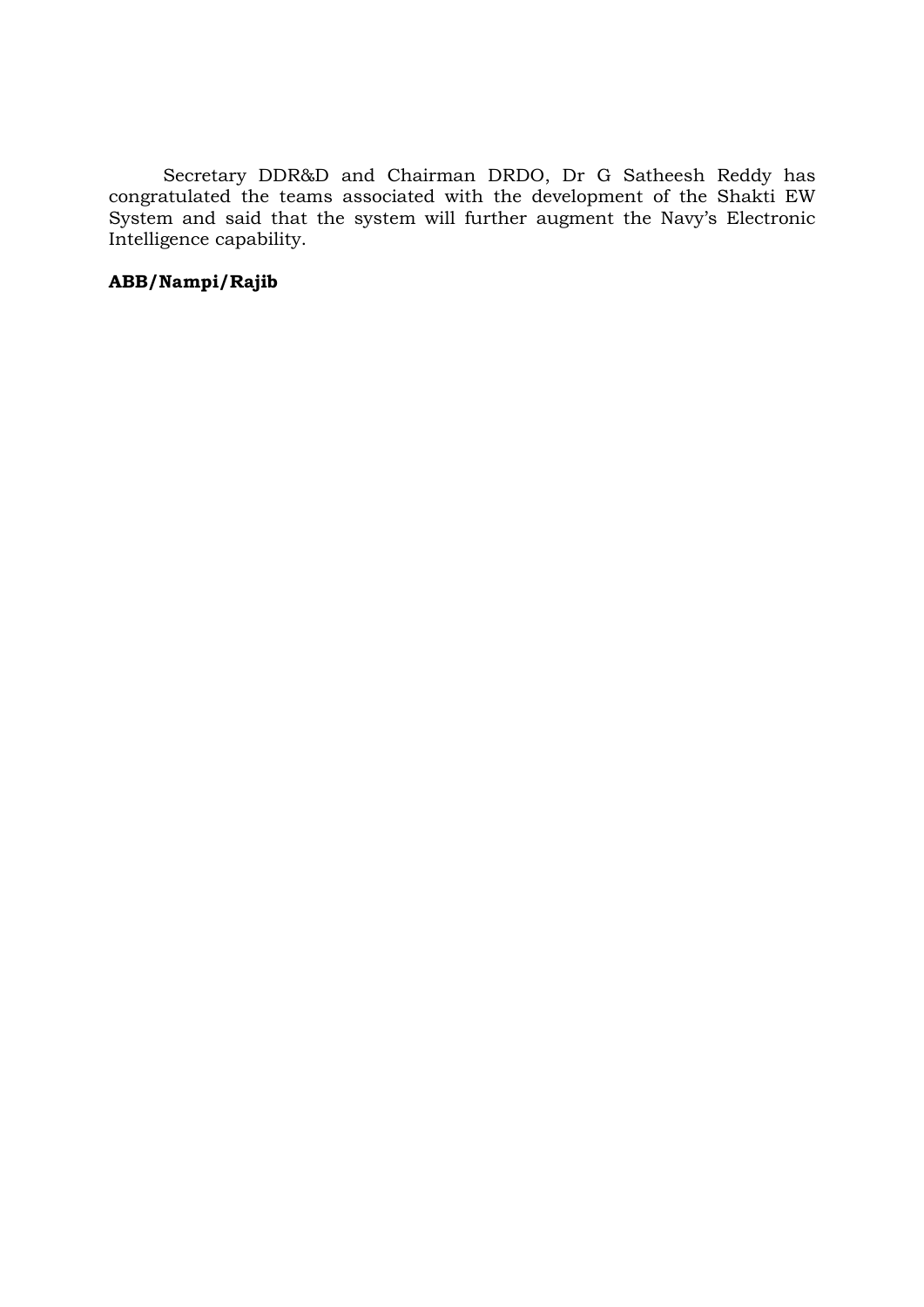\*\*\*\*\*\*\*\*\*

## 'हर काम देश के नाम'

### New Delhi, Kartika 26, 1943 Wednesday, November 17, 2021

## Raksha Mantri Shri Rajnath Singh inaugurates three-day 'Rashtra Raksha Samarpan Parv' in Jhansi

Key Highlights of RM's speech:

Bolstering national security apparatus is of paramount importance to us

Government leaving no stone unturned to create a modern & well-equipped military and an equally capable & self-reliant defence industry

● India cannot fulfill its strategic & security needs by relying on other countries

Government constantly striving to achieve 'Aatmanirbhar Bharat'

● Our focus is 'Make in India, Make for the World'

Raksha Mantri Shri Rajnath Singh inaugurated the three-day 'Rashtra Raksha Samarpan Parv' in Jhansi on November 17, 2021. The festival will culminate on the birth anniversary of Rani of Jhansi Laxmi Bai on 19th November. Prime Minister Shri Narendra Modi will dedicate/launch several new initiatives of Ministry of Defence to the Nation in a grand ceremony being organised in the precincts of Jhansi Fort on November 19, 2021.

Speaking at the inauguration ceremony, Shri Rajnath Singh termed the festival as a shining example of the coordination and determination of the Centre and state government. He paid rich tributes to all the bravehearts who sacrificed their lives to protect the sovereignty and integrity of the Nation and said that the event will witness the glimpses of struggle, sacrifice and victory. He also remembered Rani Lakshmi Bai, terming her as the epitome of bravery and courage and said that the government has taken major steps to empower women in all spheres including representation in the armed forces.

As the country is celebrating 'Azadi Ka Amrit Mahotsav' to commemorate 75 years of Independence, the Raksha Mantri recalled the country's journey after 1947, saying that there has been a paradigm shift in the meaning of Independence since then. "Earlier, Independence meant freedom from foreign rule. It later changed to fulfilling one's needs with the help of the world. Today's it is being 'Aatmanirbhar' in the development journey. Due to our Government's efforts, we have moved on the path of self-reliance," he said. He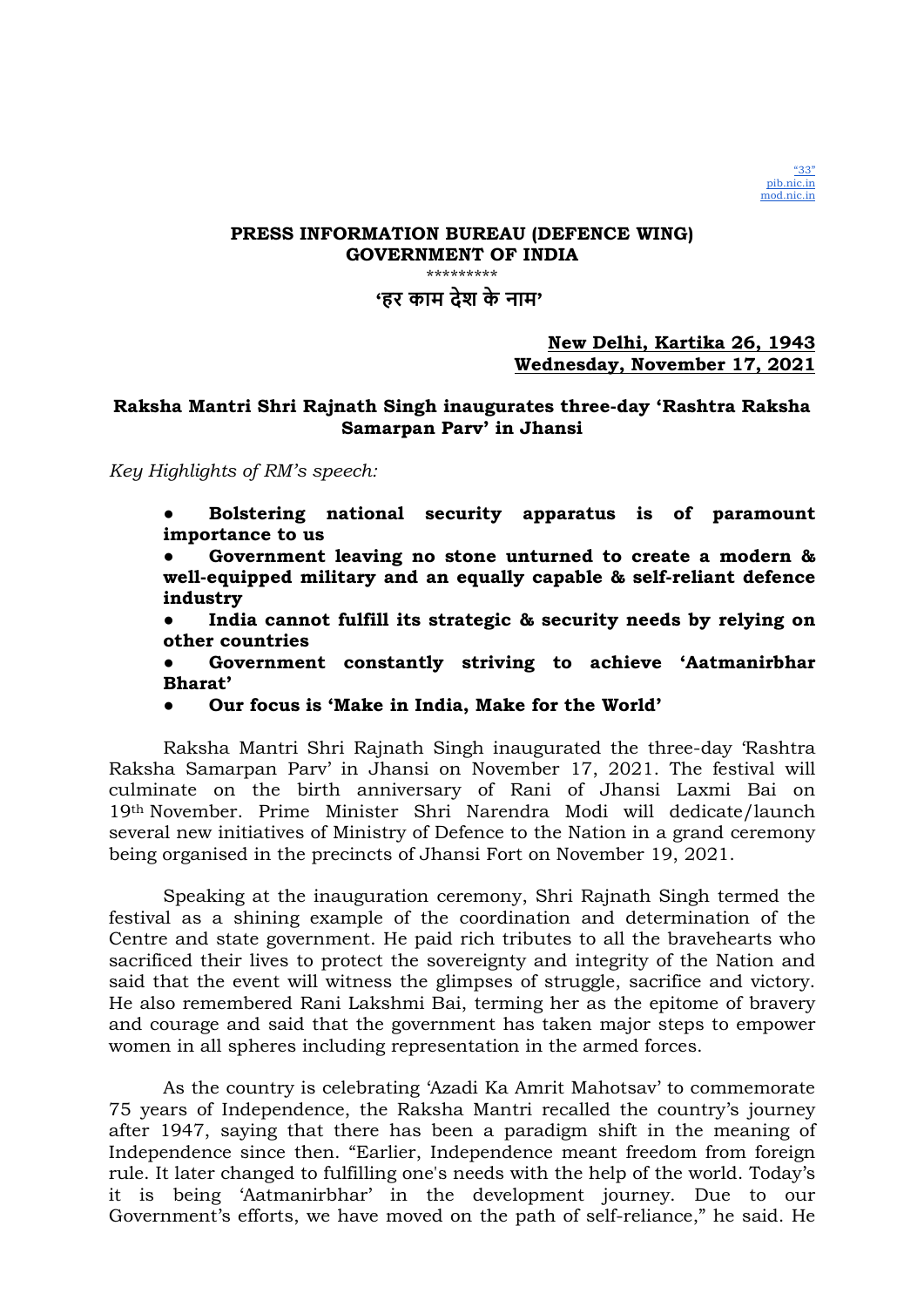linked the government's vision of Aatmanirbhar Bharat to Mahatma Gandhi's ideas of Poorna Swaraj and Swadeshi. Shri Rajnath Singh listed India's achievements in different sectors saying that the country has risen to new heights. He made special mention of the Government's achievement of administering over 110 crore vaccines in the fight against COVID-19, terming it as a remarkable feat.

The Raksha Mantri listed out a number of initiatives undertaken to strengthen the defence sector and ensure strategic independence. He stated that the bolstering the national security apparatus is of paramount importance to the Government. "Our country is facing many types of conventional & nonconventional challenges - from border threats to sub-conventional threats like terror and extremism. There is a need to create a strong, modern & wellequipped military, along with an equally capable, vibrant and self-reliant defence industry, which can provide low-cost yet top-quality equipment to our forces in a time-bound manner," he said.

Underscoring the importance of self-reliance in defence manufacturing, Shri Rajnath Singh said, India cannot fulfill its strategic and security needs by relying on other countries and the Government is constantly striving to achieve 'Aatmanirbhar Bharat' envisioned by Prime Minister Shri Narendra Modi. He elaborated on the structural and organisational reforms in the defence sector, including corporatisation of Ordnance Factory Board; setting up of defence corridors in Uttar Pradesh and Tamil Nadu; increase in Foreign Direct Investment; draft Defence Production and Export Promotion Policy 2020. He expressed confidence that these steps will not only increase the country's strength, but also provide a roadmap to the Indian defence manufacturing for the future. The Government's efforts have started to bear fruit, the Raksha Mantri said, mentioning Rs 50,000 crore order from the Armed Forces to Hindustan Aeronautical Limited (HAL). He termed it a historic deal which will take the Indian Aerospace sector to greater heights.

Shedding light on other visible results, Shri Rajnath Singh said, in the last seven years, the defence exports have crossed Rs 38,000 crore mark. Joining of more than 10,000 SMEs in the defence sector and increase in research & development, start-up, innovation and employment in the defence sector are a result of the policies rolled out by the Government, he added. The Raksha Mantri reiterated the Government's resolve of 'Make in India, Make for the World', expressing confidence of soon realising the Prime Minister's vision.

Shri Rajnath Singh also lauded the efforts of Chief Minister Yogi Adityanath in establishing an environment of security and law and order in the state. He commended the Uttar Pradesh government for the welfare of all and highlighted the industrial development and growth of MSMEs of the state that has led to wealth creation and employment generation. He said that the UP has promoted local industries through initiatives like 'One district, one product', which, he said, is a role-model for the rest of the country. He ended his address by praising the state government for its infrastructure development initiatives like constructing highways, expressways, airports and Metro-rail and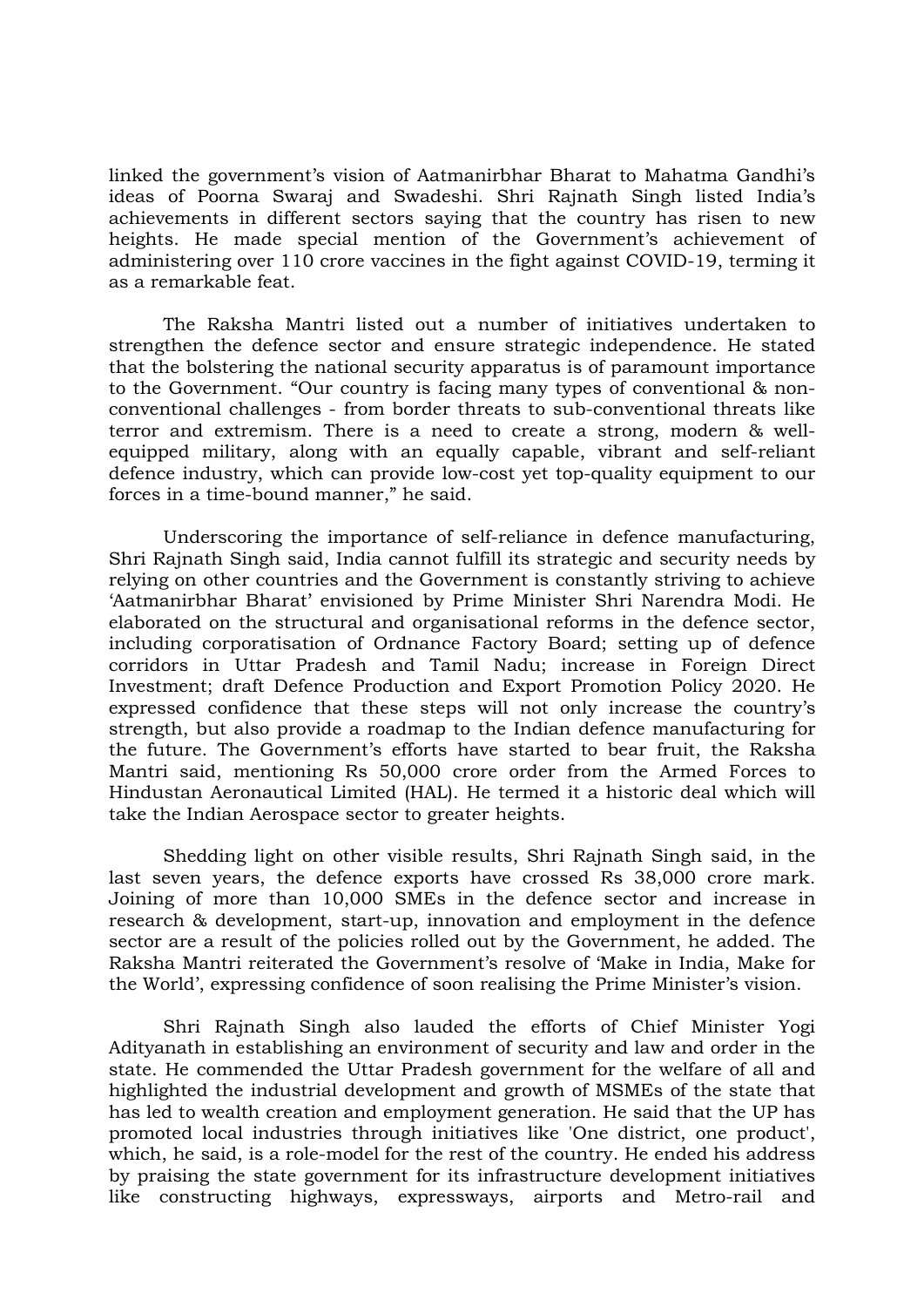implementation of UP Defence Industrial Corridor and efficient handling the COVID-19 situation.

In his address, Chief Minister Yogi Adityanath thanked the Raksha Mantri and Ministry of Defence officials for organising 'Raksha Samarpan Parv'. He said the event will instil patriotism and a sense of duty towards the Nation. The Chief Minister added that working for the defence of our country will enable us to secure our present and our future. He paid homage to the bravery and valour of Rani Laxmi Bai and her leadership in the first war of independence, remembering her words, "I will not give my Jhansi."

The Chief Minister also informed about the progress on the Bundelkhand expressway and several initiatives taken by the government for welfare of people in the region, including the Jal Jeevan Mission. The Chief Minister ended his address by saluting the spirit of sacrifice and love for the nation embodied in the actions of Rani Laxmi Bai and all those who laid down their lives for the country.

Delivering the welcome address, Defence Secretary Dr Ajay Kumar mentioned about the several initiatives and reforms of the Ministry of Defence that have strengthened the Armed Forces. He said the spirit of 'Rashtra Raksha Samarpan Parv' was indicative of the valour of Jhansi. The Defence Secretary applauded the progress of the UP Defence Industrial Corridor. He announced that the foundation stone laying of the first project of the Jhansi Node of the Industrial Corridor will be done on November 19, 2021 by Prime Minister Shri Narendra Modi.

The inauguration ceremony began with a lamp lighting ceremony by the Raksha Mantri and the Uttar Pradesh Chief Minister. Union Minister of State, Micro, Small and Medium Enterprises Shri Bhanu Pratap Singh Verma, Cabinet Minister Shri Ram Naresh Agnihotri, Minister of State in the Uttar Pradesh Government Shri Manohar Pant, Member of Parliament from Jhansi Shri Anurag Sharma, public representatives and officials from the Armed Forces, Ministry of Defence and state government were also present on the occasion.

### ABB/SPS/Savvy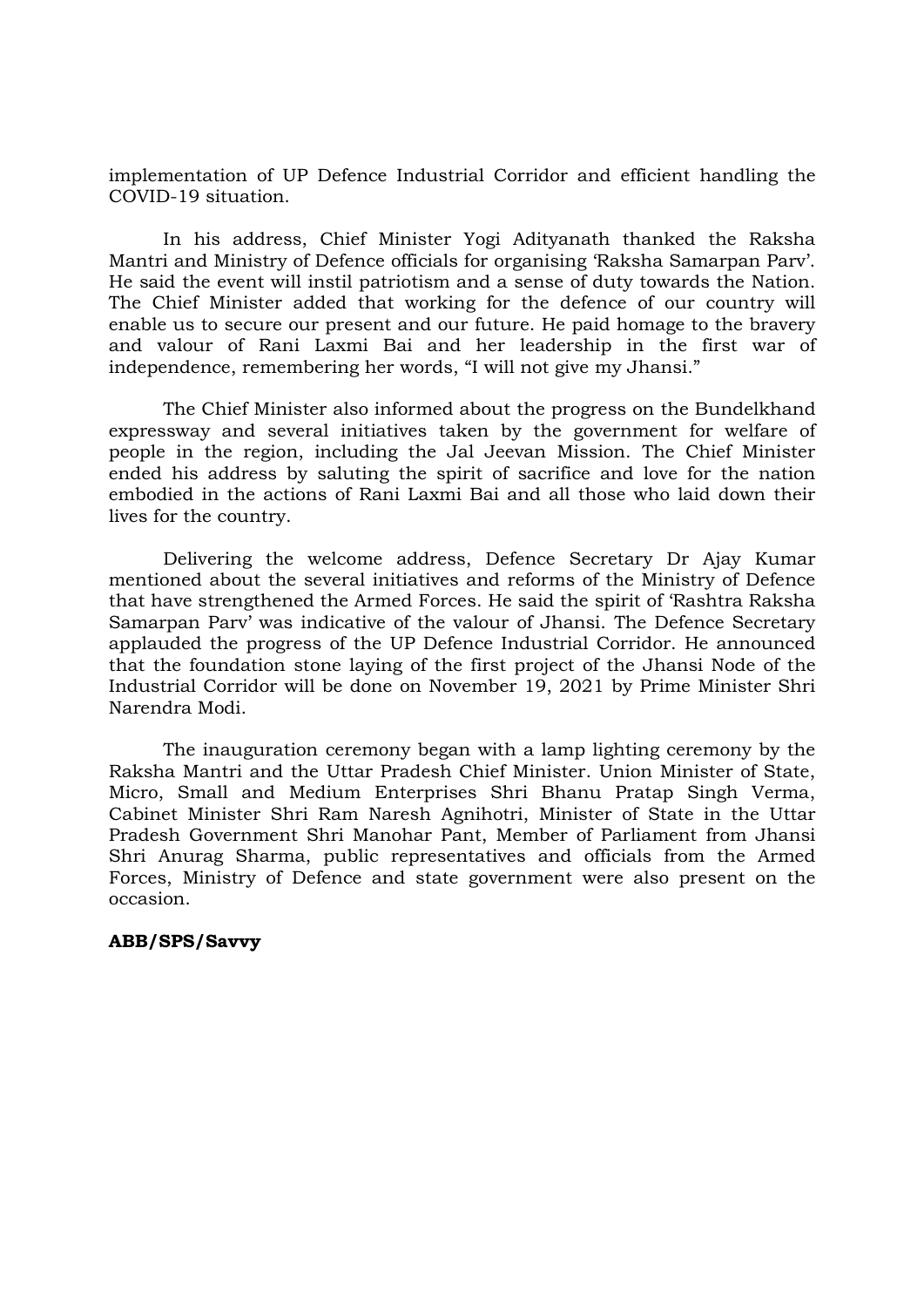### \*\*\*\*\*\*\*\*\* 'हर काम देश के नाम'

### New Delhi, Kartika 25, 1943 Tuesday, November 16, 2021

### BRO feat recognised by Guinness World Records

 Director General Border Roads (DGBR) Lt Gen Rajeev Chaudhry received the Guinness World Records certificate on November 16, 2021 for the achievement of Border Roads Organisation (BRO) of constructing and black topping the world's highest motorable road at 19,024 feet at Umlingla Pass in Ladakh. In a virtual ceremony, official adjudicator of the Guinness World Records based in the United Kingdom Shri Rishi Nath acknowledged the remarkable achievement of BRO for constructing the highest altitude road in the world. In a four-month long process undertaken by the Guinness World Records, five different surveyors verified the claim.

The 52-kilometre long Chisumle to Demchok tarmac road passes through the 19,024 feet high Umlingla Pass and betters the previous record of a road in Bolivia, which connects volcano Uturuncu at 18,953 feet. The Umlingla Pass road is another landmark in resurgent India's achievement as it has been constructed at an altitude higher than the North and South Base Camps of Mount Everest which are at an altitude of 16,900 feet and 17,598 feet respectively.

 On the occasion, DGBR Lt Gen Rajeev Chaudhry spoke about the challenges faced during the road construction to Umlingla Pass, which he said, tested both the human spirit and efficacy of machines in an extremely tough terrain where temperatures in winters dip to -40 degrees and oxygen levels are 50 percent below normal.

The BRO provided a black topped road to the important village of Demchok in Eastern Ladakh that will be a boon to the local population of the region as it will enhance the socio-economic conditions and promote tourism in Ladakh. The strategically important road, which is approximately 15 kilometres long, highlights the focus of the Government in developing road infrastructure in border areas.

### ABB/Savvy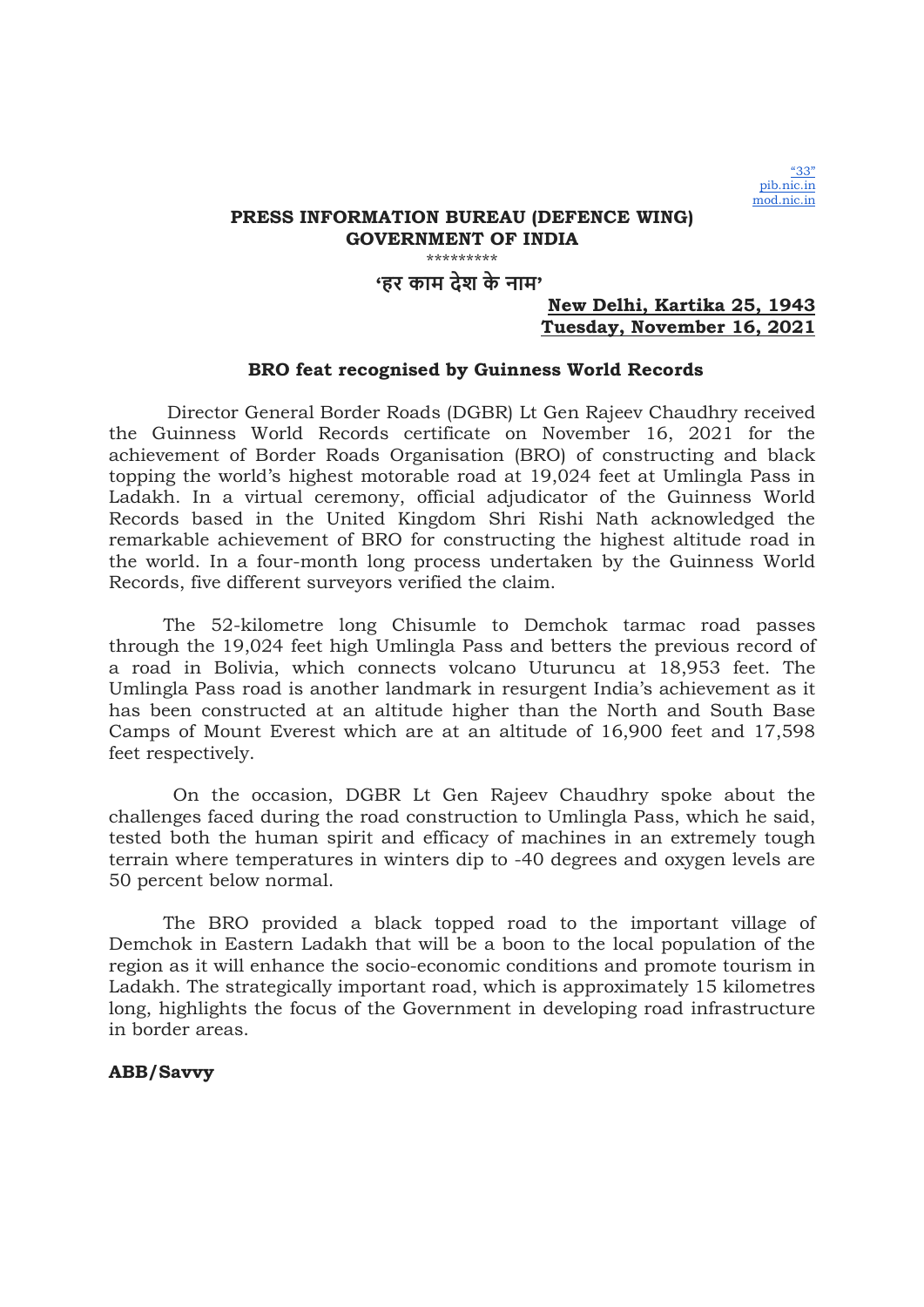

'हर काम देश के नाम'

#### New Delhi, Kartika 25, 1943 Tuesday, November 16, 2021

#### 'India@75 BRO Motorcycle Expedition' team completes third leg from Siliguri to Doom Dooma; leaves for Kolkata

 The 'India@75 BRO Motorcycle Expedition' has successfully completed the third leg covering 2,450 kilometres in less than 11 days and reached Doom Dooma, Assam on November 14, 2021 after being flagged off from Siliguri on November 05, 2021. Adventure and fun continued for the expedition team, comprising 17 men from Border Roads Organisation (BRO) and the Indian Army, as they progressed through the passes and places in Sikkim, Assam & Arunachal Pradesh.

The expedition team visited Nathu La (14,051 feet) enduring -60 degree Celsius temperature on the very first day of the third leg, passing through Tsongmo lake also known as Changu Lake and took a halt at Gangtok. In the following days, the expedition navigated through Kalimpong, Hashimara, Guwahati, Tezpur, Itanagar, Pasighat and finally reached Doom Dooma.

The team undertook motivational lectures and connected with the school children, college students & NCC Cadets at Kalimpong, Hashimara, Itanagar, Silapathar (Arunachal Pradesh) & Pasighat and in-depth discussions were conducted with the youth on how they can contribute to nation building. The team was able to spread the message of Road Safety Awareness by conducting numerous quizzes and outreach programmes almost every day involving all age groups at Tsongmo Lake, Nathu La, Kalimpong, Hashimara, Itanagar and Silapathar.

The team also interacted with locals attending medical camps organised by BRO Projects, visited orphanages & old age homes,met with the veterans at different places and laid wreaths at war memorials in remembrance of the Fallen Heroes. The team was flagged-in at Raj Bhavan by Deputy Chief Minister of Arunachal Pradesh Shri Chowna Mein who interacted with them and praised BRO for its role in nation building.

The 'India @75 BRO Motorcycle Expedition' has completed over a month since it was flagged off from New Delhi, traversing places through various States and Union Territories. The expedition has now moved to its next destination - Kolkata and will reach on November 27, 2021.

During the first leg of the expedition which was flagged off from New Delhi by Raksha Mantri Shri Rajnath Singh on October 14, 2021, the team had traversed through the high altitudes and snowbound areas in Himachal, Le & Ladakh and Jammu & Kashmir. In the second leg which started from Srinagar, the team ventured through the plains of Punjab, hills of Uttarakhand and the Indo-Gangetic plains of Uttar Pradesh & Bihar completing a 3,000-kilometre long journey at Siliguri.

#### ABB/Savvy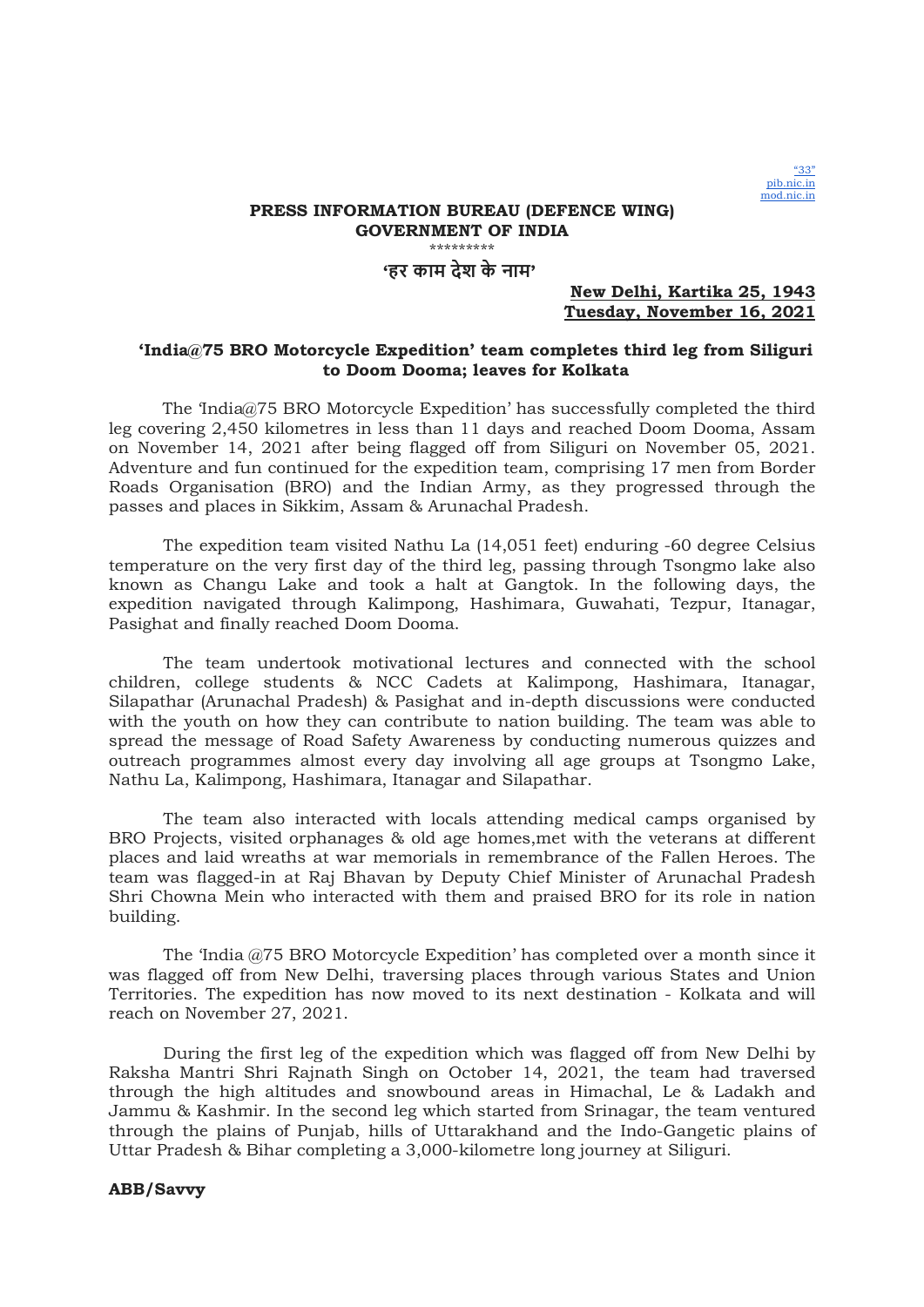

#### PRESS INFORMATION BUREAU (DEFENCE WING) GOVERNMENT OF INDIA \*\*\*\*\*\*\*\*\* 'हर काम देश के नाम'

New Delhi, Kartika 24, 1943 Monday, November 15, 2021

### Raksha Mantri unveils plaque to rename Institute for Defence Studies & Analyses after late Manohar Parrikar

Remembers the former Defence Minister for his thoughtful leadership during 2016 counter-terror strikes & implementation of 'One Rank One Pension' scheme

Shri Rajnath Singh urges MP-IDSA to come up with new ideas in research & policy making and contribute towards nation building

Key Highlights of RM's speech:

 Parrikar ji's insistence on indigenisation & efforts for politicomilitary synergy made him an invaluable asset

 $\Box$  MP-IDSA is one of the best think-tanks in the field of defence, national security & international relations

 Need to stay more alert amidst fast-changing global security scenario and threats like COVID-19

### The institute can provide a new direction to the country's defence and security

Raksha Mantri Shri Rajnath Singh unveiled a plaque at the Institute for Defence Studies and Analyses in New Delhi on November 15, 2021 to rename the institute after former Defence Minister late Manohar Parrikar. The renaming as Manohar Parrikar Institute for Defence Studies and Analyses (MP-IDSA) by the Raksha Mantri, who is the President of the Institute, follows the unanimous decision by the general body earlier this year to effect the change in the memory of the former Defence Minister. The renaming coincided with the  $57<sup>th</sup>$  Foundation Day of the Institute that is celebrated on 11th November every year.

Paying rich tributes to the former Defence Minister, the Raksha Mantri, in his address, remembered late Manohar Parrikar who, during his time as Defence Minister, had focussed on promoting the work of the institute. Recalling his long association with him, Shri Rajnath Singh said, Parrikar ji had a deep understanding of matters related to defence and his insistence on indigenisation and efforts for politico-military synergy made him an invaluable asset. "He was a thoughtful leader for our Armed Forces. His leadership in the 2016 counter-terrorist strikes following the Uri incident and the decision of 'One Rank One Pension' taken in the interest of the Armed forces will be long remembered," he added.

Extending his best wishes to MP-IDSA on its 57th Foundation Day, Shri Rajnath Singh lauded the hard work and determination of the institute which, he said, has emerged as one of the best think-tanks in the field of defence, national security and international relations in the last almost six decades. He described it as a unique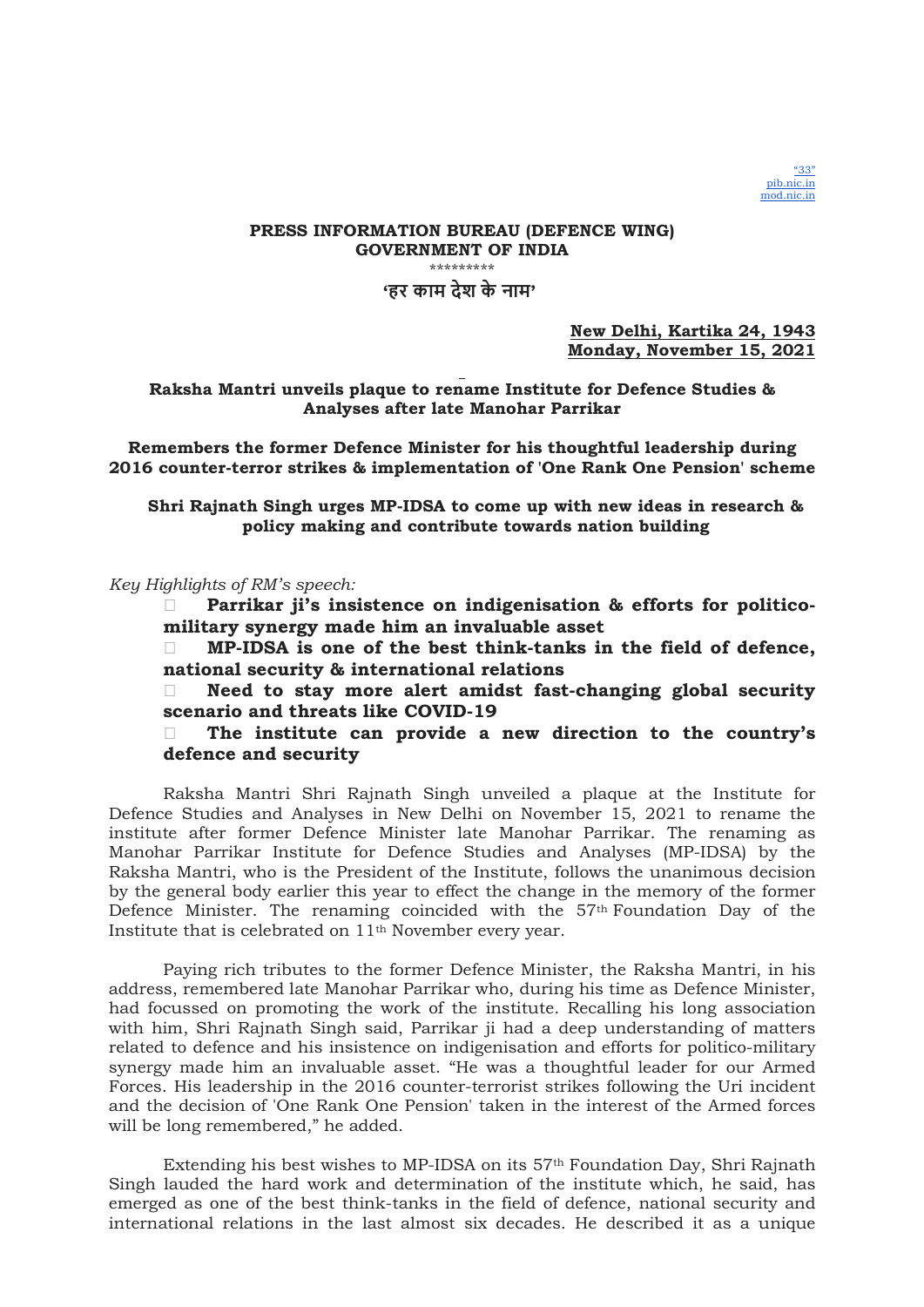institution, which has brought together the talents in academia & different research areas as well as government departments of many countries. "The ideas that came out of the brainstorming have helped decision makers in dealing with the challenges of the 21st century. This institute has reached people through its large number of publications. It is constantly striving to carry forward its glorious legacy," he added.

The Raksha Mantri emphasised on the need to stay more alert and vigilant in view of the fast-changing global security scenario and invisible threats like the COVID-19 pandemic. He termed MP-IDSA as an invaluable treasure which can provide a new direction to the defence and security of the country. "All of you are studying from traditional warfare to non-contact and hybrid warfare & other concepts of war. But along with comprehensive national security comes high end technological capability, a population of a diverse skill set and national economic strength," he said.

Shri Rajnath Singh called upon the institute to contemplate more deeply in areas of national security so that it can also be useful in the overall growth of the nation. He exhorted the institute, especially the scholars, to come up with new ideas in the field of research & policy making and contribute towards building a strong and capable India. He extended all possible support from the Government to achieve this objective.

The Raksha Mantri also inaugurated the 100 KW Grid connected rooftop solar power plant on the occasion. The Solar Power Plant project has been set up under the Ministry of New and Renewable Energy's scheme for promoting solar roof-top plants on government buildings. Since its inception, the solar plant has successfully saved 1,41,540 units, resulting in a saving of over Rs 14 lakh per annum. Commending the work of the institute towards energy security, he said, the Solar Plant is a testament to the Government's commitment to promote clean energy for a healthy environment.

Shri Rajnath Singh also inaugurated an Open Air gym at the institute, terming it as an important initiative. He stressed on strengthening the health and immune system, especially during the pandemic. "While the number of vaccinations by the Government has crossed 100 crores, the awareness of our own health by the people will make us jointly victorious in the fight against COVID-19. We are fully committed towards public health," he said. Shri Rajnath Singh appreciated the fact that the project is a product of close coordination between MP-IDSA & a local Army station without any additional financial burden.

The Raksha Mantri also released books authored by the Institute's scholars, covering a wide range of research themes relevant to the country's defence, security, foreign policy and strategic imperatives.

In his welcome address, Director General MP-IDSA Amb. Sujan R Chinoy thanked Shri Rajnath Singh for his support and guidance in advancing the work of the Institute in defence, security and international relations. He termed the renaming of the institute as a recognition and tribute to Parrikar ji's immense contribution to the nation as a visionary leader. Other senior officials, scholars and staff of MP-IDSA were also present on the occasion.

### ABB/Savvy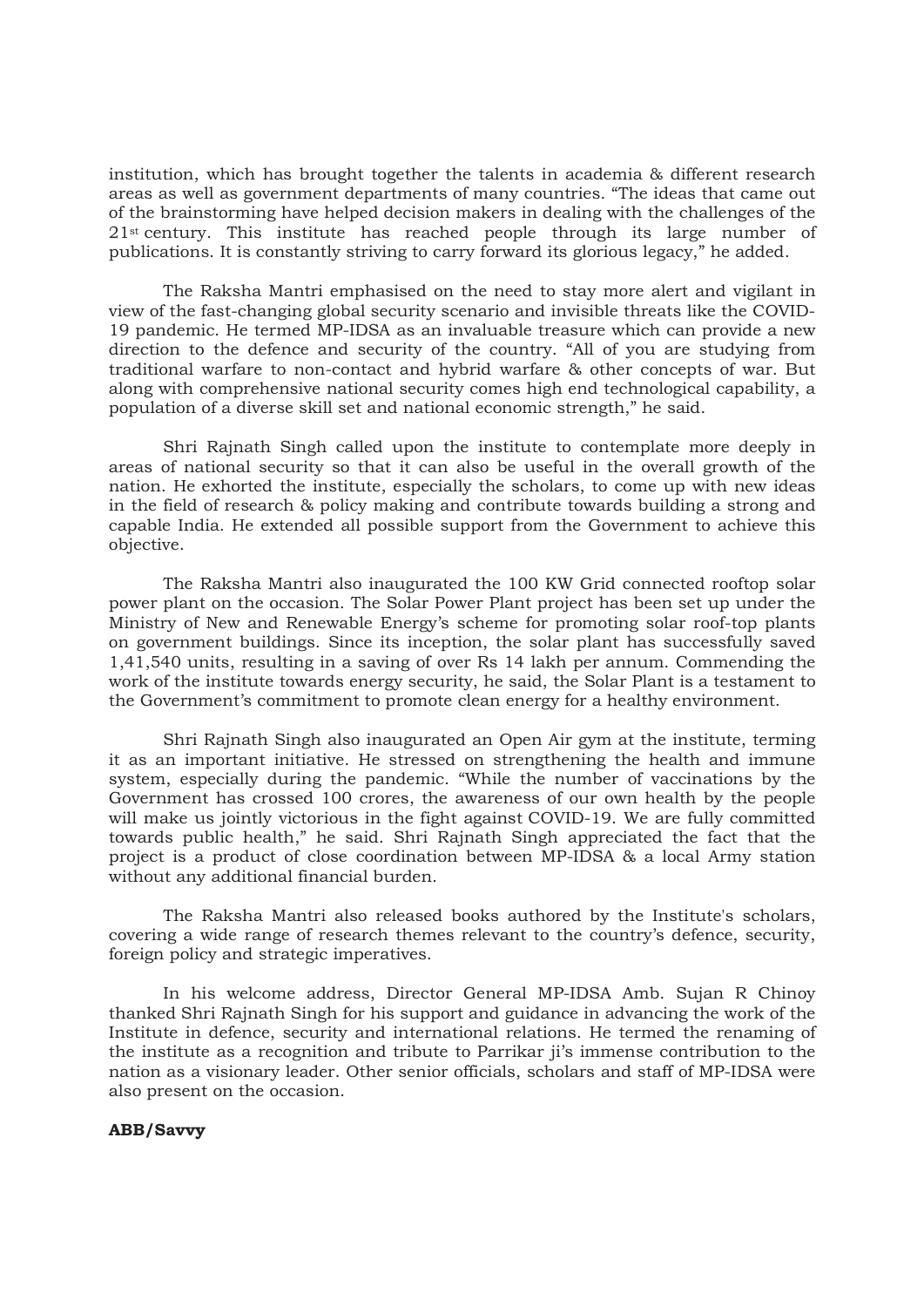

## 'हर काम देश के नाम'

### New Delhi, Kartika 24, 1943 Monday, November 15, 2021

Three-day 'Rashtra Raksha Samparpan Parv' to be held in Jhansi, UP from Nov 17-19 as part of 'Azadi Ka Amrit Mahaotsav' celebrations

Key Highlights:

 Prime Minister to launch/dedicate to the Nation a number of schemes in a grand ceremony on Nov 19; Raksha Mantri to inaugurate the event on Nov 17

 $\Box$  Initiatives include setting up of 100 new Sainik Schools; launch of NCC Border & Coastal Scheme, NCC Alumni Association & national programme of Simulation Training for NCC cadets

 Laying of foundation stone of Rs 400 crore project of Bharat Dynamics Ltd at Jhansi node of UP Defence Industrial Corridor

 Handing over of indigenously developed Light Combat Helicopter, drones/UAVs and Advanced EW suite for naval ships to the Armed Forces, in boost to Aatmanirbhar Bharat

 Launch of digital kiosk at National War Memorial to pay tribute to fallen heroes & NWM mobile app

Ministry of Defence (MoD) is formally dedicating a number of schemes to the nation in a celebration titled 'Rashtra Raksha Samparpan Parv' being organised from November 17-19, 2021 in Jhansi, Uttar Pradesh. These events are part of 'Azadi Ka Amrit Mahaotsav' celebrations.

Addressing a press conference, Defence Secretary Dr Ajay Kumar said Prime Minister Shri Narendra Modi will dedicate/launch several new initiatives of MoD to the Nation in a grand ceremony being organised in the precincts of Jhansi Fort on November 19, 2021 which also is the birthday of Rani Lakshmi Bai, the epitome of bravery & courage and a great National icon of Rashtra Raksha and India's Independence struggle. Raksha Mantri Shri Rajnath Singh will inaugurate the event on November 17, 2021.

The Rashtra Raksha Samparpan Parv is being organised along with the Government of Uttar Pradesh. The programme on November 19, 2021 will see the participation from Raksha Mantri, Raksha Rajya Mantri Shri Ajay Bhatt, Uttar Pradesh Governor Smt Anandiben Patel, Chief Minister Shri Yogi Adityanath and other dignitaries.

The new initiatives to be launched/dedicated to the Nation include:

**Setting up of 100 New Sainik Schools:** The Cabinet recently approved setting up of 100 Sainik Schools throughout the country. These Sainik Schools will be set up in partnership with private educational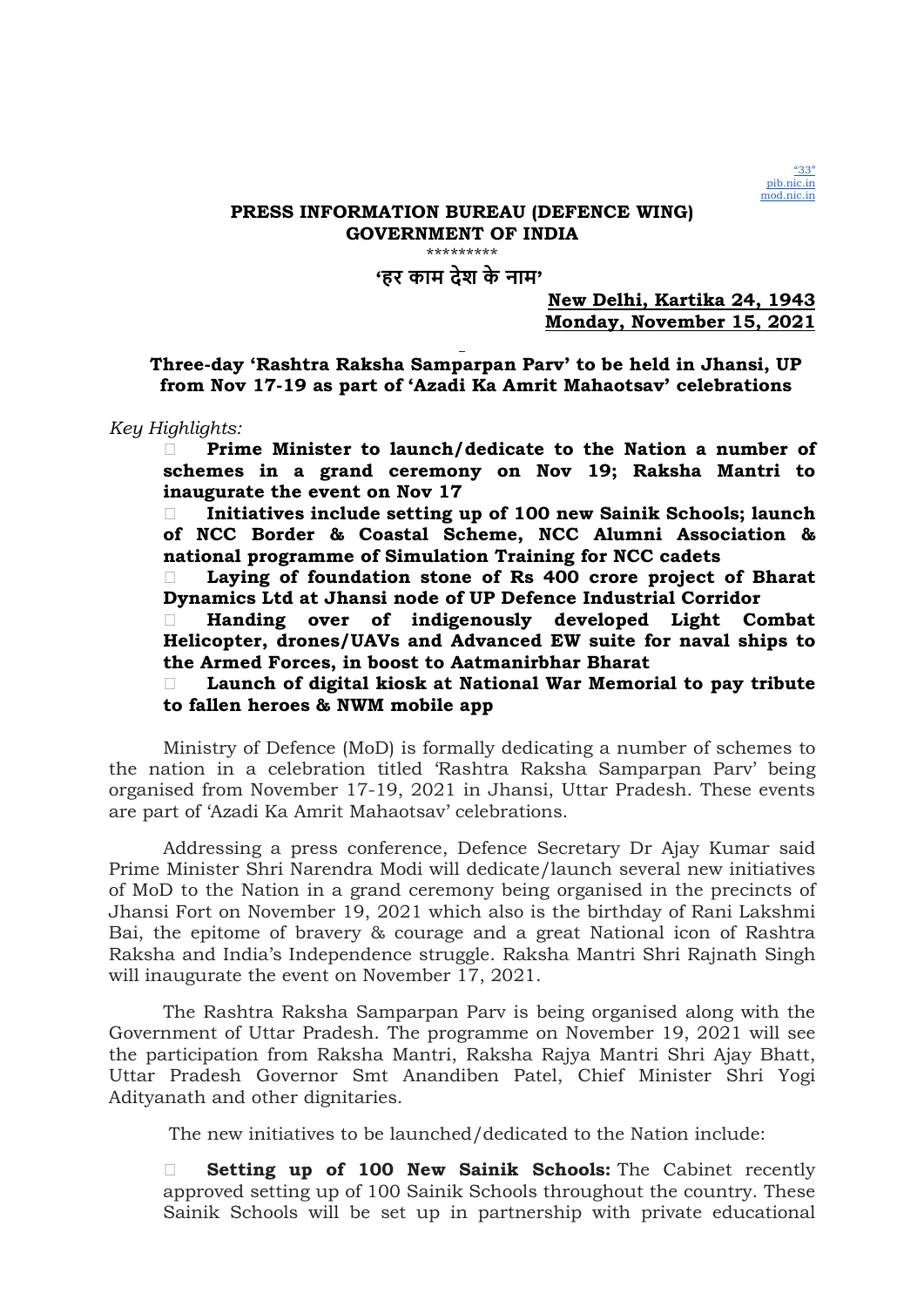institutions, NGOs and State Governments. At least one Sainik Schools is proposed in each State/UT. These 100 Sainik Schools shall be set up in the next two years. All Sainik Schools will be admitting girls also. The salient features of the proposed 100 Sainik Schools include:

a. While the schools will be set up by private educational institutions, NGOs, and State Governments, Government of India assistance will be available in the form of 50 per cent of fee support (up to a maximum of Rs 40,000 per annum) for 50 per cent of the students based on merit cum means.

b. The Sainik Schools set up will follow the norms stipulated by Sainik School Society in terms of infrastructure, facilities, teachers to ensure that children from the Schools are trained not only on academic curriculum but also get wholesome training on personality development, values and sports. Norms in this regard are being finalised in consultation with all stakeholders. A stakeholder consultation is proposed on December 07, 2021 which will be chaired by the Raksha Mantri to finalise these norms.

c. For the first time, these Sainik Schools will also have option to allow day scholars with early morning to late evenings timings so that they are able to take part in full day academic and extracurricular activities.

d. Teachers of proposed Sainik School will be provided Teachers' Training through Indian Institute of Teachers' Training, Gandhinagar. An MoU is being signed with the Institute shortly.

e. Each Sainik School will be required to excel in an identified sports discipline in accordance with 'One School, One Sport' concept and 'Khelo India' scheme of Ministry of Sports & Youth Affairs.

f. Existing Government and private schools as well as Greenfield schools can apply under the scheme. A website has been started to seek Expression of Interest from interested private/NGOs/State Government. The response has been very encouraging. Already 89 Expression of Interests have been received. Others interested in collaborating for Sainik Schools may apply at https://sainikschool.ncog.gov.in/.

**Launch of NCC Alumni Association:** Many prominent leaders in practically all fields of the society whether it is Armed forces, politics, industry, bureaucracy, art and culture or academics have emerged from the National Cadet Corps (NCC). Many have the desire to contribute to the nation building process through NCC. With the objective to provide a formal platform to enable NCC Alumni to reconnect with NCC, it has been decided to set up an NCC Alumni Association.

The NCC Alumni Association is expected to fulfill a felt demand of lakhs of former NCC cadets. NCC Alumni Association is expected to further the aims of NCC and assist in nation-building. It is proposed to launch the NCC Alumni Association by enrolling the Prime Minister, a former NCC cadet, as the first member of the Association on November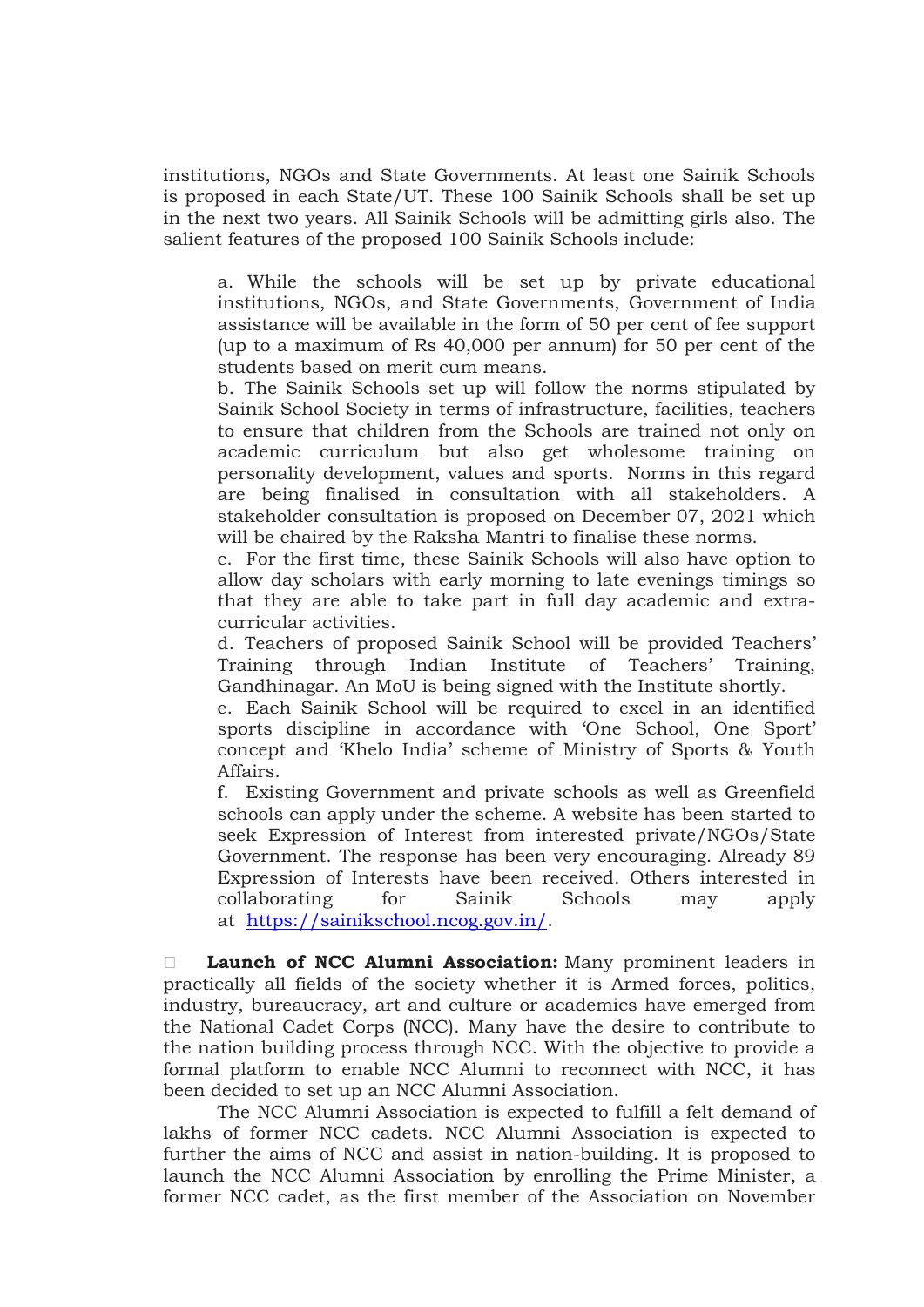19. NCC Alumni Association is open to all NCC Alumni and its membership is extremely simple to obtain.

The process for applying and getting approval of membership is completely online. The same will be available on website www.nccauto.gov.in/alumni which will be made live after November 19. A payment of Rs 100 is to be made for life time membership of the NCC Alumni Association which can also be paid online on this website.

 Launch of National Programme of Simulation Training for NCC Cadets: Ministry of Defence is launching a nation-wide programme to scale up simulation training facilities for all the three wings of NCC - Army, Air and Naval. This will enable NCC cadets across the country to get trained in their respective areas. For the Army Wing of NCC, Rifle Firing Simulators are being set up. For Air Wing, Microlight flying simulators are being set up. For Naval Wing, Rowing simulators are being set up. The number of simulators proposed to be increased are as follows.

|       | S. No.   Wing   Present No of   Proposed<br><b>Simulators</b> | Simulators | No | οi |
|-------|---------------------------------------------------------------|------------|----|----|
| Army  |                                                               | 98         |    |    |
| Air   |                                                               |            |    |    |
| Naval |                                                               |            |    |    |

Rifle Firing Simulators will now be available in all Group HQs. With the increased number of simulators, it is expected that all NCC cadets will get hands-on training in this regard. These simulators have already been sanctioned and ordered for installation. The programme is proposed to be dedicated to the Nation by the Prime Minister on November 19.

 $\Box$  NCC Border and Coastal Scheme: It may be recalled that the Prime Minister had announced on August 15, 2020, from the ramparts of the Red Fort, that NCC shall be expanded in border and coastal areas. A scheme for expanding NCC by one lakh cadets dedicated to the border and coastal areas of the country was approved by Ministry of Defence in September 2020. A Committee was formed with District Collectors of border and coastal districts as Chairman and relevant stakeholders, including Panchayat Presidents and local NCC officer as members to identify the schools/colleges in border areas where NCC should be started under the scheme. Accordingly, 1,283 schools and colleges were identified out of which 896 are in border areas and 255 are in coastal areas and 132 are in Taluks housing Air Force stations. 27 States/UTs have benefitted with the implementation of the scheme.

Despite constraints of COVID-19, NCC was started in the identified educational institutions in October 2020. Associate NCC Officers from these educational institutions were trained both online and also at NCC Training Academy at Kamptee and Gwalior. Since Covid-19 did not permit physical training, NCC cadets were imparted theoretical component through online medium. Wherever schools/colleges had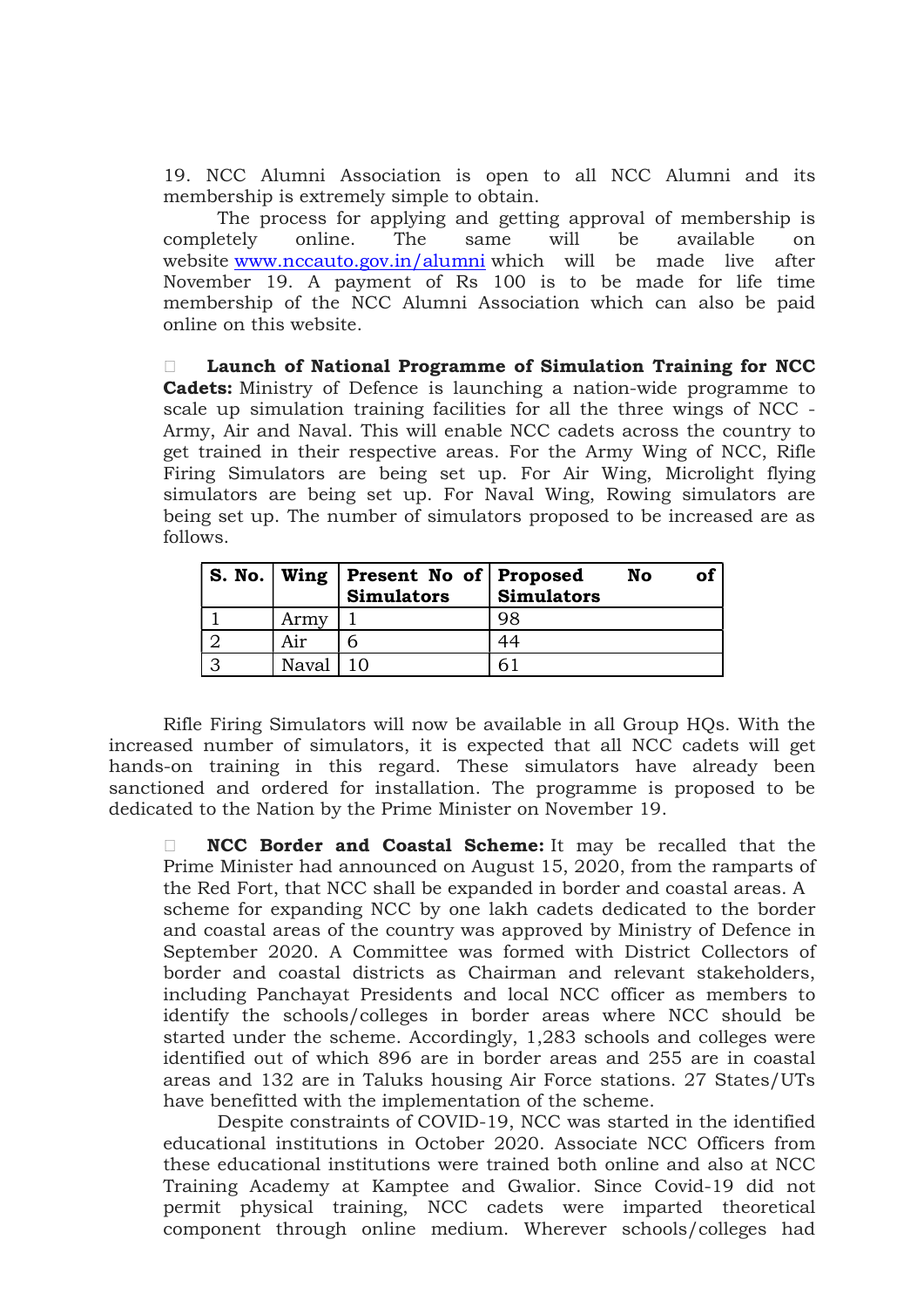opened, physical training was also imparted. The State/UT wise distribution of educational institutions with NCC

|                | S. No.   State/UTs   | of Educational<br>No |  |  |
|----------------|----------------------|----------------------|--|--|
|                |                      | Institutions<br>in   |  |  |
|                |                      | border/Coastal Areas |  |  |
| $\mathbf{1}$   | Jammu & Kashmir      | 50                   |  |  |
| $\overline{2}$ | Ladakh               | 19                   |  |  |
| $\overline{3}$ | Punjab               | 288                  |  |  |
| $\overline{4}$ | Rajasthan            | 62                   |  |  |
| $\overline{5}$ | Himachal Pradesh     | 35                   |  |  |
| $\overline{6}$ | Uttarakhand          | 53                   |  |  |
| $\overline{7}$ | <b>Uttar Pradesh</b> | 125                  |  |  |
| $\overline{8}$ | Arunachal Pradesh    | 31                   |  |  |
| $\overline{9}$ | Assam                | $\overline{52}$      |  |  |
| 10             | West Bengal          | 49                   |  |  |
| 11             | Manipur              | 22                   |  |  |
| 12             | Meghalaya            | 60                   |  |  |
| 13             | Mizoram              | 18                   |  |  |
| 14             | Nagaland             | 22                   |  |  |
| 15             | Sikkim               | 11                   |  |  |
| 16             | Tripura              | 5                    |  |  |
| 17             | <b>Bihar</b>         | 37                   |  |  |
| 18             | Gujarat              | 92                   |  |  |
| 19             | Andhra Pradesh       | 28                   |  |  |
| 20             | Goa                  | 10                   |  |  |
| 21             | Karnataka            | 14                   |  |  |
| 22             | Kerala               | 42                   |  |  |
| 23             | Maharashtra          | 29                   |  |  |
| 24             | Orissa               | 22                   |  |  |
| 25             | Puducherry           | 36                   |  |  |
| 26             | Tamilnadu            | 61                   |  |  |
| 27             | Telengana            | 10                   |  |  |

The implementation of scheme for last one year is going to be showcased as part of Rashtra Raksha Samarpan Parv on November 19.

## Laying of foundation stone of Rs 400 crore project of Bharat Dynamics Ltd at Jhansi Node of UP Defence Industrial Corridor:

Government has decided to set up two Defence Industrial Corridors in the country. These are in Tamil Nadu and Uttar Pradesh. The UP Defence Industrial Corridor has nodes at Agra, Aligarh, Jhansi, Chitrakoot, Lucknow and Kanpur. For the Jhansi Node of the UP Defence Industrial Corridor, the state Government has made nearly 1,034 hectares of land made available.

Bharat Dynamics Ltd, a Defence Public Sector Undertaking (DPSU), is setting up a plant for propulsion system for Anti-Tank Guided Missiles in the Jhansi Node. It will be spread over 183 acres of land in Jhansi. The facility will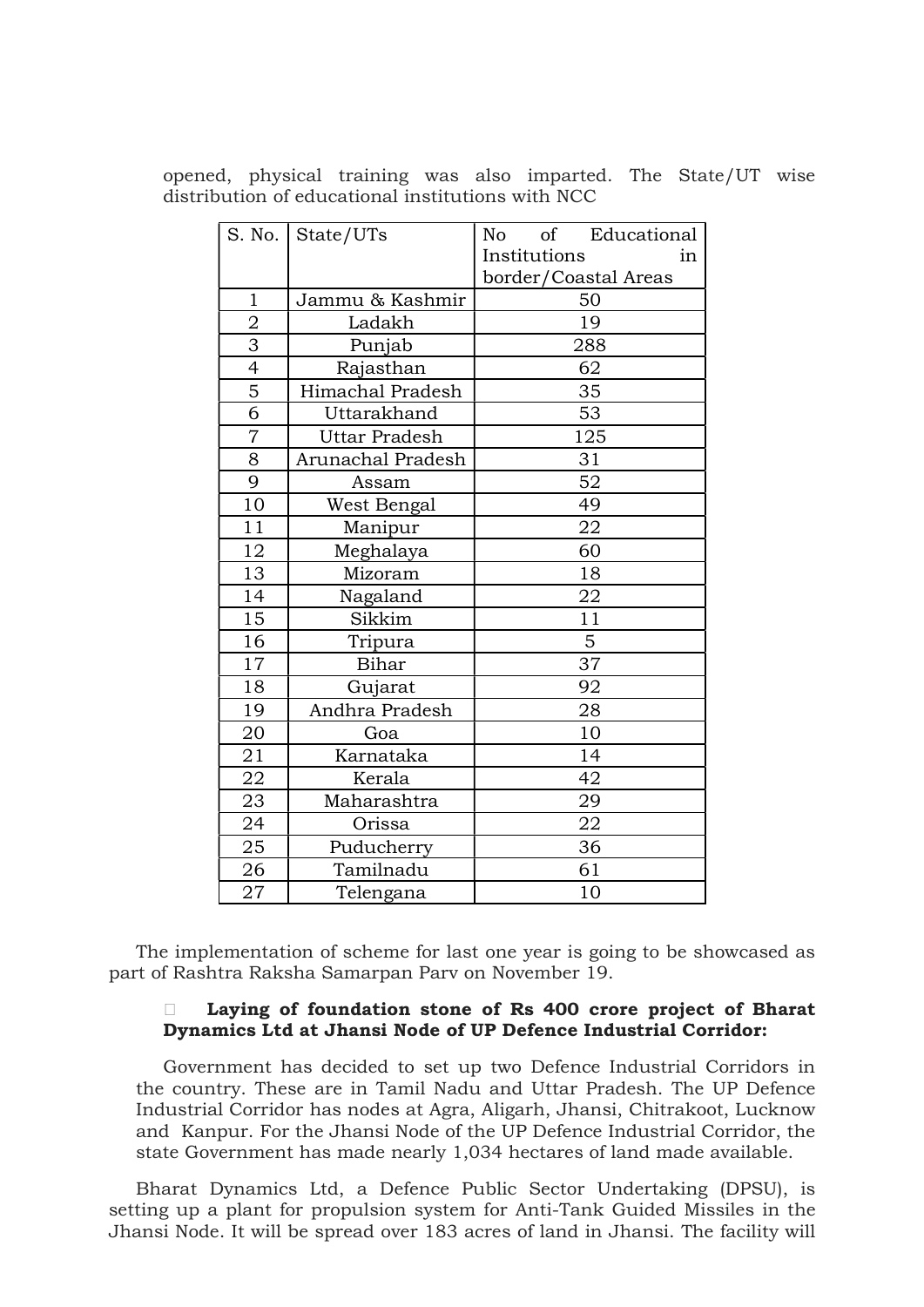involve an investment of Rs 400 crore. It is expected to provide direct employment to 150 people and indirect employment to nearly 500 people. The foundation stone of the project will be laid by the Prime Minister on November 19.

**Thrust on 'Aatmanirbhar Bharat' in Defence:** Ministry of Defence has taken several steps to promote 'Aatmanirbhar Bharat' in defence in the last two years. These include issue of positive indigenisation lists, earmarking of 64 per cent of capital procurement budget for the domestic industry, promotion of startups under Innovations For Defence Excellence (iDEX) initiative, speeding up of capital acquisition process and setting up of Defence Industrial Corridors among others.

As a demonstration on thrust on 'Aatmanirbhar Bharat, the Indian Army, Indian Air Force and Indian Navy are adopting indigenously designed and developed platforms for their use. Three platforms will be formally handed over by the Prime Minister to respective Service Chiefs on November 19. These platforms depict maturing of Indian defence industry ecosystem with contributions from Defence Research and Development Organisation (DRDO), DPSUs and Defence industry and startups.

The Prime Minister will hand over Hindustan Aeronautics Limited, HAL designed and developed Light Combat Helicopter (LCH) to Chief of the Air Staff. LCH is a new addition to HAL's helicopter Division. This twin-engine helicopter is a dedicated combat helicopter of 5-8 tonne class. The LCH incorporates advanced technologies and stealth features for effective combat roles and is designed to carry out roles such as destruction of enemy air defence, counter insurgency, search and rescue, anti-tank, Counter Surface Force Operations etc. The LCH is the only attack helicopter in the world which can land and take-off at an altitude of 5,000 m (16,400 ft) with considerable load of weapons & fuel.

The Prime Minister will also hand over drones/UAVs designed and developed by Indian startups to Chief of the Army Staff. Indian Army has decided to procure these drones from Indian industry/startups after detailed testing and trials. The deployment of Indian UAVs by Indian Armed Forces is also a proof of growing maturity of Indian drone industry ecosystem.

The Prime Minister will handover DRDO designed and Bharat Electronics Limited (BEL) manufactured Advanced EW suite for naval ships including that for Indian Aircraft Carrier Vikrant. The Advanced EW suite will be used in different naval ships including destroyers, frigates etc. and marks a big step towards 'Aatmanirbhar Bharat'.

 $\Box$  Kiosk to pay tribute to the fallen heroes at National War Memorial: Two electronic kiosks have been installed at the National War Memorial (NWM) to encourage visitors to register their presence and pay virtual homage to the fallen heroes. This augmented reality powered facility has been designed and installed by BEL under the overall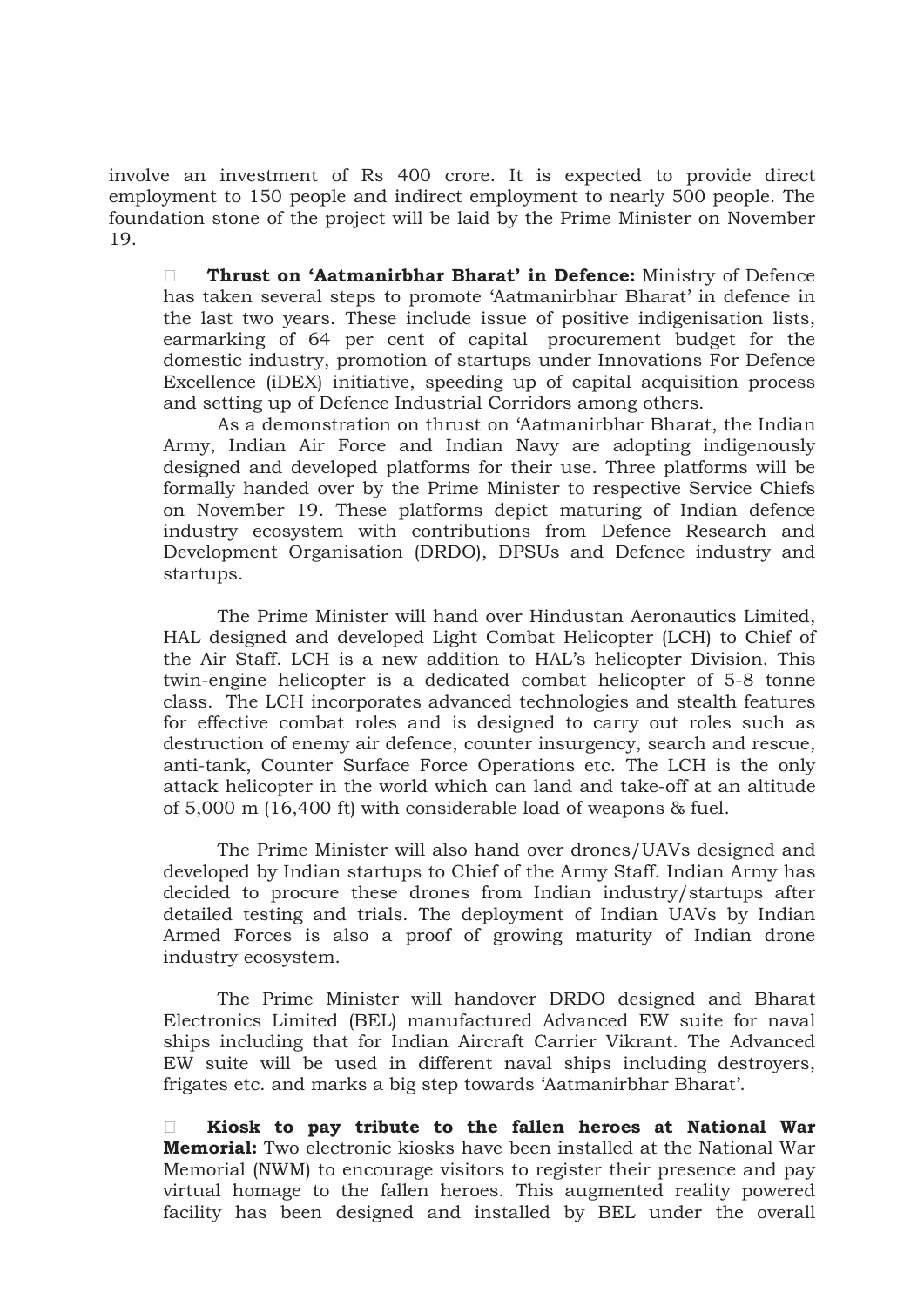guidance of NWM Directorate. It enables a visitor to pay floral homage to one or more selected martyrs on a simple click of the button. This facility will be formally dedicated by the Prime Minister on November 19.

**Mobile app of National War Memorial:** The NWM Directorate has also developed a mobile app of National War Memorial. The app provides a virtual tour of NWM with 360 degree experience. It is available on Google playstore and iStore. The app allows for multi-lingual interaction and enables tour assistance to visitors with the help of 166 Bluetooth beacons installed in the NWM campus. Based on these beacons, visitors can listen to commentary in 21 languages based on the location within NWM.

ABB/RP/Savvy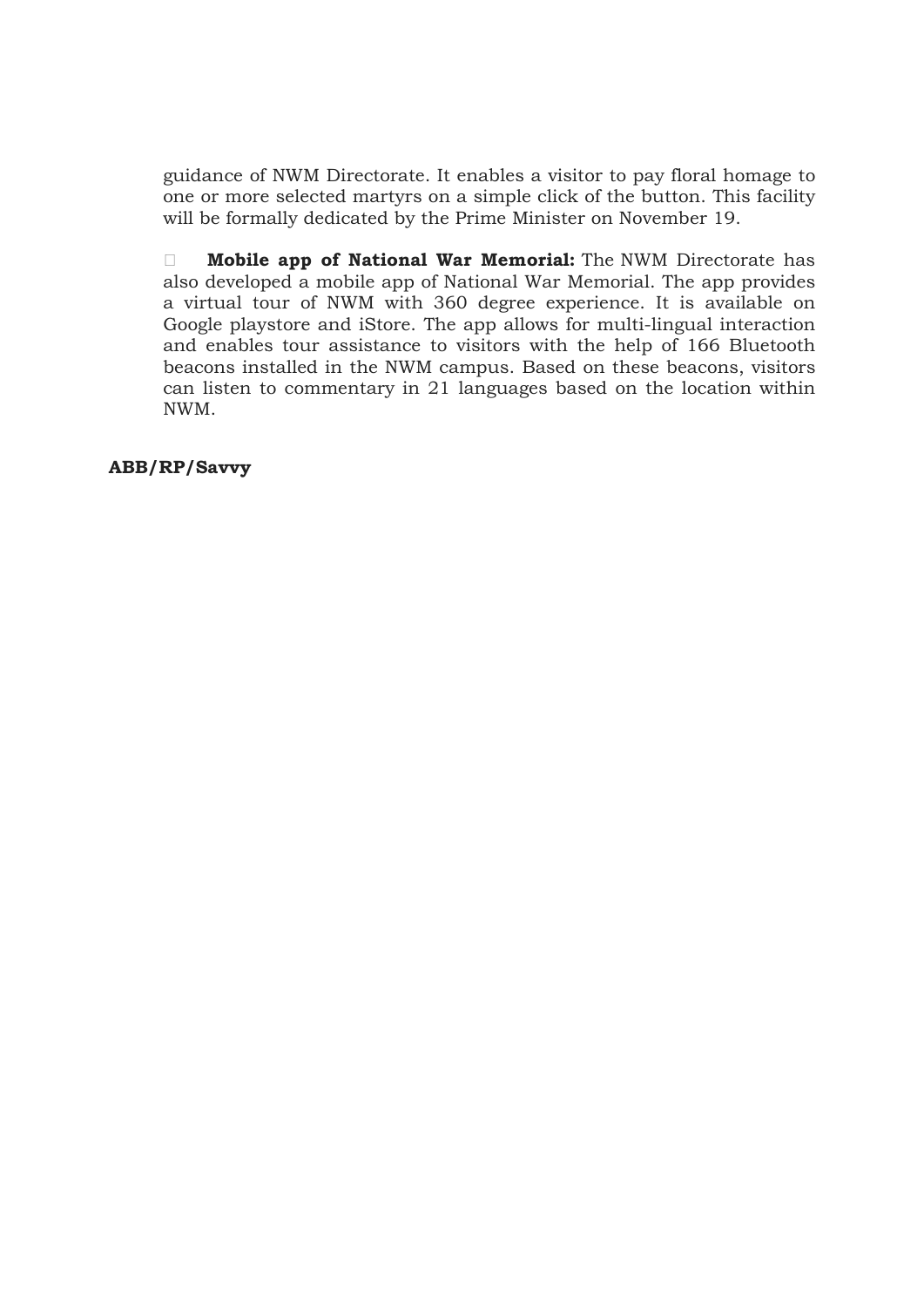

'हर काम देश के नाम'

## New Delhi, Kartika 22, 1943 Saturday, November 13, 2021

## Defence Secretary releases a book titled 'FORCE IN STATECRAFT' at NDC

Defence Secretary Dr Ajay Kumar released a book titled 'FORCE IN STATECRAFT', an edited volume by Commandant of National Defence College (NDC) Air Marshal Diptendu Choudhury and President's Chair of Excellence at NDC Air Vice Marshal (Dr) Arjun Subramaniam (Retd) in New Delhi on November 13, 2021. The book is a compilation of essays on topics viz. counter-insurgency operations, conflict in North East, air power, nuclear posture etc. which give conceptual understanding and facets of India's national security.

The contributors of the book are all stalwarts of the Armed Forces, who have vast operational experience and understanding of several important cornerstones of forces and its application. Since national security impacts every citizen, there has long been a need for a more sophisticated and nuanced understanding of the instrument of force in statecraft, which this book hopes to bridge.

In his address, the Defence Secretary praised the efforts of Commandant NDC Air Marshal Diptendu Choudhury and President's Chair of Excellence at NDC Air Vice Marshal (Dr) Arjun Subramaniam (Retd) for obtaining the views of a galaxy of eminent authors and compiling them in the form of a book in a short period of time. He termed the launch of the book as a leadership act of NDC and called upon similar think-tanks and training institutes across the country to come out with such initiatives to provide an understanding on the fast-evolving nature of statecraft.

This academic endeavor, the first of its kind from NDC, gives a wider national security discourse which would generate better ideas to proliferate and morph into better policies, strategies and doctrines and how they can best be employed in current and future scenarios. It is a go-to book for policy makers, legislators, diplomats, academics, leadership at all levels in the various national security verticals.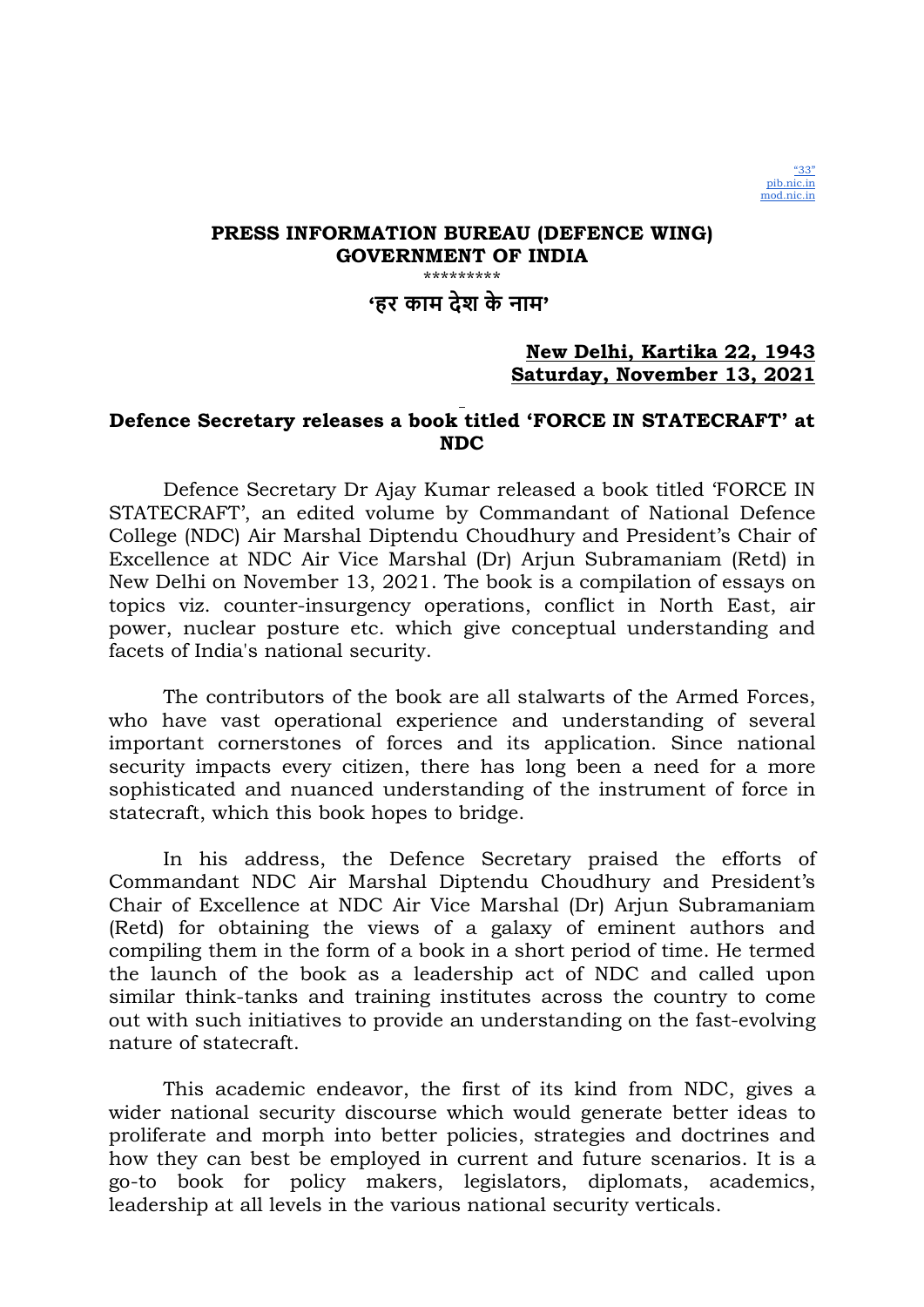The book has been endorsed by eminent personalities like former Governor of Jammu & Kashmir Shri NN Vohra; Director, Vivekananda International Foundation and former Deputy National Security Advisor Dr Arvind Gupta; Professor of International Relation, King's College London & Director of Research, Observer Research Foundation, New Delhi Dr Harsh V Pant and Prof Rajesh Rajagopalan, JNU.

## ABB/Savvy/ADA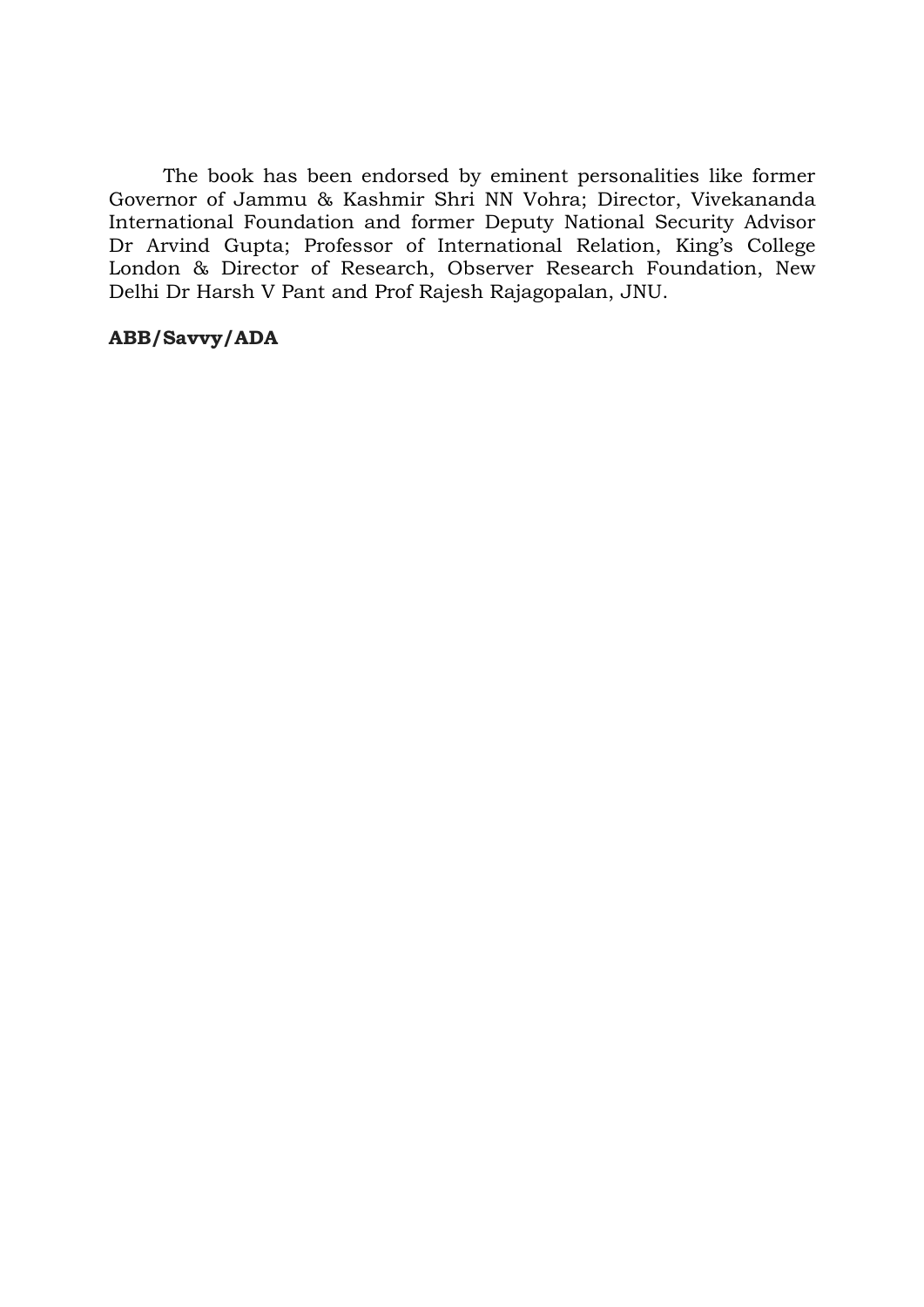'हर काम देश के नाम'

## New Delhi, Kartika 22, 1943 Saturday, November 13, 2021

## Raksha Mantri inaugurates first operationalised private sector defence sector defence manufacturing facility in UP Defence Industrial Corridor

Lays foundation stone for an integrated Metal Manufacturing Facility under PTC industries for aerospace applications\*

## RM terms it a a shining example of strong public-private partnership\*

## Says, the two units will be major milestones in path of 'Aatmanirbharta' in defence\*

Raksha Mantri Shri Rajnath Singh inaugurated the first operationalised private sector defence manufacturing facility in Uttar Pradesh Defence Industrial Corridor (UPDIC) in Lucknow on November 13, 2021. The facility, run by Aellroy Technologies, a wholly owned subsidiary of PTC industries, will manufacture parts for Aircraft Engines, Helicopter Engines, Structural parts for aircrafts, Drones and UAV, Submarines, Ultra-Light Artillery Guns, Space Launch Vehicles and Strategy Systems etc.

The Raksha Mantri also laid the foundation stone for an integrated Metal Manufacturing Facility under PTC industries that will produce key Raw Materials in Titanium and other Exotic Alloys for aerospace applications. This plant will significantly reduce the country's dependence on imports for all platforms which require Titanium and Nickel Super Alloys and help in building a strong and Atmanirbhar Bharat.

Shri Rajnath Singh applauded PTC Industries Limited as an example of how in today's competitive environment a company can be successful through adoption of technology and said that the two units will prove to be major milestones in the path of self-reliance in defence in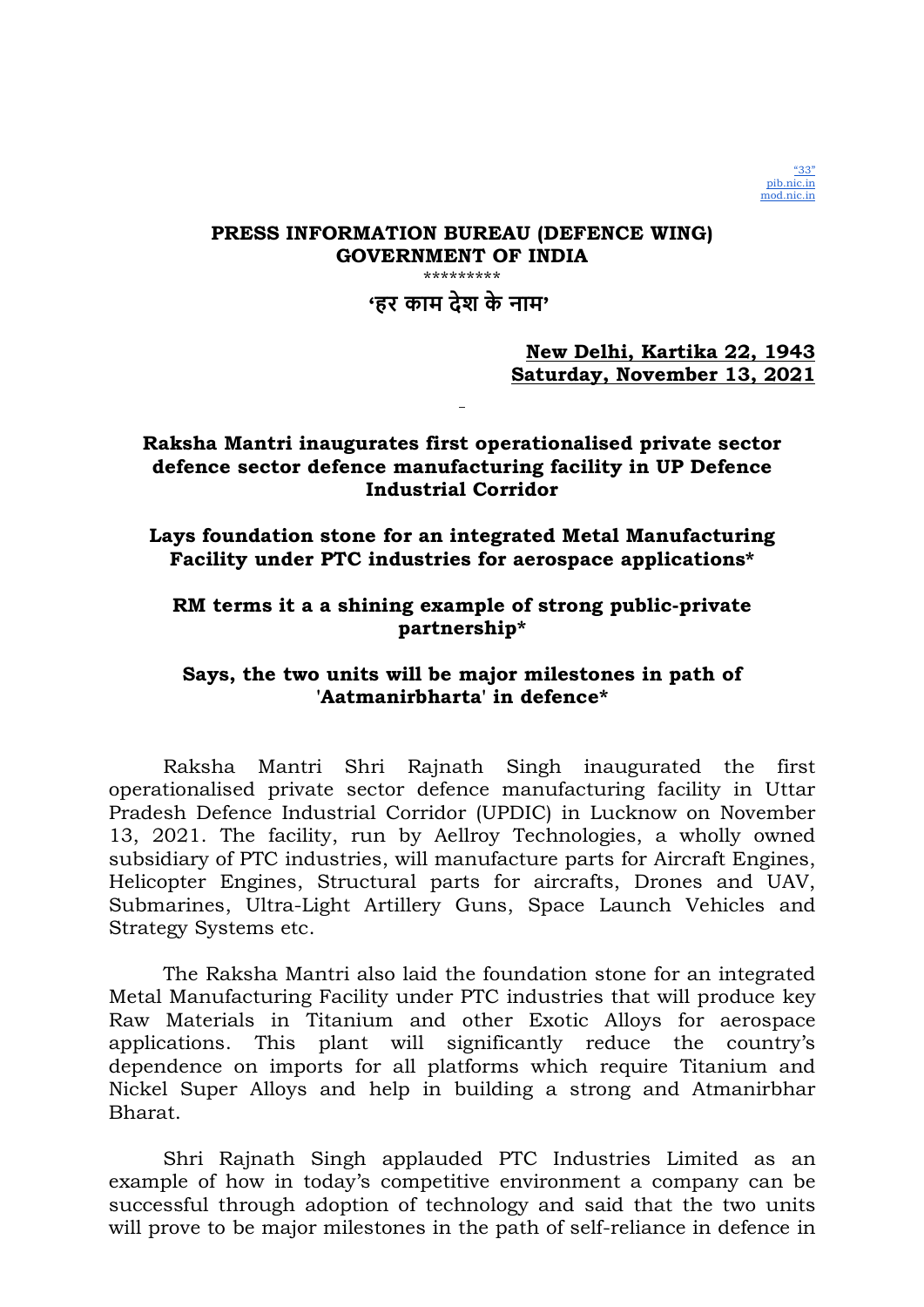the times to come. He added that UPDIC and the units are a result of the vision of Prime Minister Narendra Modi for an 'Aatmanirbhar Bharat'. He appreciated the fact that PTC supplies products to renowned companies in India and abroad, contributing to the Government's vision of transforming India into a net defence exporter. On PTC obtaining the clearance certificate of critical On-line Fittings (OLFs) for defence applications from Ministry of Defence recently, Shri Rajnath Singh said, the clearance will prove to be a big step in 'Make in India' and achieving self-reliance in defence manufacturing.

The Raksha Mantri recalled the significance attached to industries by great stalwarts of our nation such as Babasaheb Bhimrao Ambedkar, Madan Mohan Malviya, Subhas Chandra Bose, Veer Savarkar, M. Visveshwarya and others. Terming the inauguration of the unit as a shining example of the strong public-private partnership, he asserted that the Government is taking forward the vision of former Prime Minister late Atal Bihari Vajpayee who believed in the continuous & increased private sector participation for the development of the nation.

The Raksha Mantri emphasised the need for continuous modernisation of Armed Forces in the rapidly changing global security environment and said that the public & private sectors, academia and research & development organisations provide solutions to these problems. "The Indian defence industry has the potential to develop quality and cost-effective equipment which will not only bolster national security, but export the military hardware to the world. Companies like PTC Industries Limited can play an important role in this," he said.

Reaffirming the Government's resolve of 'Make in India and Make for the World', Shri Rajnath Singh listed out a series of measures undertaken to achieve self reliance in defence, including earmarking around 64 per cent of its modernisation funds under capital acquisition budget for 2021-22 for procurement from domestic companies; notifying two positive lists of over 200 items to increase exports and Defence Acquisition Procedure 2020, setting up of Defence Industrial Corridors in UP & Tamil Nadu; free Transfer of Technology of DRDO and Innovation for Defence Excellence (iDEX) initiative.The Raksha Mantri added that all efforts are being made to provide a suitable growth environment to the private sector. "We have opened up opportunities to build a Mega Defence Programme, including fighter aircraft, helicopters, tanks and submarines through a strategic partnership model which will help our private companies grow in stature and become global giants in the times to come. Recently, a Rs 22,000 crore contract was signed for transport plane 'C-295'. Most of these planes will be made in India in collaboration with our industry.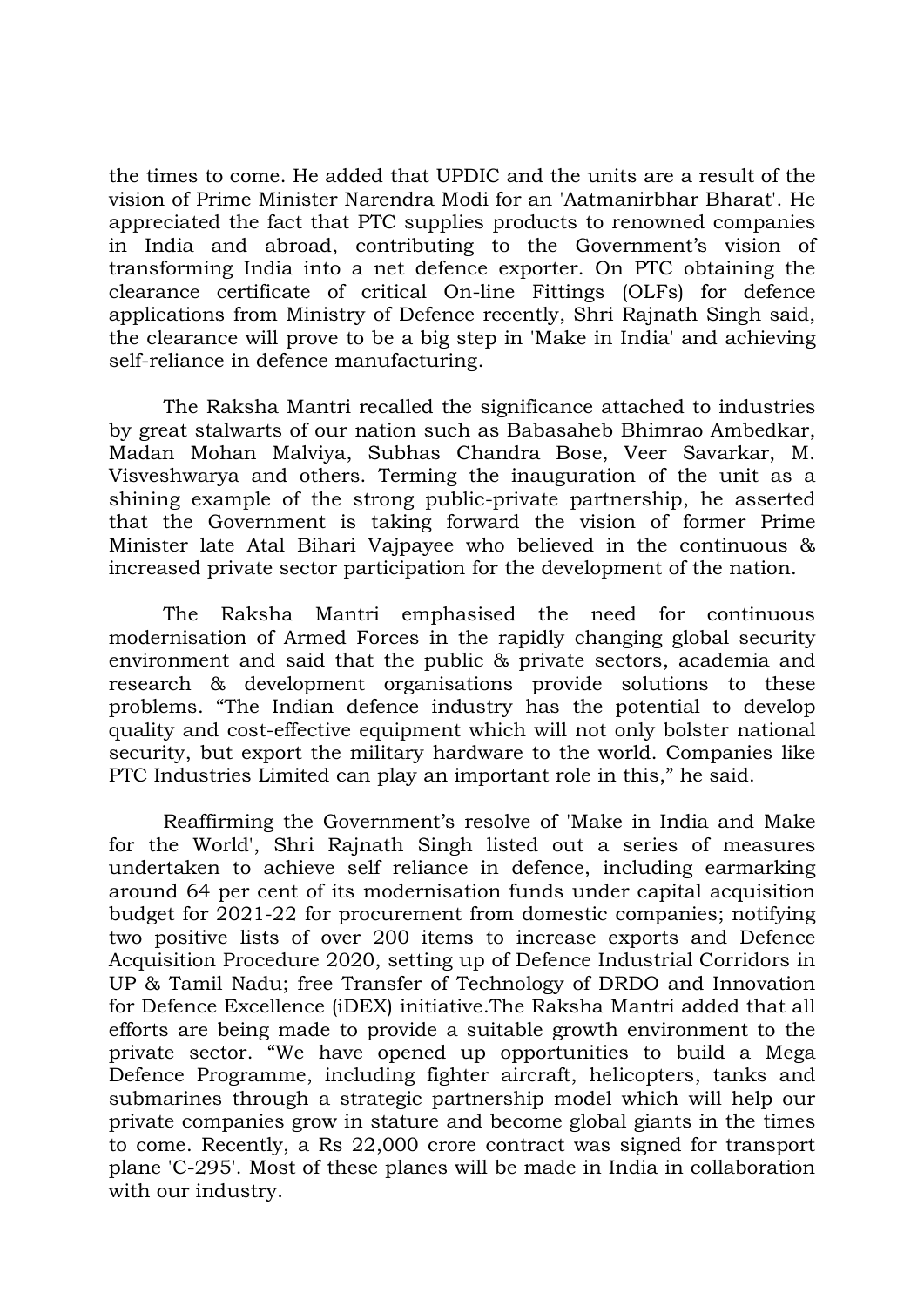Shri Rajnath Singh said that as the nation is currently celebrating Azadi Ka Amrit Mahotsav, this is an opportunity to give a fresh impetus to our resolve to Make in India and Make for the world. He noted that the Armed Forces have also supported the drive for Aatmanirbharta in Defence. Shri Rajnath Singh stated that all these initiatives by the government have resulted in an increase in the number of contracts being awarded to the indigenous defence industry. This includes the recent LCA Tejas contract of about Rs 50,000 crore given to Hindustan Aeronautics Limited. He stressed that from prioritising procurement from Indian-IDMM (Indigenously Designed, Developed and Manufactured) categories to supporting R&D, the Government is striving to harness technology through active engagement with industry, academia, technology providers, equipment manufacturers, quality controllers etc.

The Raksha Mantri underlined that the steps undertaken by the Government have started to bear fruit. "In the last seven years, our defence exports have crossed the mark of Rs 38,000 crore and more than 10,000 SMEs have joined in the defence sector. Research & development, startup, innovation and employment has also increased as a result of these policies," he added.

Speaking on the state of Uttar Pradesh and UPDIC, the Raksha Mantri applauded Chief Minister Yogi Adityanath and the state government for undertaking important reforms to incentivise investment in the state. The Raksha Mantri expressed confidence that private sector companies will invest in Uttar Pradesh and the state government will provide all possible support to them. He said that such investments will mean that the people of Uttar Pradesh no longer have to leave their homes in search of employment.

Underscoring the importance of learning from the past and working on the present for an empowered future, Shri Rajnath Singh exhorted the private industry to carry out in-house R&D or with academia, making full use of the Government's policies and stay ahead in the race of development of state-of-the-art technology. He also urged them to make the local community a partner in their success by adopting local ITI, apprenticeship programme, schools and hospitals. This will be a true contribution to society and the country, he said.

The Raksha Mantri expressed confidence of increased investments by private companies in the near future and hoped that city of Lucknow and the state of Uttar Pradesh will make a mark in the manufacturing domain of defence and aerospace sector.

Earlier, Raksha Mantri, Uttar Pradesh Minister for Industrial Development Satish Mahana, Uttar Pradesh Minister of State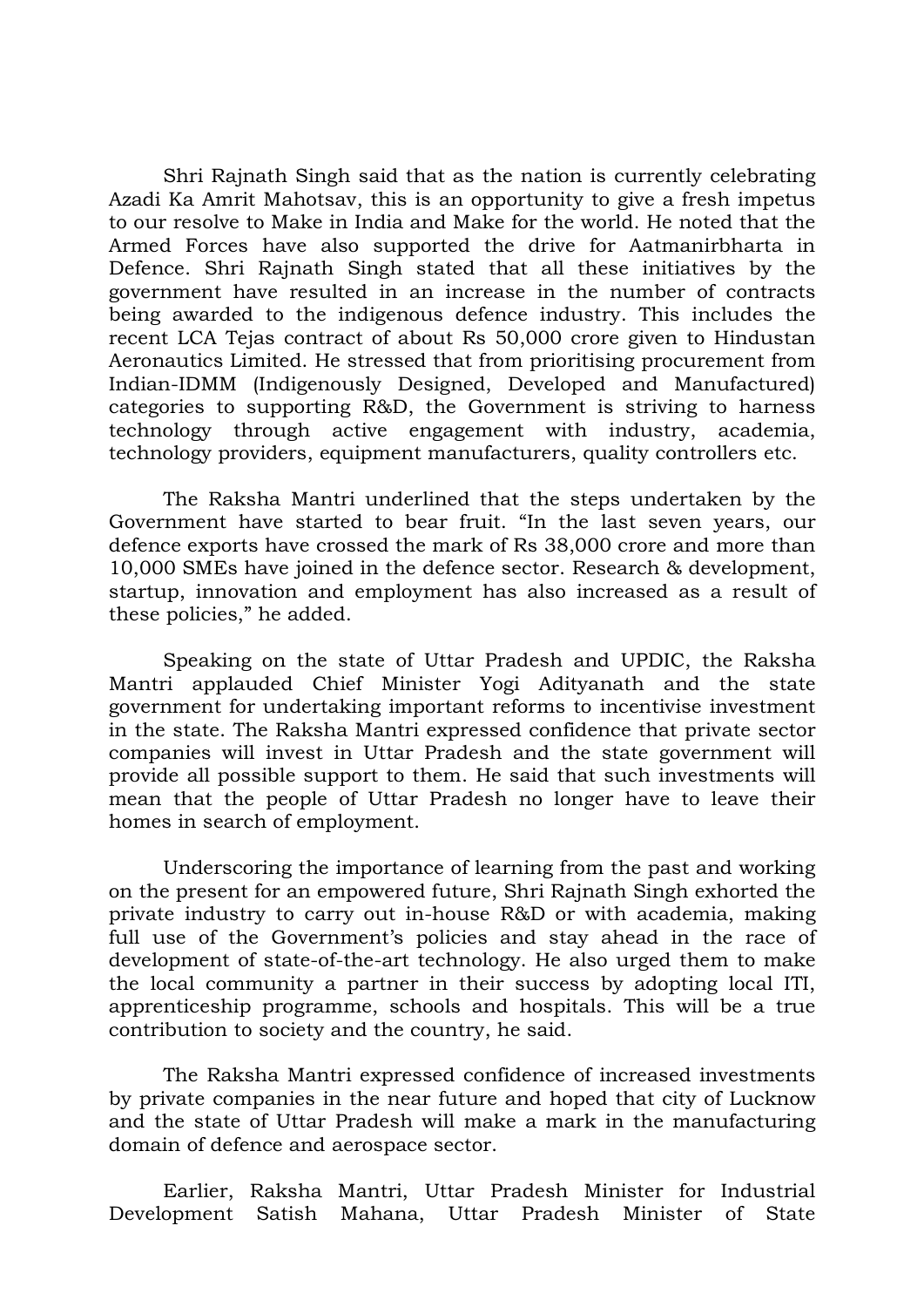(Independent Charge) Smt Swati Singh, Additional Secretary Defence Production Shri Sanjay Jaju and UP Additional Chief Secretary and CEO, UPEIDA Shri Awanish Awasthi were welcomed by Chairman & Managing Director PTC Industries.

Uttar Pradesh Minister for Industrial Development Shri Satish Mahana expressed gratitude towards Raksha Mantri Shri Rajnath Singh for bringing initiatives, including Brahmos to Uttar Pradesh. Hailing the visionary leadership of Prime Minister Narendra Modi, the Minister said that competition in the defence sector will lead to an Aatmanirbhar Bharat. He further expressed confidence that UP will become the most preferred destination for investment.

Shri Sanjay Jaju, elaborated on the vision of Make in India and Aatmanirbhar Bharat, saying that the infrastructure and facilities offered by UPDIC will attract fresh investment in all 6 nodes. This, he said, will help the nation achieve its goal of self reliance. Shri Awanish Awasthi, briefed the gathering on the UPDIC and said that the state government would ensure land availability and logistical support for all investors. Other officials of the Ministry of Defence and the state government as well as industry representatives and investors were also present on the occasion.

## ABB/SPS/Savvy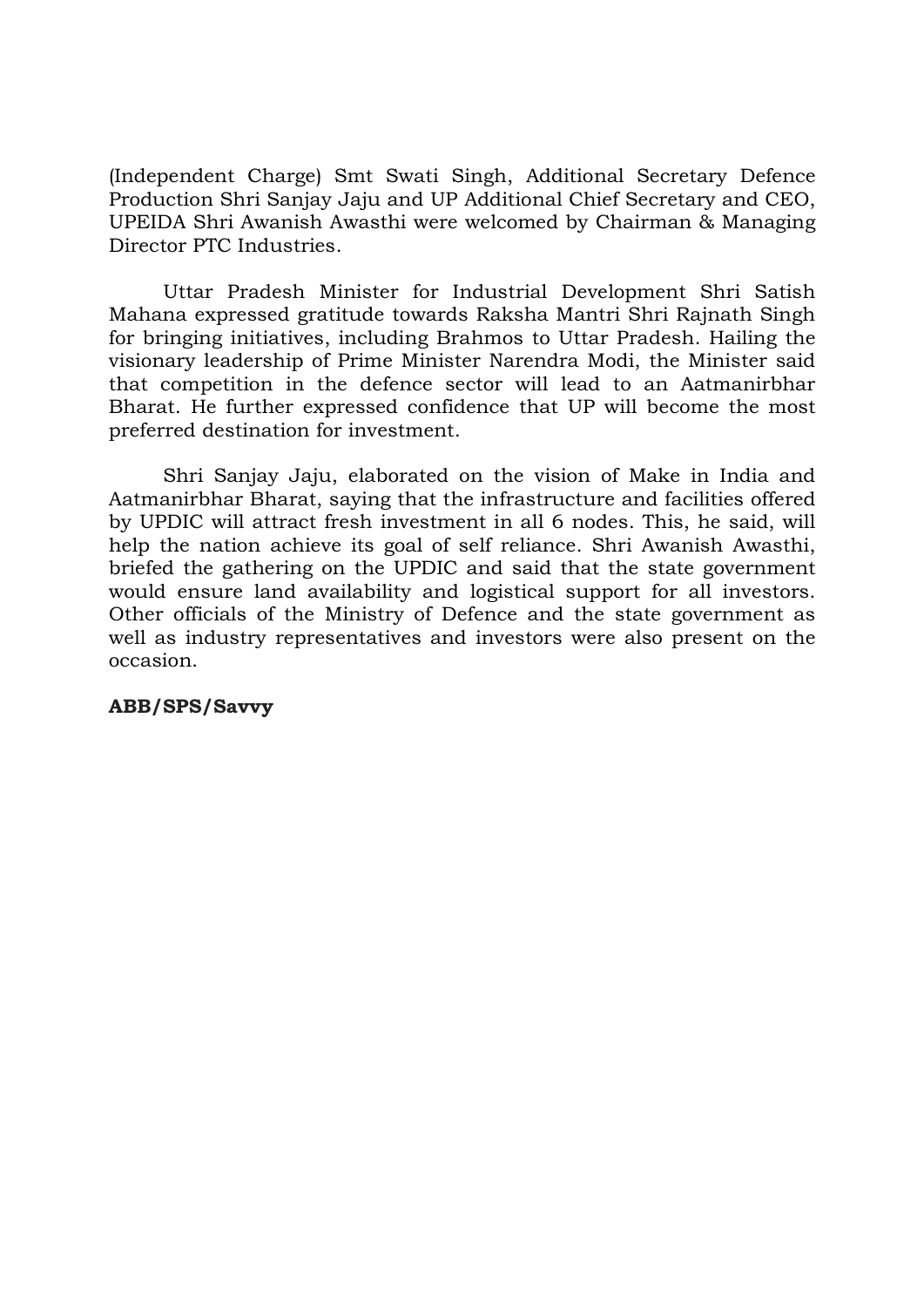## PRESS INFORMATION BUREAU (DEFENCE WING) GOVERNMENT OF INDIA \*\*\*\*\*\*\*\*\* 'हर काम देश के नाम'

### New Delhi, Bhadra 21, 1943 Friday, November 12, 2021

### Raksha Mantri Shri Rajnath Singh & UP Chief Minister hold consultations in Lucknow to enhance investment in UP Defence Industrial Corridor

Raksha Mantri Shri Rajnath Singh and Chief Minister of Uttar Pradesh Shri Yogi Adityanath held consultations to enhance investment in the UP Defence Industrial Corridor (UPDIC) at the Chief Minister's residence in Lucknow on November 12, 2021. The Raksha Mantri listened to the views of representatives of private defence industries present at the meeting and was briefed on the progress of investments in UPDIC.

Appreciating the presence of large number of Industry representatives, Shri Rajnath Singh expressed confidence that a strong defence manufacturing ecosystem will soon be created in Uttar Pradesh helping to achieve 'Aatmanirbhar Bharat' envisioned by Prime Minister Shri Narendra Modi. "We understand the needs, risks and strengths of our Industries. If anyone has the capacity to make our country self-reliant at the earliest, it is our industries, and I have been emphasising this on various platforms", the Raksha Mantri said. He described the setting up of Defence Industrial Corridors in Uttar Pradesh and Tamil Nadu as one of the many steps that reflects the Government's unwavering commitment to cater to needs of defence industries.

The Raksha Mantri also announced that the Government is considering centrally sponsored scheme to incentivise investments in Defence Industrial Corridors and develop the defence manufacturing ecosystem. He said that for the first-time private industries have been given a share in domestic manufacturing. The Raksha Mantri added that from 2014 till date over 350 licences were issued to private industries compared to 200 licences issued between 2000 and 2014. He further informed that Policy provisions are being considered to encourage the private sector in Design and Development Projects. Shri Rajnath Singh responded to specific proposals from industry representatives and said that the Ministry of Defence will consider and act on all suggestions to bring in reforms to boost the defence industry.

Listing out some of the initiatives of the Government, the Raksha Mantri said, UPDIC will provide connectivity, resources & environment to defence companies and open up new opportunities. "Free Transfer of Technology by DRDO and increase in FDI limit up for access to cutting edge technologies of the world are some of the steps taken by us to promote use of indigenous technology in the private sector," he said. Raksha Mantri said that the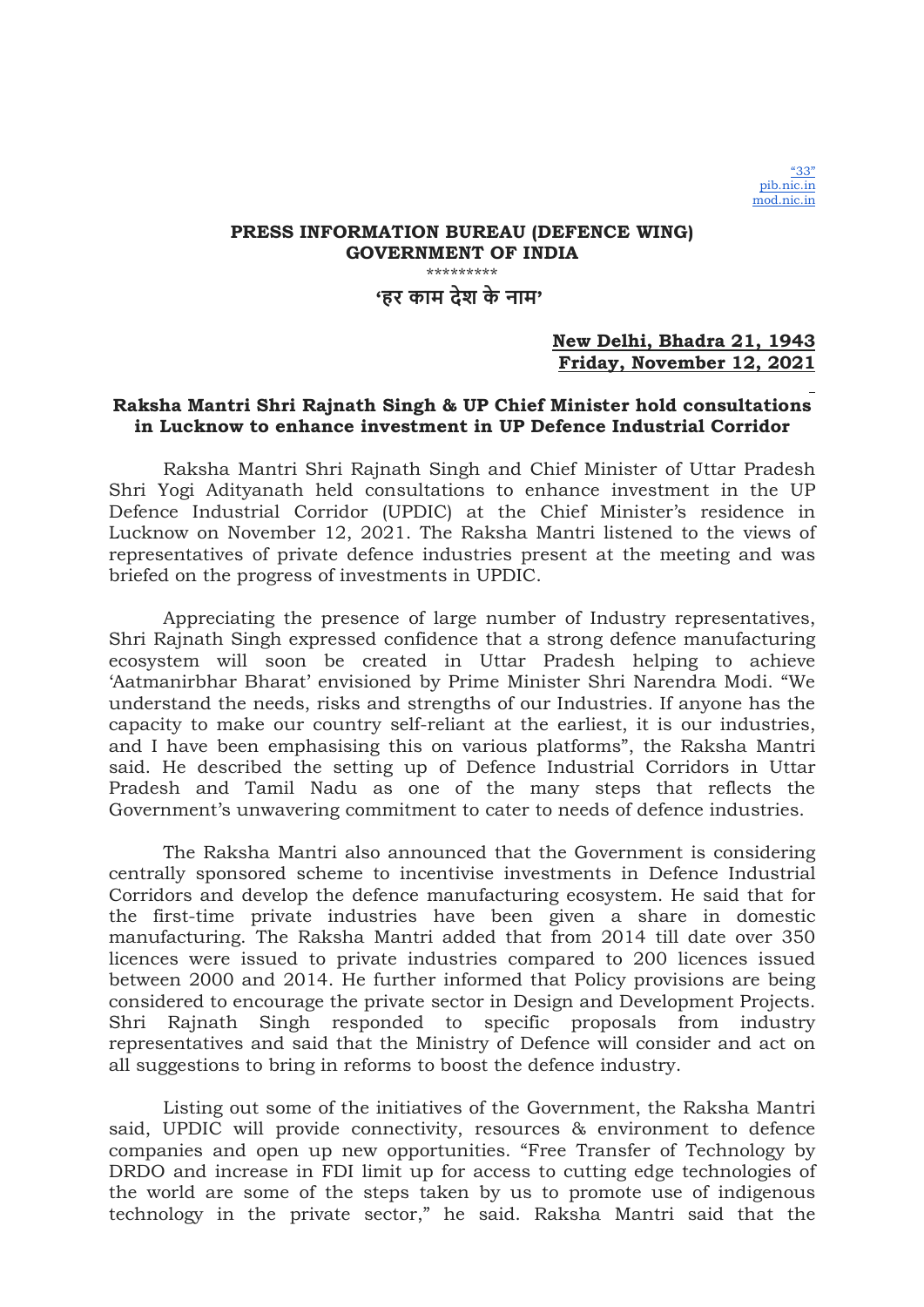Government has concluded contracts with global giants, which will enhance operational capabilities and capacity and most of the defence platforms will be manufactured in India through ties ups with Indian companies. Shedding light on the importance of domestic procurement, the Raksha Mantri said, the government has earmarked around 64 per cent of its modernisation funds under capital acquisition budget for 2021-22 for procurement from domestic companies. He added that the 'MAKE' category has been reformed and Innovation for Defense Excellence (iDEX) launched to encourage MSMEs and startups. He mentioned that, Rs 1,000 crore have been allocated for iDEX related purchases, which will be increased further in the future. Rs 500 crore have also been allocated separately to support our startups for the next five years, he said. Raksha Mantri credited defence industries with laying the foundation of India's progress from an importer to an exporter. Shri Rajnath Singh said, our defence exports have grown by 334 per cent in the last five years and today we are exporting to 75 countries. He urged the anchor defence industries to identify more areas of research & development and manufacturing, adding that big domestic business houses and foreign Original Equipment Manufacturer (OEM) subsidiaries have not only been invited to tap into the potential of UPDIC but also to listen to their views.

Shri Rajnath Singh applauded the UP Chief Minister for acting with urgency to create a conducive business environment in the state in the last four years. Speaking on the reforms initiated by the state government he said, "the new policy reforms, coupled with the ever-increasing ranking in 'ease of doing business', have paved the way of industrial development in the state and taken 'Uttar Pradesh' on the path of 'Uttam Pradesh'". Raksha Mantri said that he was informed that the state government has worked on land acquisition on all nodes of UPDIC and this will continue at a fast pace. He underlined the importance of law and order for investment and said that the state government has done commendable work in this regard. Saying that the Union Government is working hand-in-hand with the state government to promote R&D and growth of MSMEs, Shri Rajnath Singh expressed confidence that the UP Defence Industrial Corridor will become the vehicle of Industrial Revolution in Uttar Pradesh in the times to come.

The presence of industry representatives and other stakeholders in large numbers is an indication of a constructive dialogue between the government and other stakeholders in defence industry, he said. Raksha Mantri concluded his address by saying that the UP Defence Industrial Corridor will play a crucial role in creating a strong defence & aerospace sector in Uttar Pradesh and realise the Government's dream of 'Aatmanirbhar Bharat'.

Addressing the gathering, UP Chief Minister Yogi Adityanath said that from amongst investment proposals received in the UP Investors' Summit, proposals worth more than Rs three lakh crore have been operationalised and production has started in most of them. He said that the participation of representatives of over 1000 companies from more than 70 countries in the Defence Expo 2020 in Uttar Pradesh was significant for UPDIC. He added that Uttar Pradesh has educational institutes like IIT BHU and IIT Kanpur and technical industries to promote R&D in defence. Chief Minister thanked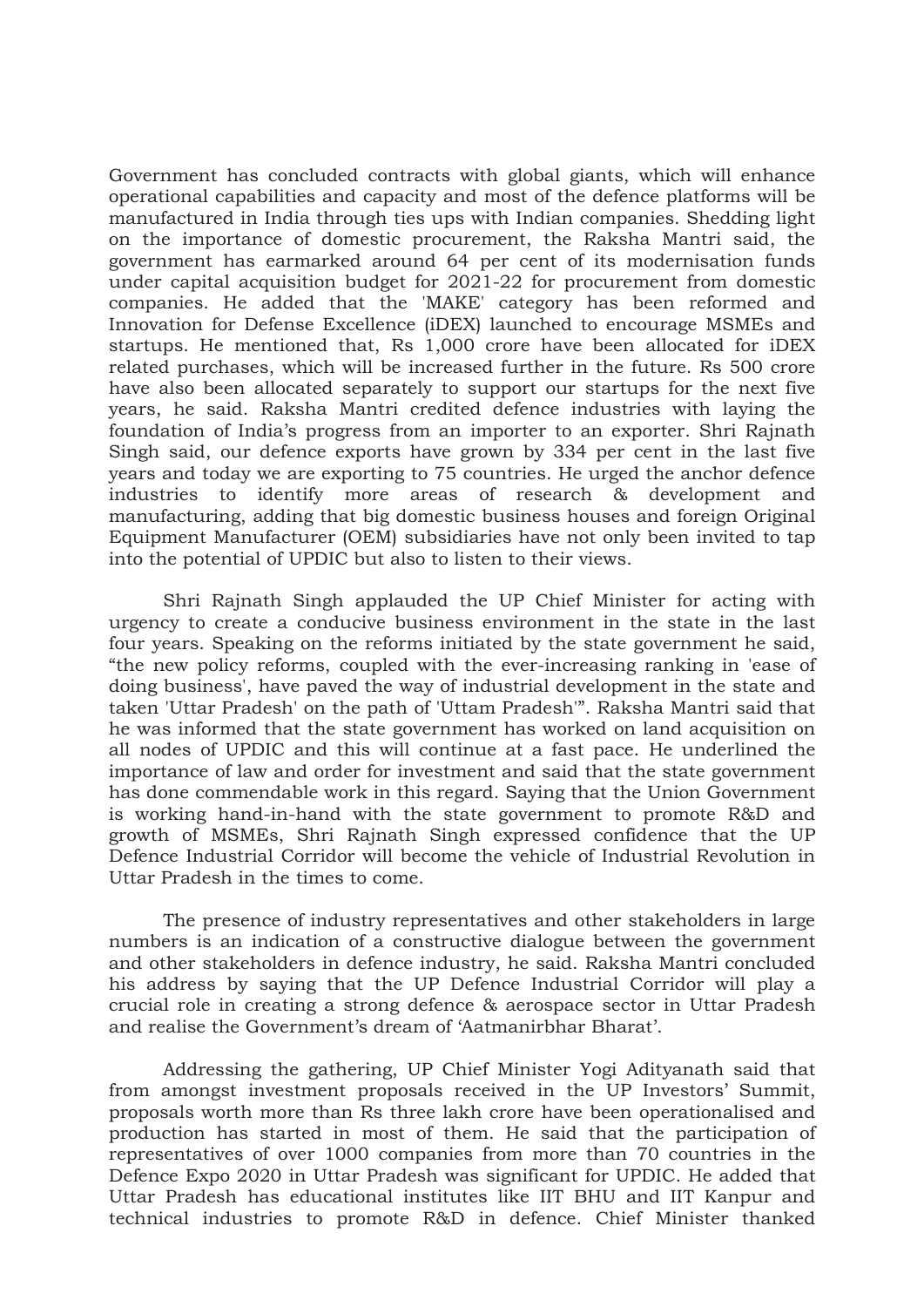Raksha Mantri for approving two major projects of Brahmos, DRDO and Bharat Dynamics Limited in the UPDIC, informing that land has been made available for both projects. The Chief Minister expressed hope that investments in Uttar Pradesh would enable the state to contribute to the Prime Minister's goal of 'Aatmanirbhar Bharat' and help India become an export hub in the defence sector.

Uttar Pradesh Minister of Industries, Shri Satish Mahana, Minister of State, Shri Dharamdev Prajapati, Defence Secretary Dr Ajay Kumar, Secretary of Defence Production Shri Raj Kumar, Chief Secretary of Uttar Pradesh Rajendra Kumar Tiwari, Additional Chief Secretary and UPEIDA CEO Shri Awanish Awasthi, officials of Ministry of Defence and State government and representatives from private industry attended the consultations.

### ABB/SPS/SAVVY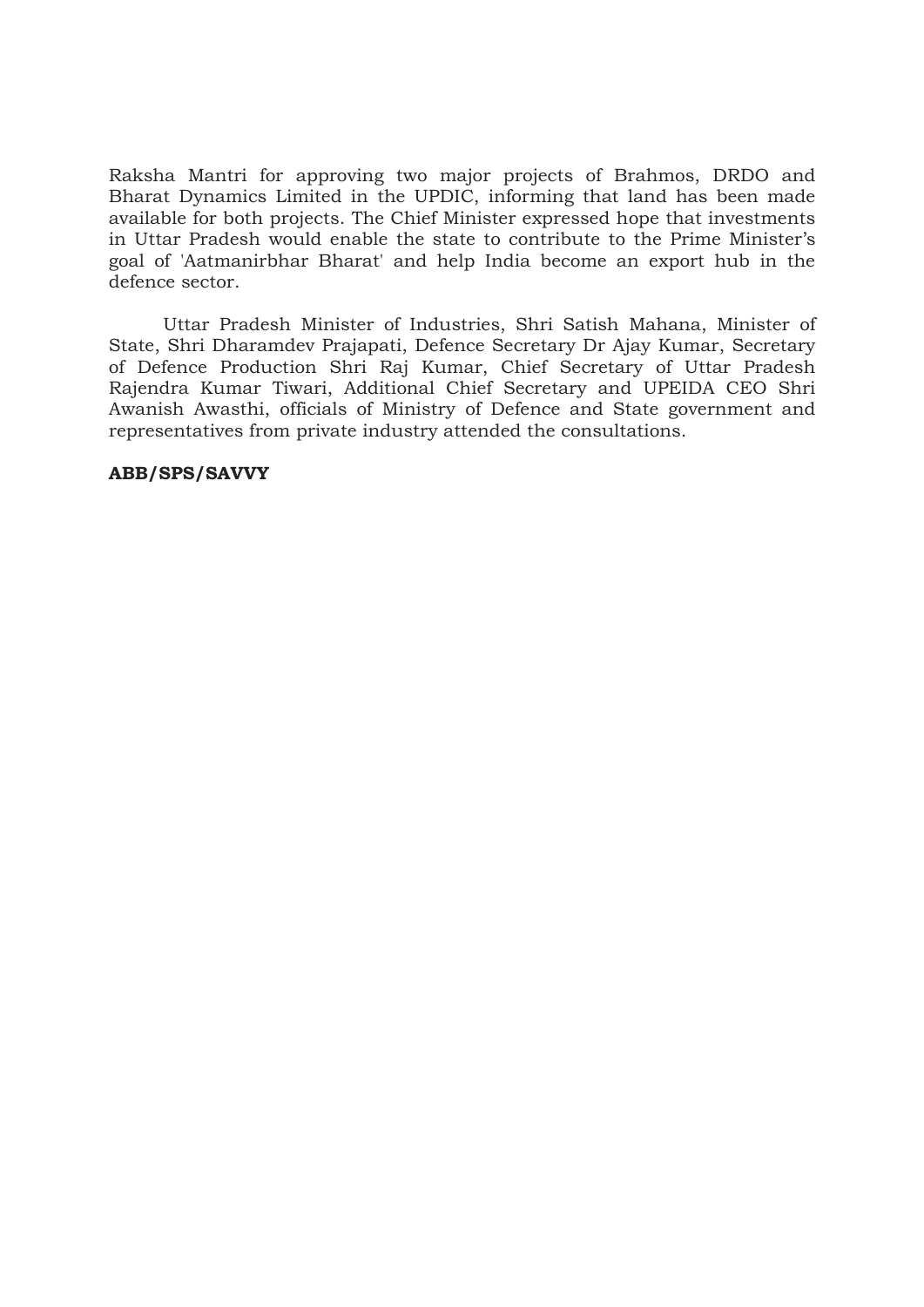## 'हर काम देश के नाम'

## New Delhi, Bhadra 20, 1943 Thursday, November 11, 2021

### BRO Motorcycle Expedition Team Receives a Rousing Welcome in Arunachal Pradesh

 India@75 BRO Motorcycle Expedition team received a rousing welcome in Arunachal Pradesh. Deputy Chief Minister Shri Chowna Mein welcomed the expedition team to Arunachal Pradesh at Rajbhawan in Itanagar today. Border Roads Organisation(BRO) is conducting India@75 BRO Motorcycle expedition from 14 Oct 2021 to 27 Dec 2021 touching all corners of the country to spread awareness of contribution of BRO in nation building as part of the celebrations of Azadi Ka Amrit Mahotsav. Expedition is being conducted in seven legs. State of Arunachal Pradesh is being covered in Leg 3 which commenced at Siliguri on 05 November 2021 and will finish at Doomdooma on 14 November 2021.

 Hon'ble Raksha Mantri Shri Rajnath Singh had flagged off the Motorcycle expedition from Delhi on 14 Oct 2021. First of its kind, this expedition will cover 20,000 kms over 75 days with more than 75 Riders from BRO. The expedition will be culminating at New Delhi on 27 Dec 2021 after traversing the entire perimeter of India.

 The expedition has both social and military themes. It aims to motivate youth to join the elite BRO, and also to interact with Gallantry Awardees, Ex-Servicemen and War Widows enroute. It also aims to spread the accomplishments of the nation towards Aatmanirbhar Bharat through several public outreach programmes.

 The event to felicitate the expedition was organised by Project Arunank with assistance from State authorities. While speaking on the occasion, Deputy Chief Minister highlighted the yeoman service being done by BRO in connecting places--connecting people in the country in general and Arunachal Pradesh in particular. He also urged the youth of the State to contribute towards nation building. Deputy Chief Minister also flagged off the expedition for their next Phase of journey towards Pasighat and wished them all the best for their future endeavours.

BRO also simultaneously conducted Medical Camps in the remote areas of Yazli, Joram, Pipa, Koloriang, Kimin. In addition, Swacch Bharat Abhiyan and road safety campaigns were also conducted at Daporijo, Bame, Taliha and Likabali concurrently with the Motorcycle Expedition.

### ABB/Nampi/PS/ADA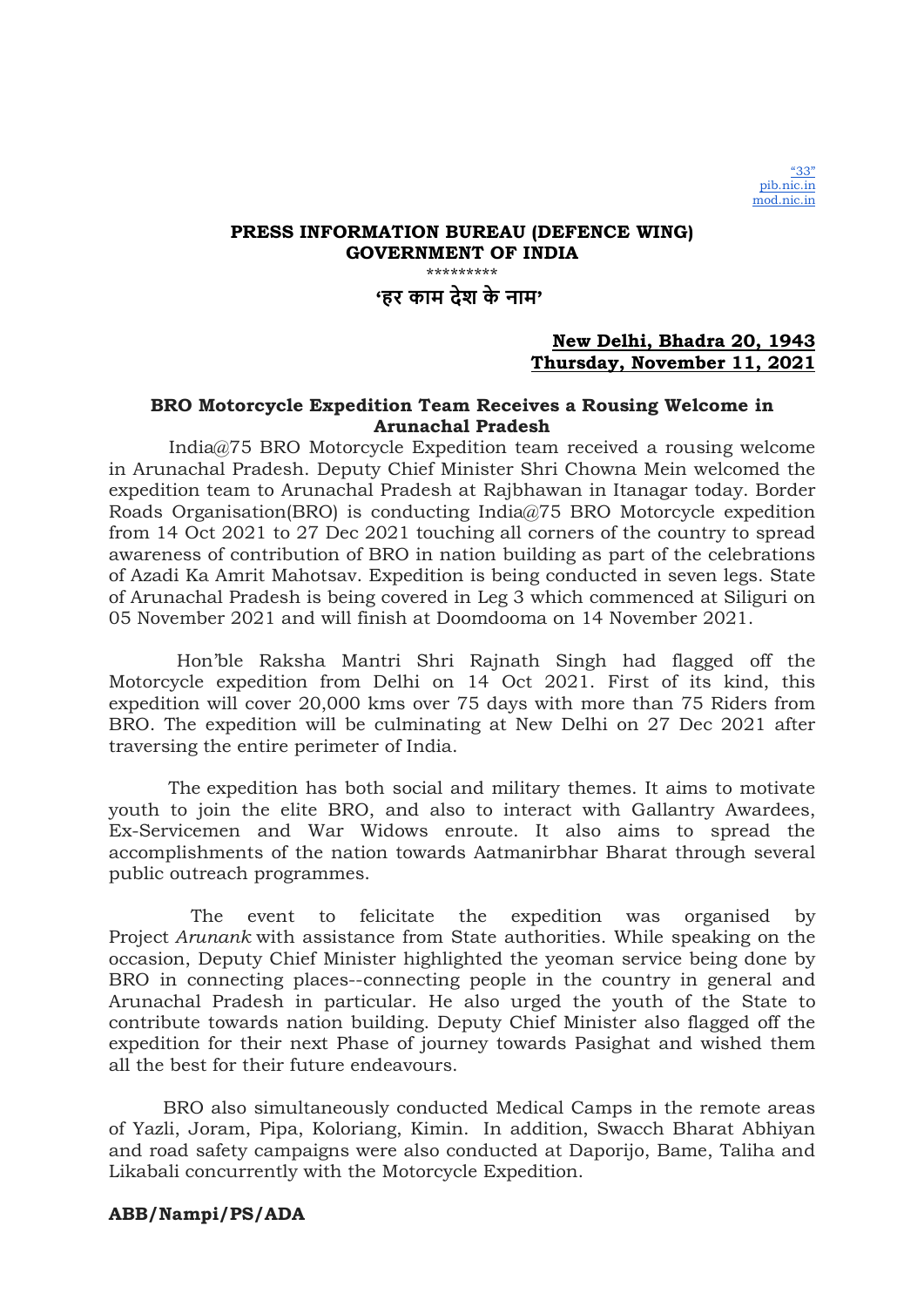'हर काम देश के नाम'

## New Delhi, Bhadra 20, 1943 Thursday, November 11, 2021

## Nepal to establish its own National Defence University on the lines of NDC, says Nepal Army Chief

Army Chief of Nepal General Prabhu Ram Sharma who has been conferred with the Honorary rank of 'General' of the Indian Army unveiled his portrait on the 'Wall of Honour' and was presented with the 'Scroll of Honour on November 11, 2021 at National Defence College (NDC) in New Delhi. Prominent alumni of the NDC, who have risen to the highest ranks in their respective countries are honoured with the special recognition. General Sharma belongs to the 53rd NDC Course.

In his address, General Sharma lauded the NDC for commitment to the highest standards of professional and academic insights and shaping him to become an able candidate to this honour. He also mentioned that Nepali Army is embarking on the journey to establish its own National Defence University and the areas of cooperation have been extended even further.

Earlier, as part of outreach programme, Defence Secretary Dr Ajay Kumar inaugurated NDC alumni web portal and released inaugural issue of NDC Alumni newsletter at the institution. This will provide an excellent opportunity for the alumni to connect, share and engage with the NDC and thereby strengthen the relationships with friendly foreign countries.

## ABB/DK/RP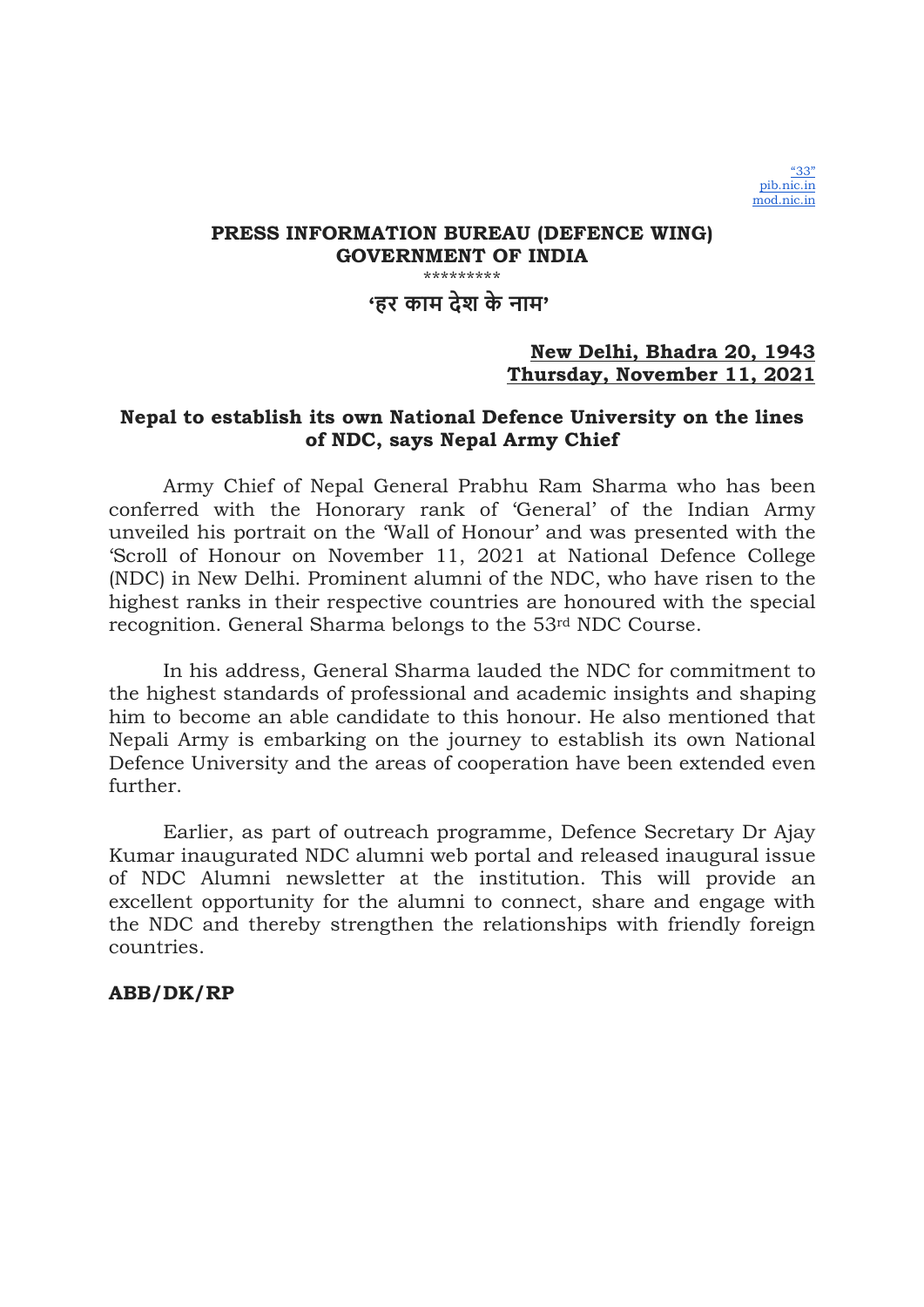'हर काम देश के नाम'

## New Delhi, Bhadra 19, 1943 Wednesday, November 10, 2021

## India & US hold 11th Defence Technology & Trade Initiative Group meeting virtually

### Key highlights:

 Co-chairs agree on revised Statement of Intent to strengthen dialogue on defence technology cooperation

 First Project Agreement for Air-Launched Unmanned Aerial Vehicle under Joint Working Group Air Systems signed since last meeting

 Defence Industry Collaboration Forum Virtual Expo conducted to further encourage development of niche technologies DTTI Group aims to create opportunities for co-production & co-development of defence equipment

The 11th Defence Technology and Trade Initiative (DTTI) Group meeting between India and the United States (US) was held virtually on November 09, 2021. The meeting was co-chaired by Secretary (Defence Production) Shri Raj Kumar from Ministry of Defence, Government of India and PTDO (Performing the Duties of) Under Secretary of Defence for Acquisition and Sustainment from US Department of Defence Mr Gregory Kausner.

The DTTI Group meetings are normally held twice a year, alternating between India and the US. However, this DTTI meeting was held via Video Teleconferencing consecutively for a second time on account of the COVID-19 pandemic.

The aim of the DTTI Group is to bring sustained leadership focus to the bilateral defence trade relationship and create opportunities for co-production and co-development of defence equipment. Four Joint Working Groups focused on land, naval, air and aircraft carrier technologies have been established under DTTI to promote mutually agreed projects within their domains. The groups reported to the co-chairs on ongoing activities and collaborative opportunities, including a number of near-term projects targeted for completion on priority.

As evidence of their commitment to demonstrating the success of DTTI, the co-chairs agreed on a revised Statement of Intent (SOI) that declares their intent "to strengthen our dialogue on defence technology cooperation by pursuing detailed planning and making measurable progress" on several specific DTTI projects.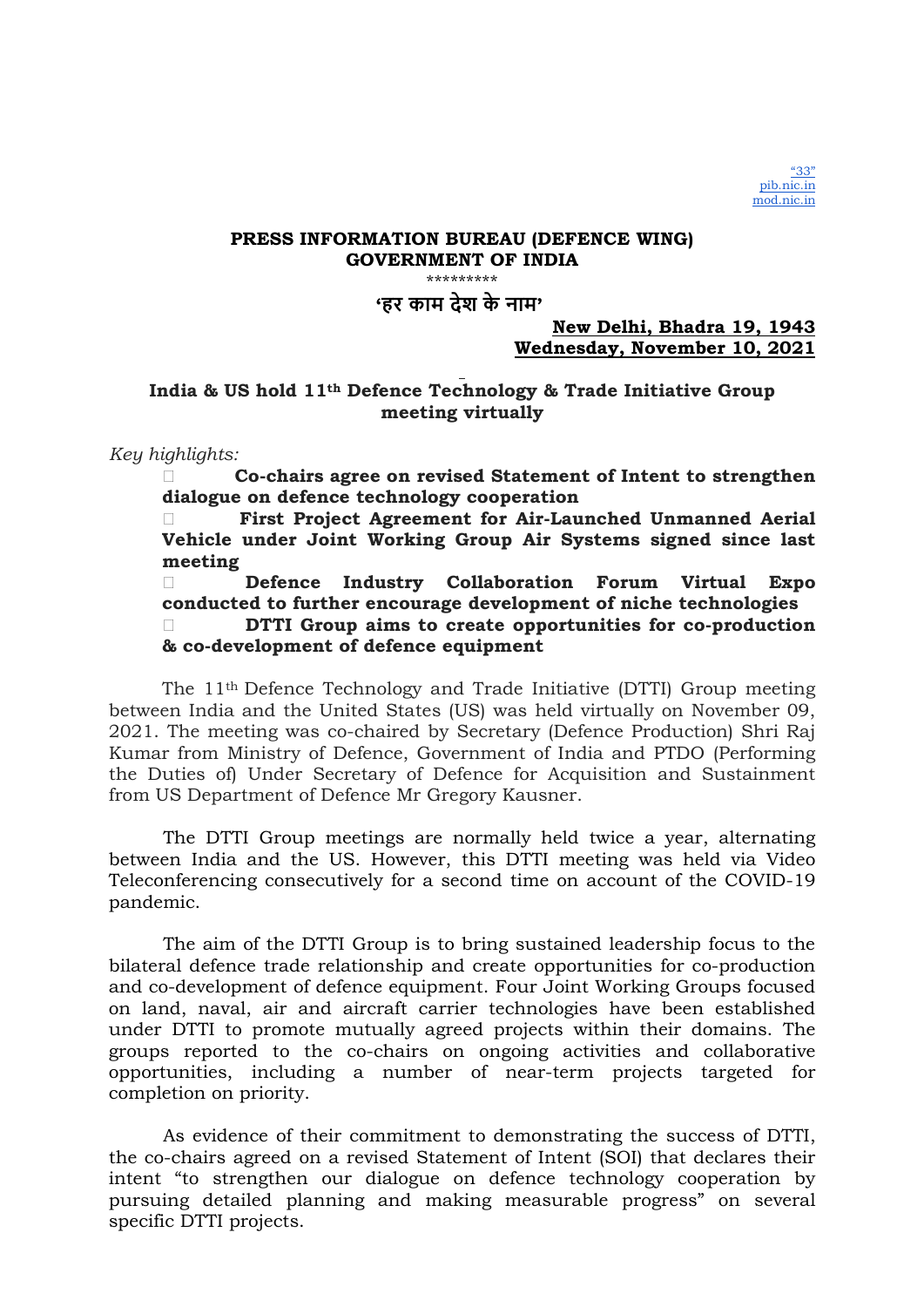The co-chairs were also pleased to note that since the last DTTI Group meeting in September 2020, the first Project Agreement for Air-Launched Unmanned Aerial Vehicle under the Joint Working Group Air Systems was signed which is a major accomplishment for DTTI.

To further encourage US and Indian industries to develop niche technologies under the DTTI Group, the Defence Industry Collaboration Forum (DICF) Virtual Expo was conducted on November 08, 2021. The DICF was convened by Joint Secretary (Defence Industries Promotion) Shri Anurag Bajpai and Deputy Assistant Secretary of Defence for Industrial Policy and Mr Jesse Salazar. This forum offers an opportunity for Indian and US industries to be directly involved in DTTI and facilitates dialogue between government and industry on issues that impact industrial collaboration. The results of the discussion were briefed to the DTTI Group co-chairs.

### ABB/Savvy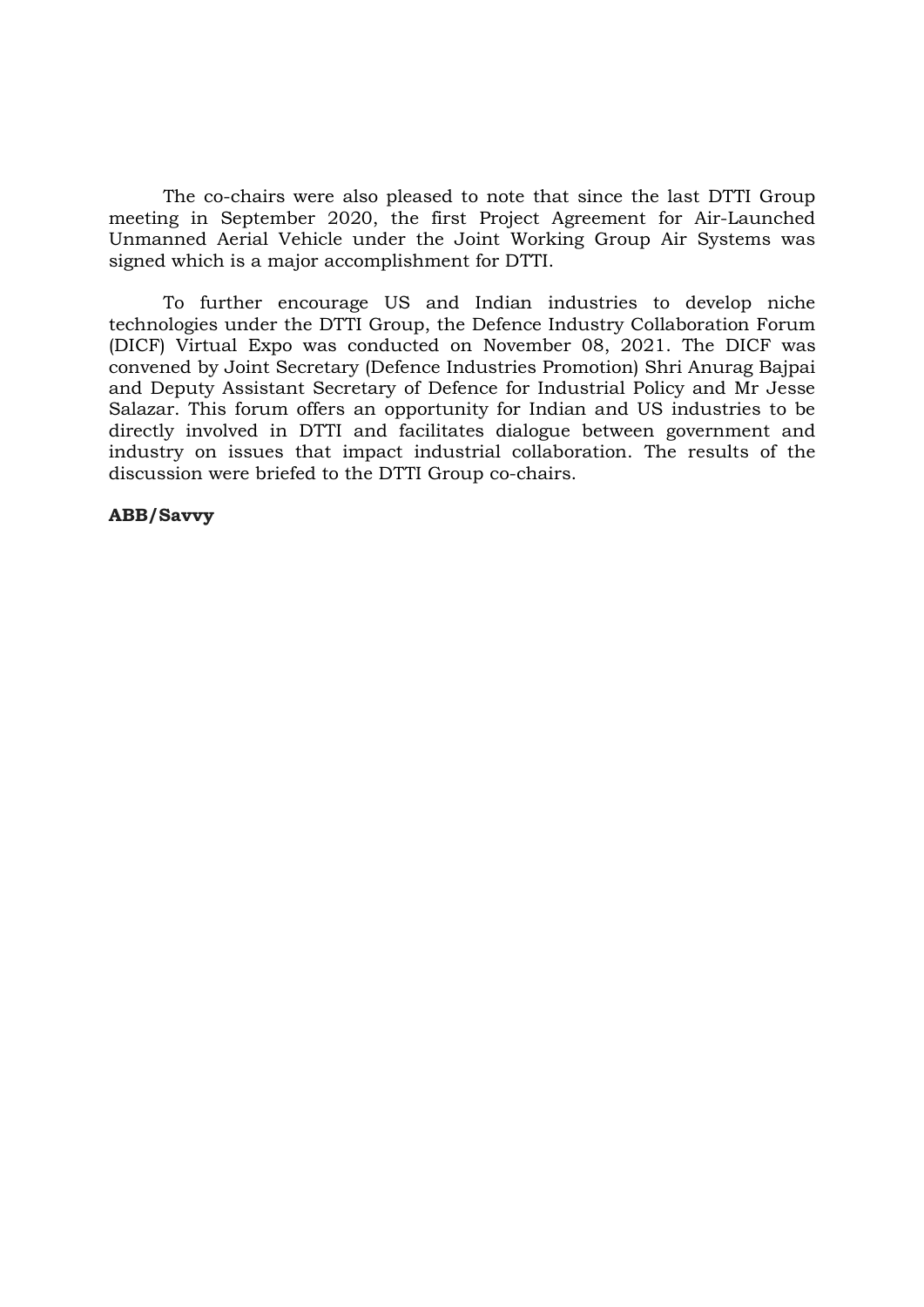

'हर काम देश के नाम'

## New Delhi, Bhadra 18, 1943 Tuesday, November 09, 2021

## Vice Admiral R Hari Kumar to be the next Chief of the Naval Staff

 The Government have appointed Vice Admiral R Hari Kumar, PVSM, AVSM, VSM, ADC presently Flag Officer Commanding-in-Chief Western Naval Command as the next Chief of the Naval Staff with effect from the afternoon of 30th November 2021. The present Chief of the Naval Staff, Admiral Karambir Singh, PVSM, AVSM, ADC, retires from service on 30th November, 2021.

Born on 12th April, 1962 Vice Admiral R Hari Kumar, PVSM, AVSM, VSM, ADC was commissioned on 1st January, 1983 in to the Executive Branch of the Indian Navy.

During his long and distinguished service spanning nearly 39 years, he has served in a variety of Command, Staff and Instructional appointments. Vice Admiral R. Hari Kumar's Sea Command includes INS Nishank, Missile Corvette, INS Kora and Guided Missile Destroyer INS Ranvir. He also commanded Indian Navy's Aircraft Carrier INS Viraat. He served as Fleet Operations Officer of the Western Fleet. Before taking over as FOC-in-C Western Naval Command, he was Chief of Integrated Defence Staff to the Chairman, Chiefs of Staff Committee.

Vice Admiral R. Hari Kumar has undergone courses at the Naval War College, US, Army War College, Mhow and Royal College of Defence Studies, UK.

Vice Admiral R. Hari Kumar has been decorated with the Param Vishist Seva Medal (PVSM), the Ati Vishist Seva Medal (AVSM) and Vishist Seva Medal(VSM)..

## ABB/Rajib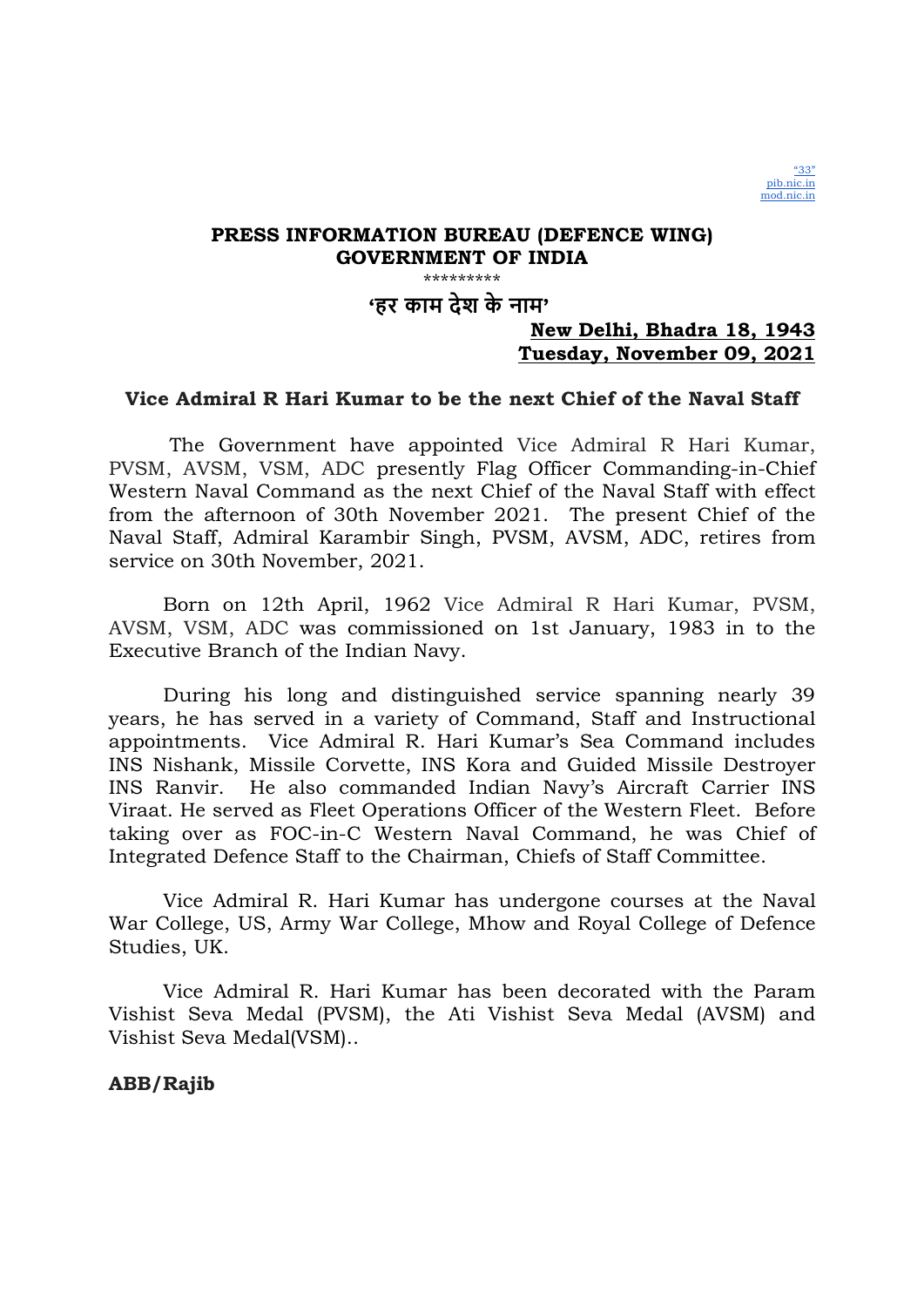\*\*\*\*\*\*\*\*\*

'हर काम देश के नाम'

New Delhi, Bhadra 18, 1943 Tuesday, November 09, 2021

## DRDO & Directorate of Defence R&D, Israel sign Bilateral Innovation Agreement for development of dual use technologies

Key highlights:

 Agreement to promote innovation in startups & MSMEs of both countries for development of dual use technologies

 Startups & industry to bring out next generation technologies & products in areas such as Drones, Robotics & Artificial Intelligence

Development efforts to be jointly funded by DRDO & DDR&D, Israel

As a tangible demonstration of the growing Indo–Israeli technological cooperation, Defence Research and Development Organisation (DRDO) and Directorate of Defence Research and Development (DDR&D), Ministry of Defence, Israel have entered into a Bilateral Innovation Agreement (BIA) to promote innovation and accelerated R&D in startups and MSMEs of both countries for the development of dual use technologies. The agreement was signed between and Secretary, Department of Defence, R&D & Chairman DRDO Dr G Satheesh Reddy and Head of DDR&D, Israel BG (Retd) Dr Daniel Gold in New Delhi on November 09, 2021.

Under the agreement, startups and industry of both countries will work together to bring out next generation technologies and products in the areas such as Drones, Robotics, Artificial Intelligence, Quantum technology, Photonics, Biosensing, Brain-Machine Interface, Energy Storage, Wearable Devices, Natural Language Processing, etc. Products and technologies will be customised to meet unique requirements of both the countries. The development efforts will be jointly funded by DRDO and DDR&D, Israel. The technologies developed under BIA will be available to both countries for their domestic applications.

## ABB/Savvy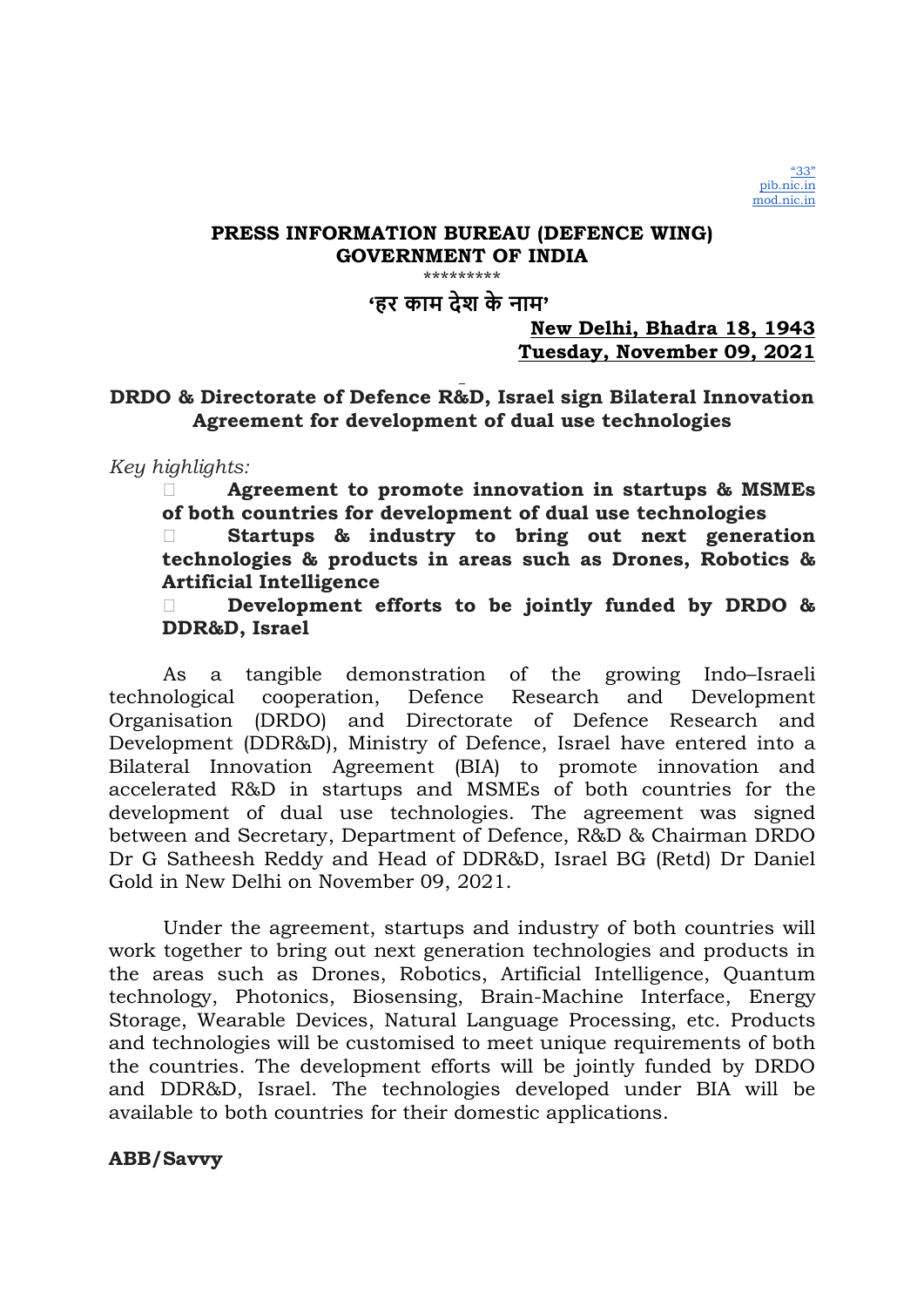

## 'हर काम देश के नाम'

## New Delhi, Kartika 16, 1943 Sunday, November 07, 2021

## Indian Coast Guard rescues fishermen

Indian Coast Guard Ship Arush, whilst on patrol close to notional International Maritime Boundary Line (IMBL) rescued 07 fishermen from burning boat Kalash Raj on 07 Nov 21 in coordination with other fishing boats in the area. The boat reportedly caught fire due to fuel leakage from engine exhaust. ICG ship Arush under the command of Commandant (JG) Ashwini Kumar, arrived with maximum speed at the scene of fire and quickly engaged in firefighting operations however, due to rapid spread of fire, the boat could not be salvaged and ultimately sank. The rescued crew, who were exhausted and visibly tired, were taken onboard and provided with first aid and initial assistance by the ICG ship. As the ICG ship was on forward area patrol, the ship handed over the rescued fishermen to other fishing boat operating in the vicinity for passage to Okha. The boat is likely to reach Okha by 08 Nov 2021.

## ABB/Nampi/Rajib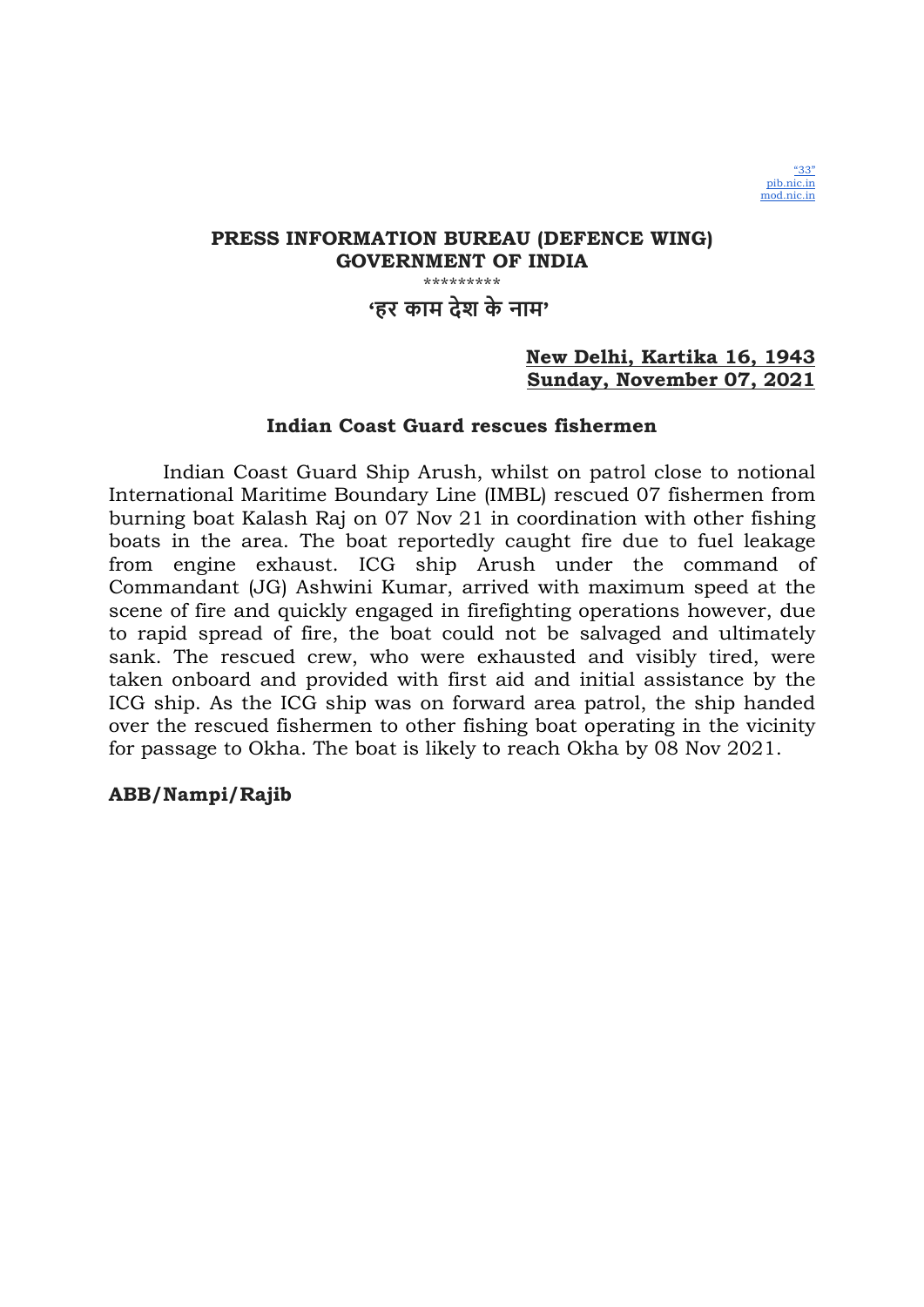

### PRESS INFORMATION BUREAU (DEFENCE WING)

#### GOVERNMENT OF INDIA \*\*\*\*\*\*\*\*\*

# 'हर काम देश के नाम'

## New Delhi, Kartika 14, 1943 Friday, November 05, 2021

### Azadi ka Amrit Mahotsav Motorcycle Expedition of Border Road Organization (BRO) Completes Second Leg

Highlights:

□ Second leg from Srinagar to Siliguri

 Covered 3,500 Km during first leg from New Delhi to Srinagar in 10 Days. Completes Second leg reaches Siliguri on 04 Nov 2021 covering 3,500 Km.

## Pan India Motorcycle Expedition by BRO commemorating Azadi ka Amrit Mahotsav flagged off f by Hon'ble Raksha Mantri Shri Rajnath Singh.

 India@75 BRO Motorcycle Expedition successfully completed second leg of the Expedition as it reached Siliguri on 04 Nov 2021. The team of 20 men from BRO and Indian Army began their journey from on 24 Oct 2021, travelling approximately 3,000 Km in 11 days through Jammu & Kashmir, Punjab, Uttarakhand, Uttar Pradesh, Bihar and Assam.

The first leg involved travelling through treacherous hilly and snow bound regions of Leh & Ladakh, Jammu & Kashmir and Himachal Pradesh. Second Leg Expedition traversed through the mountainous roads touching Srinagar, Ramban, Jammu & Rishikesh. In the second half of the journey the team travelled through the North-Central & Middle Gangetic Plains cutting across religious towns/cities of Rishikesh, Prayagraj, Bodhgaya and Varanasi in UP and Bihar.

The adventure continued for the team and its members as they interacted everyday with people making bond and radiating warmth and happiness. The team had a brief interaction with the locals specifically with the youth and school children of Kashmir, the team encouraged them to participate in nation building and join BRO/Army. The team interacted with the troops of Rashtriya Rifles (RR) at Wuzoor, after crossing the Chenani-Nashri and Banihal Tunnels.

Interaction with Veterans and Gallantry Award winners was organised at Jammu, Chandigarh, Rishikesh and Siliguri. The team members visited old age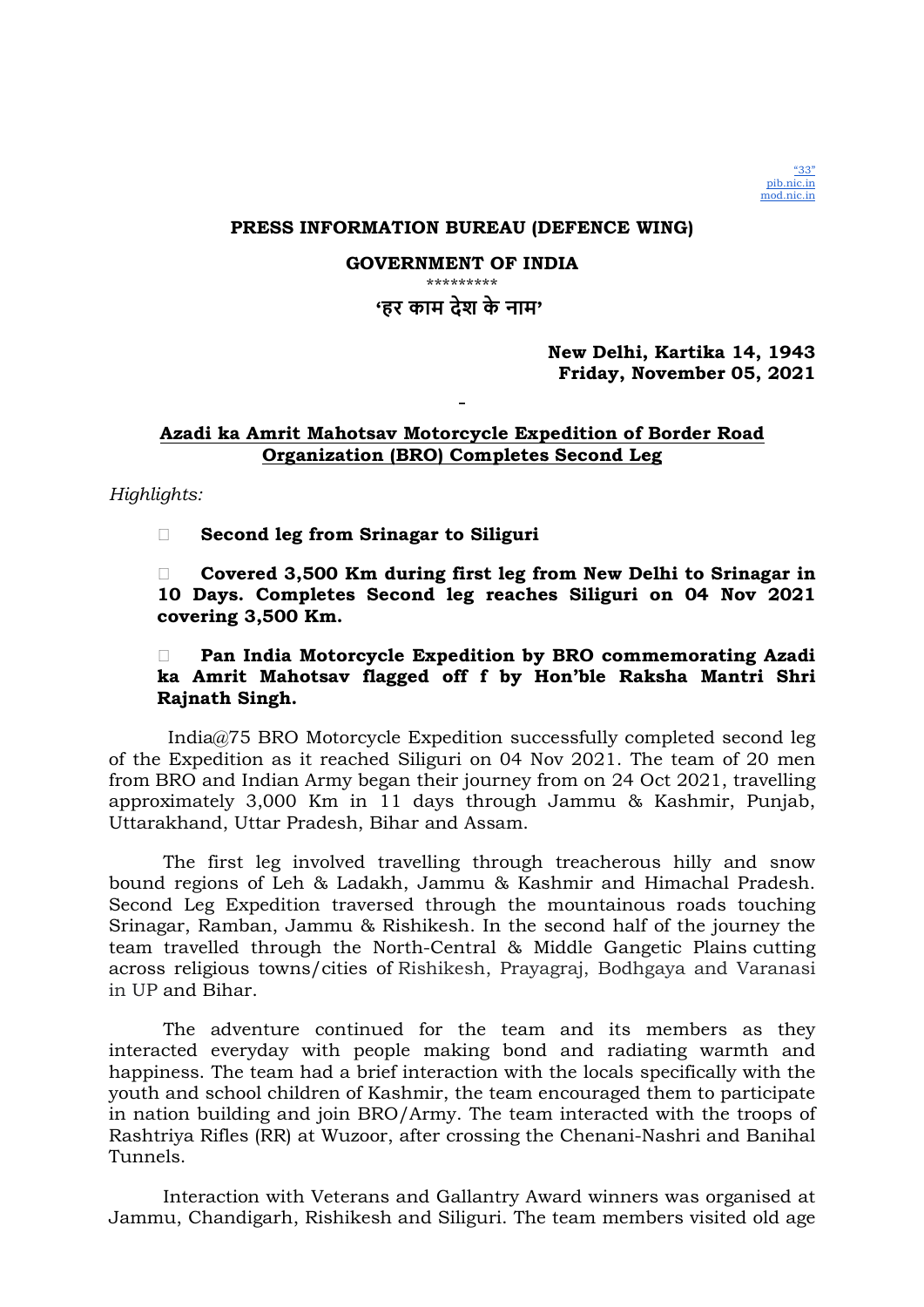homes at Panchkula, Jammu and Rishikesh creating positive memories as they checked up on their health and comforted them. Interaction with school kids and NCC Cadets at Srinagar, Jammu, Rishikesh and Assi ghat in UP was done and Team shared their experiences, promoted positive civic action, and informed them that how their empowerment through education can play a vital role in their own development as well as in that of their communities. The team distributed books, bags and stationery items to the school children.

Free Medical camps for more than 800 persons at various places at Srinagar, Rishikesh were conducted under the aegis of BRO Projects, the attendees were also given informative lectures and talks by medical professionals on life threatening diseases, maintaining personal and community hygiene, and adherence of Covid-19 protocols.

Team conducted numerous outreach programmes promoting road safety awareness among commuters at Tanakpur, Prayagraj, Chanduali & Darjeeling and finally culminated at Siliguri on the auspicious day on 04 Nov 2021 where they celebrated with Diwali with the BRO men at their detachment location in Siliguri. Third Leg starts from 05 Nov 2021 and team will now traverse through the capitals/important places Nathu La, Gangtok, Hashimara, Guwahati, Tezpur, Itanagar and Pasighat in the North-Eastern region and will finish the leg at Doom Dooma.

### ABB/Nampi/PS/ADA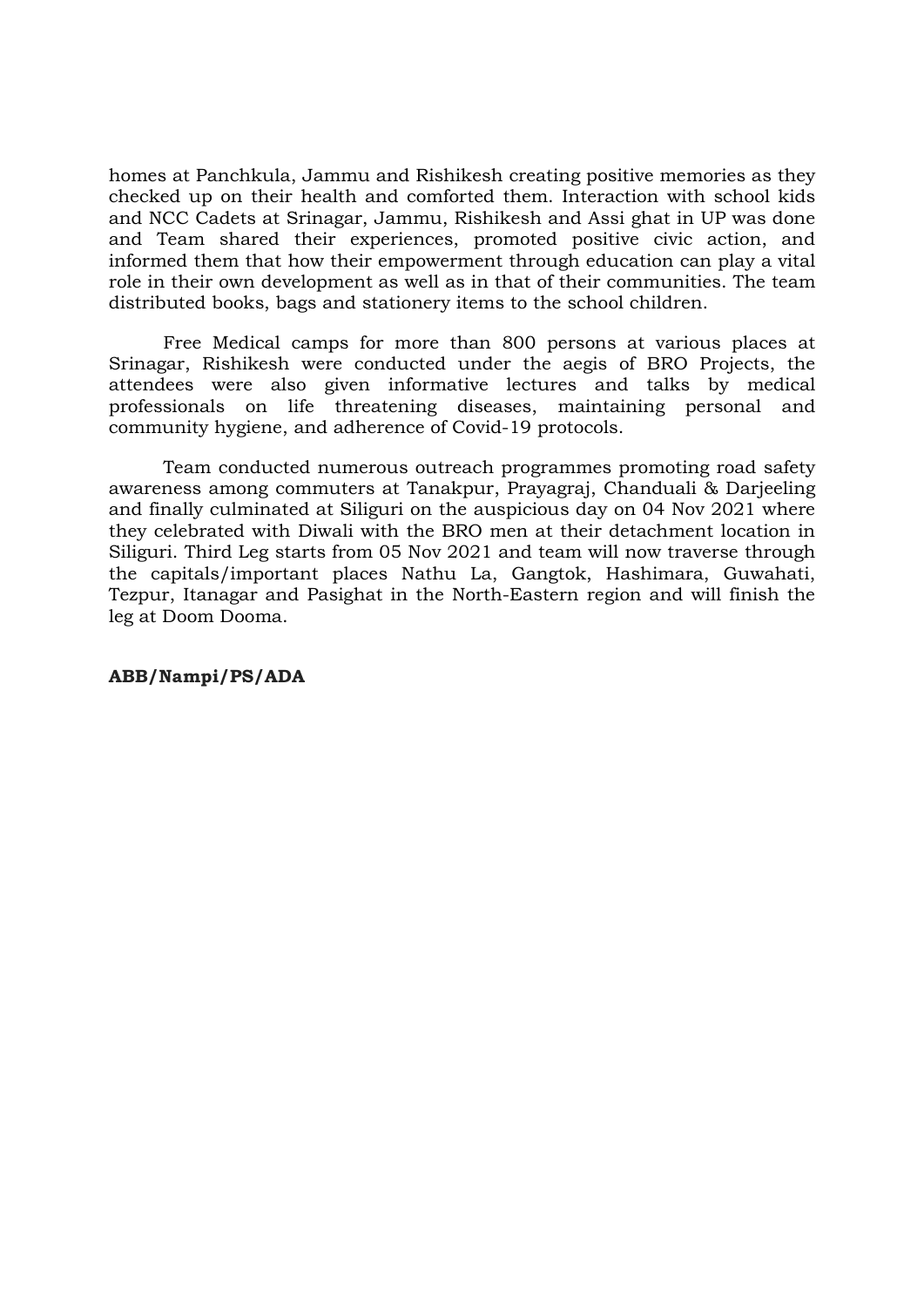

\*\*\*\*\*\*\*\*\*

## 'हर काम देश के नाम'

## New Delhi, Kartika 12, 1943 Wednesday, November 03, 2021

## DRDO & Indian Air Force carry out successful flight tests of indigenouslydeveloped smart anti-airfield weapon

### Key highlights:

- Two different configurations on satellite navigation & electro optical sensors tested successfully
- First Electro optical seeker based flight test of this class of bomb in the country
- Equipped with Imaging Infra-Red Seeker technology to enhance precision strike capability of the weapon
- Maximum range of 100 kms

Two flight tests of indigenously-developed smart anti-airfield weapon have been carried out jointly by Defence Research & Development Organisation (DRDO) and Indian Air Force (IAF). The two different configurations based on satellite navigation and electro optical sensors have been successfully tested. Electro optical seeker based flight test of this class of bomb has been conducted for the first time in the country. The electro optic sensor has been developed indigenously. The weapon was launched by an IAF aircraft from Chandan ranges at Jaisalmer, Rajasthan on October 28, 2021 and November 03, 2021.

Electro optical configuration of the system is equipped with Imaging Infra-Red (IIR) Seeker technology enhancing the precision strike capability of the weapon. In both the tests, the intended target was hit with high accuracy. The system is designed for a maximum range 100 kilometres. The newly adapted launcher ensured smooth release and ejection of the weapon. Advanced guidance and navigation algorithms, software performed as per the mission requirements. The telemetry and tracking systems captured all mission events throughout the flight. All the mission objectives were achieved.

Smart anti airfield weapon has been designed and developed by Research Centre Imarat (RCI) in coordination with other DRDO Laboratories and extensive support from IAF. Quality and design certification agencies have contributed significantly in its development and Hindustan Aeronautics Limited (HAL), Bengaluru has carried out weapon integration with the aircraft.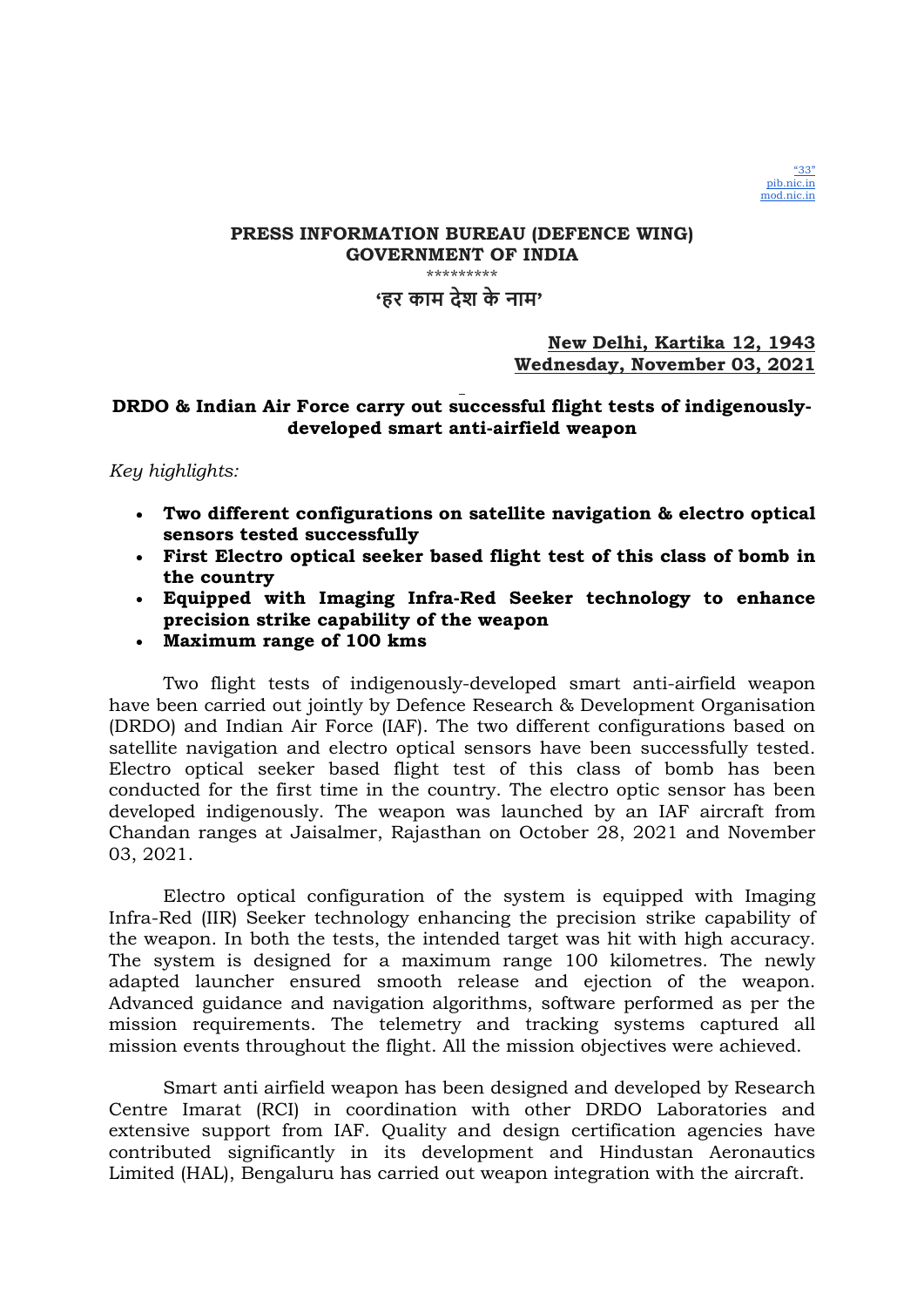Raksha Mantri Shri Rajnath Singh has complimented the synergistic efforts of DRDO, IAF and the teams associated with the mission. Congratulating the teams, Secretary, Department of Defence R&D and Chairman DRDO Dr G Satheesh Reddy said the performance and reliability of the weapon has been proved.

## ABB/Savvy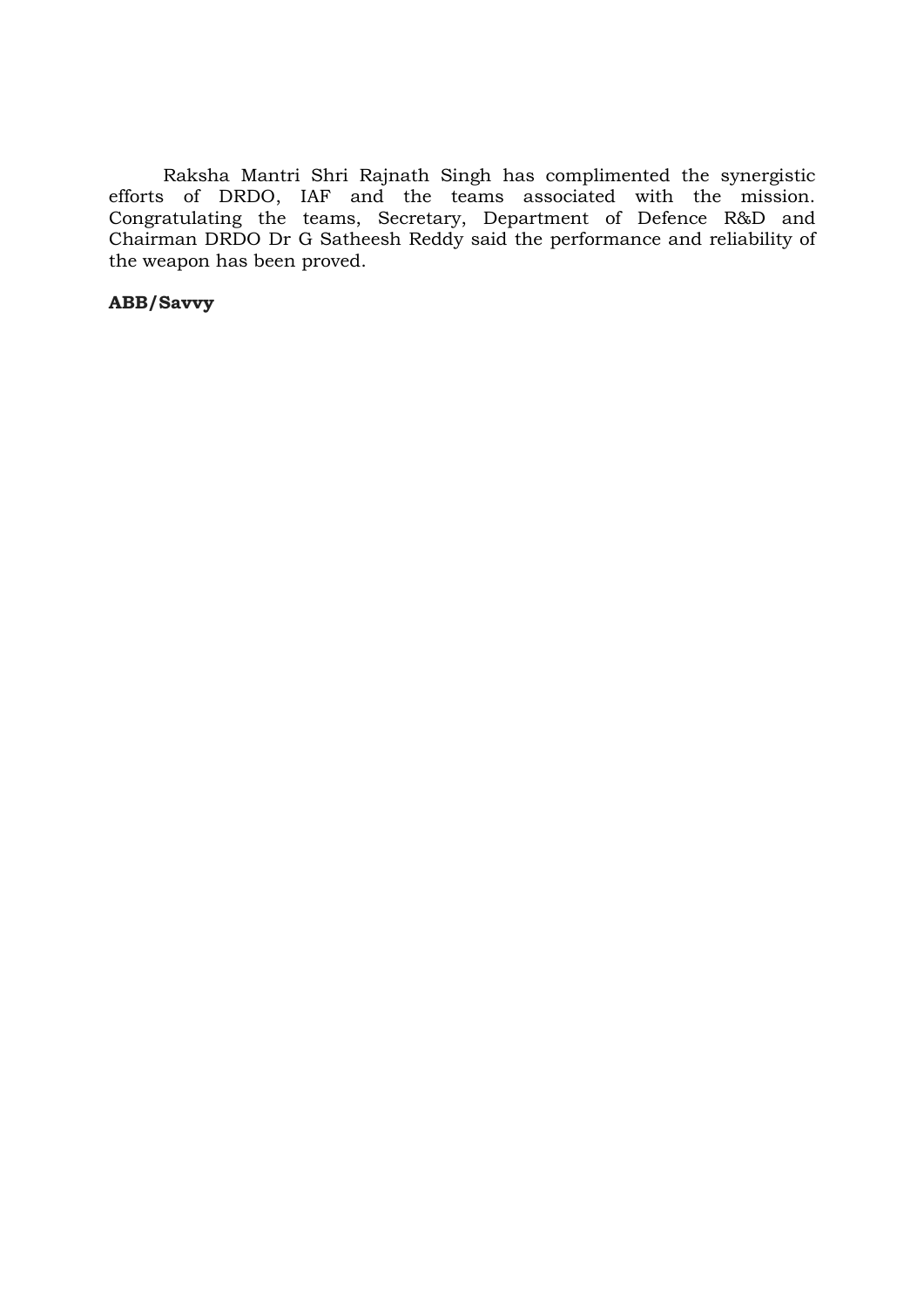

## 'हर काम देश के नाम'

## New Delhi, Kartika 11, 1943 Tuesday, November 02, 2021

## Incentives announced for Cashless Transaction on eChhawani Portal of Cantonment Board to promote digital economy

Key highlights:

- Cashless transaction to get up to 2% rebate
- eChhawani Portal provides centralized access to civic services to Cantonment residents

With a view to promote digital and cashless payment of charges / fees for services on eChhawani Portal, Cantonments Boards have taken a lead in providing financial incentives for online payments of non-tax charges and fees. The financial incentives are being provided for Community Hall Booking, Water Tanker Booking, Water and Sewerage Connection, grant of Trade License and 78 other services under Miscellaneous Collection. The residents utilizing these services on eChhawani Portal and making payments in digital and cashless mode will be getting up to 2% rebate on non-tax charges and fees.

There is also a proposal to provide rebate in property tax amount to those residents who avail eChhawani module online payment facility. These initiatives are user friendly and enable "ease of services" to Cantonment residents. They will be saved of botheration to personally visit Cantonment Board to pay fees or taxes and also get concession/rebate by using online facility.

To enhance ease of living for cantonment residents, various citizen centric services are now available live on unified eChhawani portal. These services include grant of Trade licences, renewal of leases, water and sewerage connections, Community Hall Booking, Water Tanker Booking, Births and Deaths certificates, OPD appointments in cantonment hospitals, online deposit of taxes and fees and lodging grievances for quick and timely redressal. Cantonment residents can apply for services online and can make payment of taxes, fees, etc. in digital mode. For ease of residents help desk facility has also been provided by cantonments. The online services on eChhawani Portal are receiving encouraging response from the residents.

eChhawani is a citizen centric project of Directorate General of Defence Estates, Ministry of Defence. Under this initiative, Cantonment Boards provide online citizen services to more than 20 lakh residents across 62 Cantonments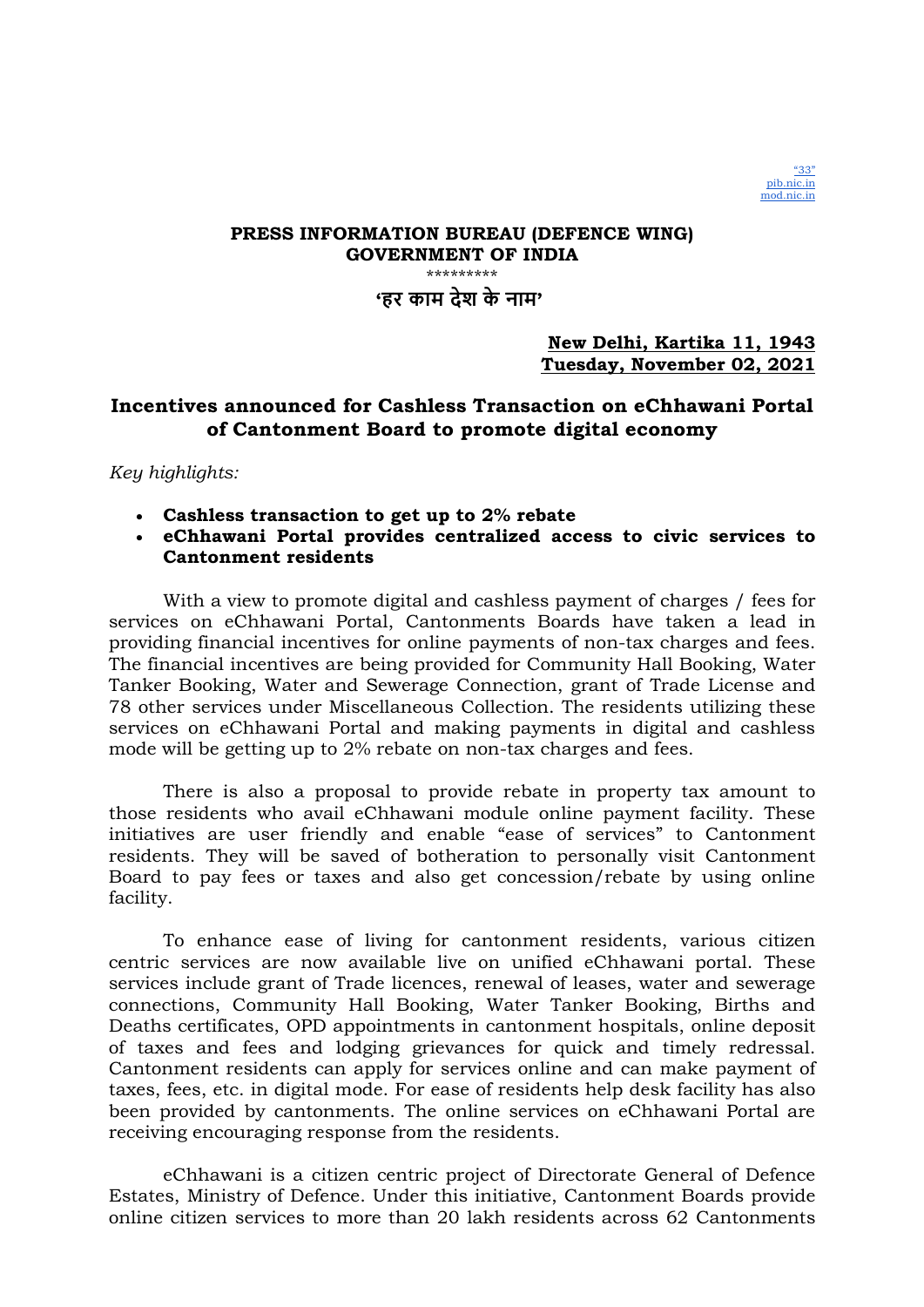in the country through unified eChhawani Portal. The unified portal (https://echhawani.gov.in) provides centralised access to civic services to residents of all Cantonment along with all relevant information in a simple, easy to understand and effective manner. The services are being provided in paperless, faceless and cashless environment on eChhawani Portal.

## ABB/Nampi/PS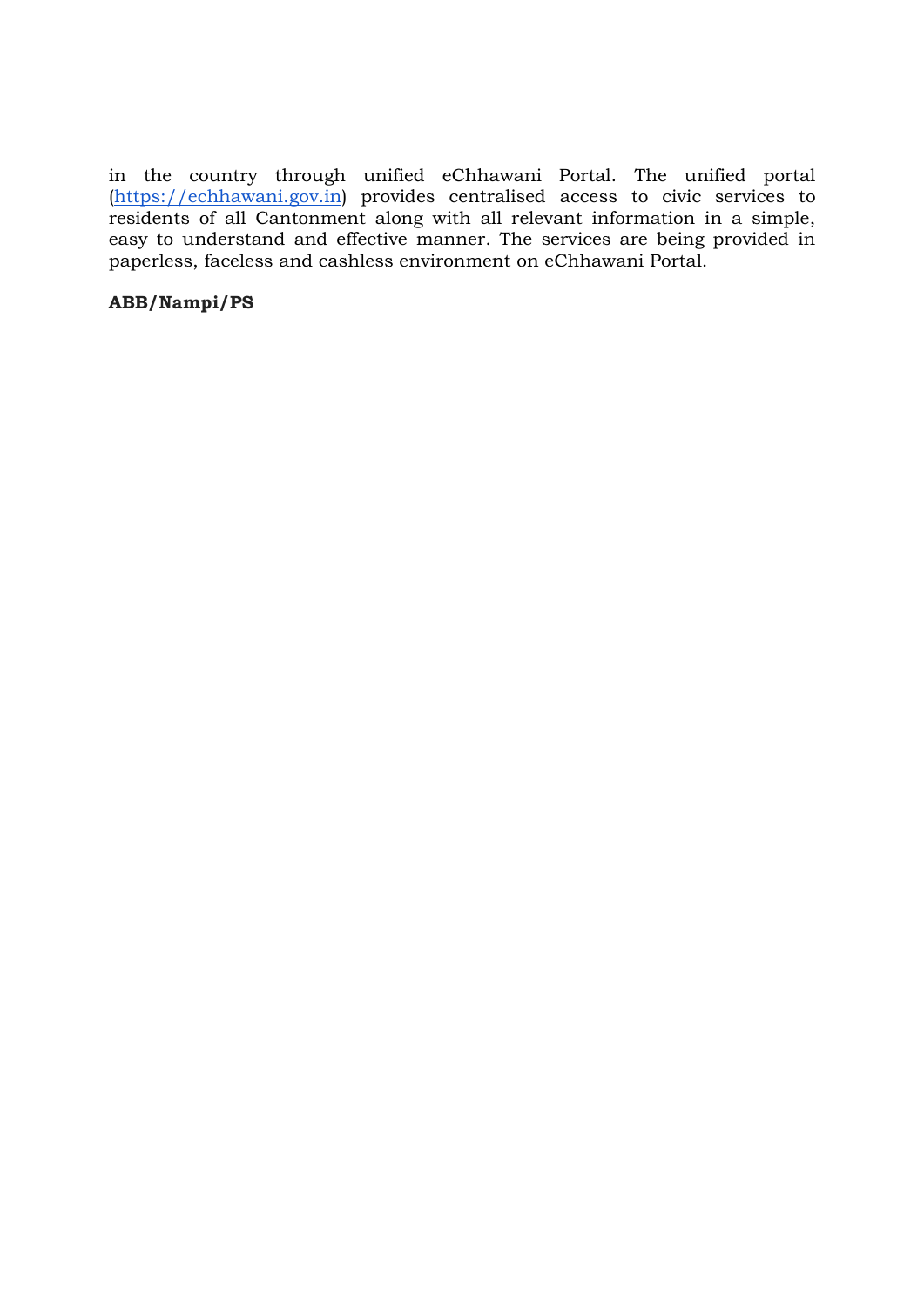

#### PRESS INFORMATION BUREAU (DEFENCE WING) GOVERNMENT OF INDIA \*\*\*\*\*\*\*\*\*

'हर काम देश के नाम'

New Delhi, Bhadra 11, 1943 Tuesday, November 02, 2021

Defence Acquisition Council, headed by Raksha Mantri Shri Rajnath Singh, approves proposals worth Rs 7,965 crore for Armed Forces modernisation under 'Make in India'

Key highlights:

 Approval for procurement of 12 Light Utility Helicopters from HAL

 Lynx U2 Fire Control System from BEL to enhance detection tracking and engagement capabilities of Naval war ships

 Approval for Mid Life Upgradation of Dornier Aircraft from HAL to increase Naval capacity of coastal surveillance

 Global procurement case of Naval guns foreclosed; Guns' quantity added to upgraded Short Range Gun Mount being manufactured by BHEL

 The Defence Acquisition Council (DAC), in its meeting of November 02, 2021 held under the chairmanship of Raksha Mantri Shri Rajnath Singh, accorded Acceptance of Necessity (AoN) for capital acquisition proposals for modernisation and operational needs of the Armed Forces amounting to Rs 7,965 crore. All of these proposals (100%) are under 'Make in India' with focus on design, development and manufacturing in India.

Key approvals of procurement from domestic sources include twelve Light Utility Helicopters from Hindustan Aeronautics Limited (HAL); Lynx U2 Fire Control System from Bharat Electronics Limited (BEL) which will enhance the detection tracking and engagement capabilities of Naval war ships and Mid Life Upgradation of the Dornier Aircraft from HAL to increase the Naval capacity of maritime reconnaissance and coastal surveillance.

As a further impetus to 'Aatmanirbhar Bharat', a global procurement case of Naval guns has been foreclosed with these guns' quantity added to the upgraded Super Rapid Gun Mount (SRGM) being manufactured by Bharat Heavy Electricals Limited (BHEL). These SRGMs provide niche capabilities of engaging fast manoeuvring targets using guided munitions & range extensions and are to be fitted on the warships of the Indian Navy.

ABB/Savvy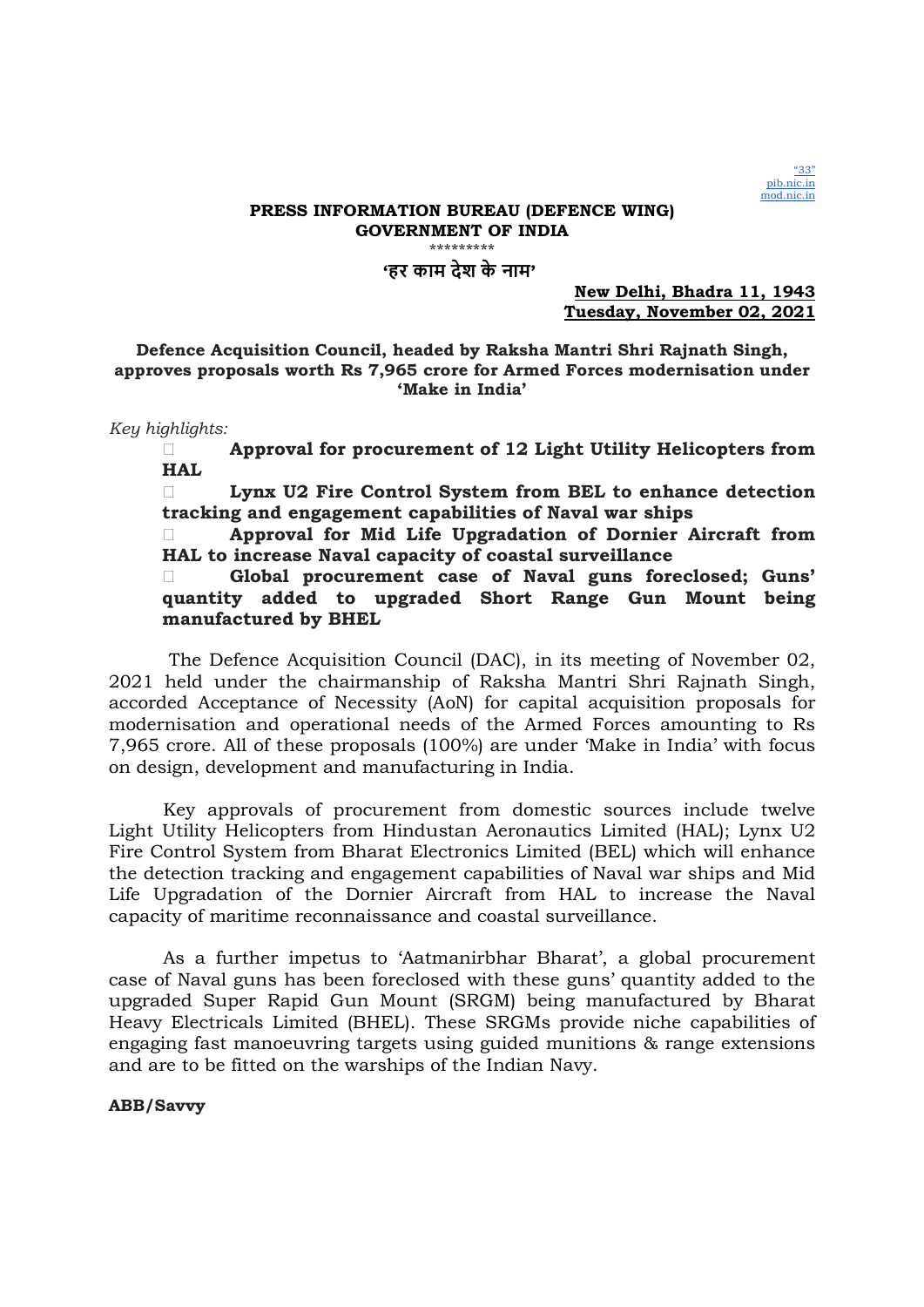## PRESS INFORMATION BUREAU (DEFENCE WING) GOVERNMENT OF INDIA

\*\*\*\*\*\*\*\*\*

# 'हर काम देश के नाम'

### New Delhi, Bhadra 10, 1943 Monday, November 01, 2021

# Defence Secretary Dr Ajay Kumar unveils BRO manual on Vigilance Awareness Week

Key highlights:

 Manual 'सीमाȶ रेखा -The Borderline' contains key Govt policy guidelines, CVC guidelines, CCS (CCA) Rules & Army Act/Rules

 Manual to enhance professional efficiency and promulgate adherence of higher ethos: Defence Secretary

 BRO Manual is in line with CVC observing 'Independent India @ 75: Self Reliance with Integrity'

Defence Secretary Dr Ajay Kumar unveiled Border Roads Organisation (BRO) Discipline and Vigilance Manual सीमान्त रेखा-The Borderline' on the occasion 'Vigilance Awareness Week' (VAW) in New Delhi on November 01, 2021. Part of 'Azadi Ka Amrit Mahotsav' celebrations, the key policy guidelines of the Manual include Central Vigilance Commission (CVC) guidelines, Central Civil Services (Classification, Control and Appeal) Rules – CCS (CCA) Rules and Army Act/Rules relevant to BRO.

Speaking on the occasion, the Defence Secretary congratulated BRO for its meticulous and professional effort in publishing the Manual which highlights the need of a transparent & corruption-free organisation and said, it will go a long way in understanding and guiding the BRO to understand the nuances of discipline & vigilance to ensure a 'Corruption-Free System'. He lauded BRO and said, it has adopted Government E-Marketplace (GeM) in a big way and this year it was awarded among the best organisations in the Ministry of Defence for adopting GeM.

Speaking about transparency efforts, Dr Ajay Kumar said, "BRO has also started online payment for its vendors and it is one of the first organisations within MoD who have made this process. But above all I want to emphasise that these efforts reflect the change in mindset of the